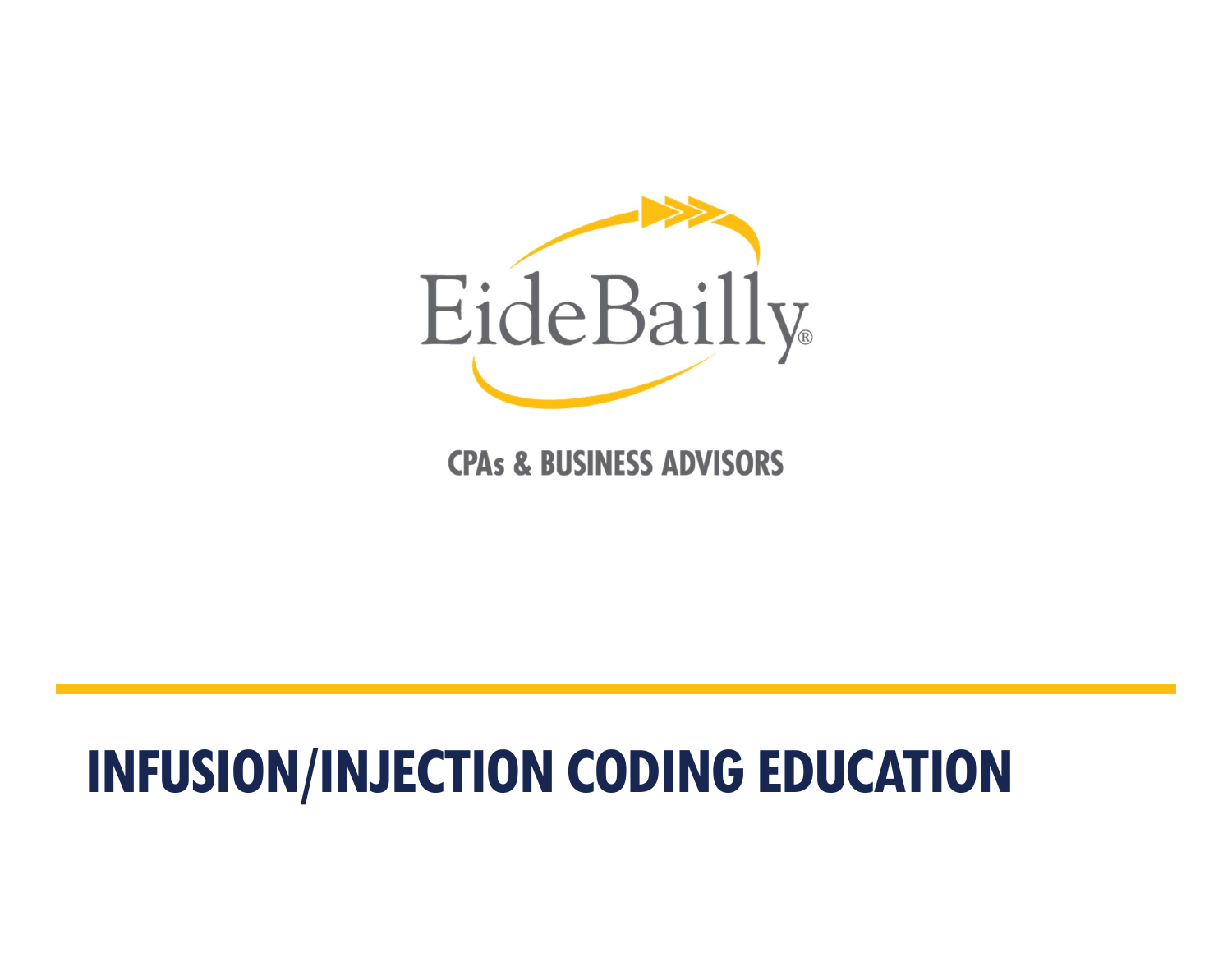#### **INJECTION/INFUSION HIERARCHY FOR FACILITY REPORTING**

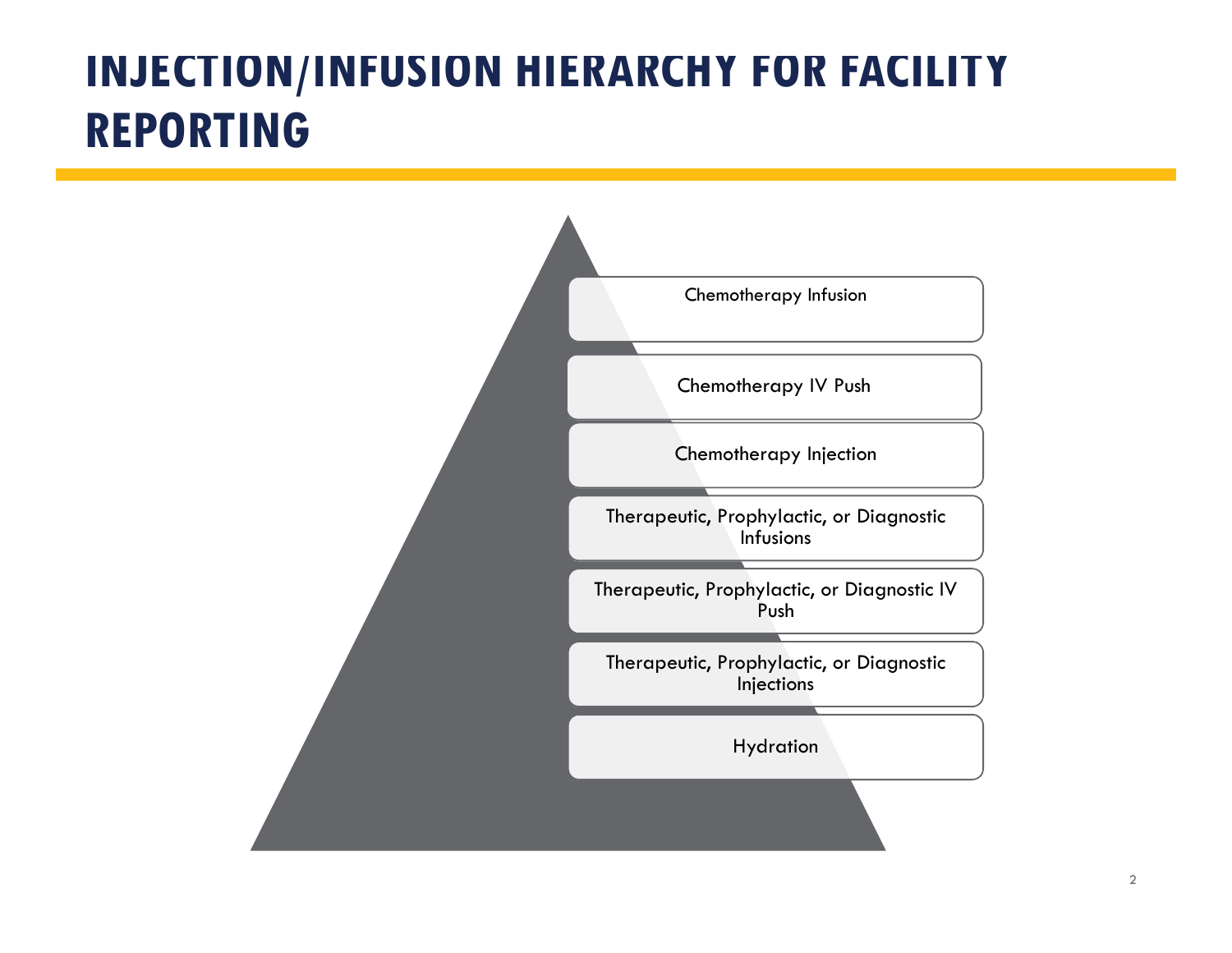#### **INFUSION/INJECTION DECISION TREE**

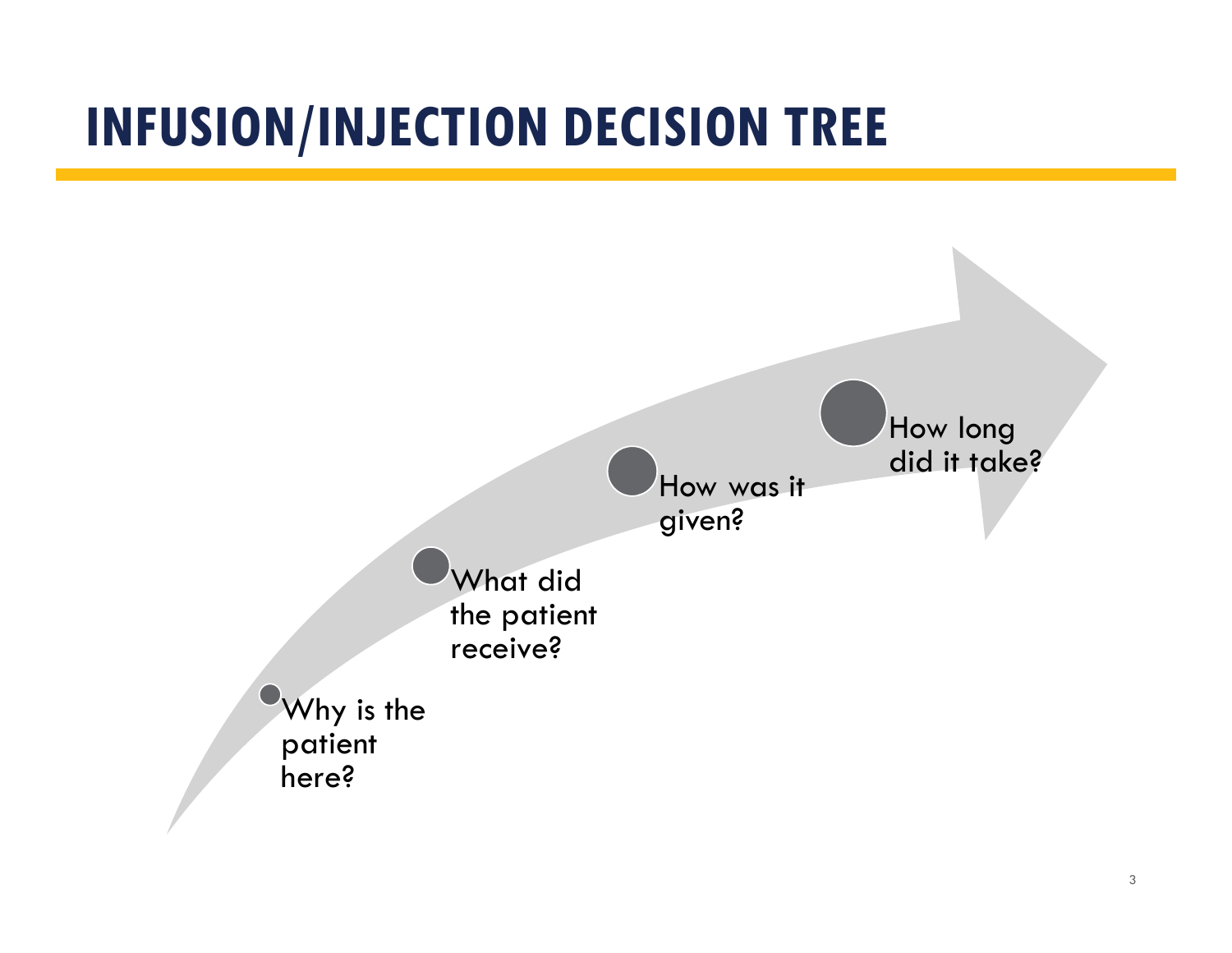# **TIME DOCUMENTATION IS CRITICAL**

#### •Time Documentation is Critical

- • Drug administration codes are services that reference time and are "timebased" codes
- $\bullet$ Documentation should support the services reported

|                                | <b>Therapeutic Infusions</b> | <b>Hydration</b> |
|--------------------------------|------------------------------|------------------|
| $\bullet$ 1st Hour             | 16-90 minutes                | 31-90 minutes    |
| $\bullet$ 2 <sup>nd</sup> Hour | 91-150 minutes               | 91-150 minutes   |
| $\bullet$ 3 <sup>rd</sup> Hour | 151-210 minutes              | 151-210 minutes  |
|                                |                              |                  |

#### $\bullet$ Best Practice – document "start" and "stop" times for infusions

- $\bullet$  Noridian Drugs, Biologicals, and Injections Documentation Requirements indicate:
	- • Medication Administration Record (MAR) from date(s) of service that include name of medications(s), dose, route of administration and infusion start and stop times, if applicable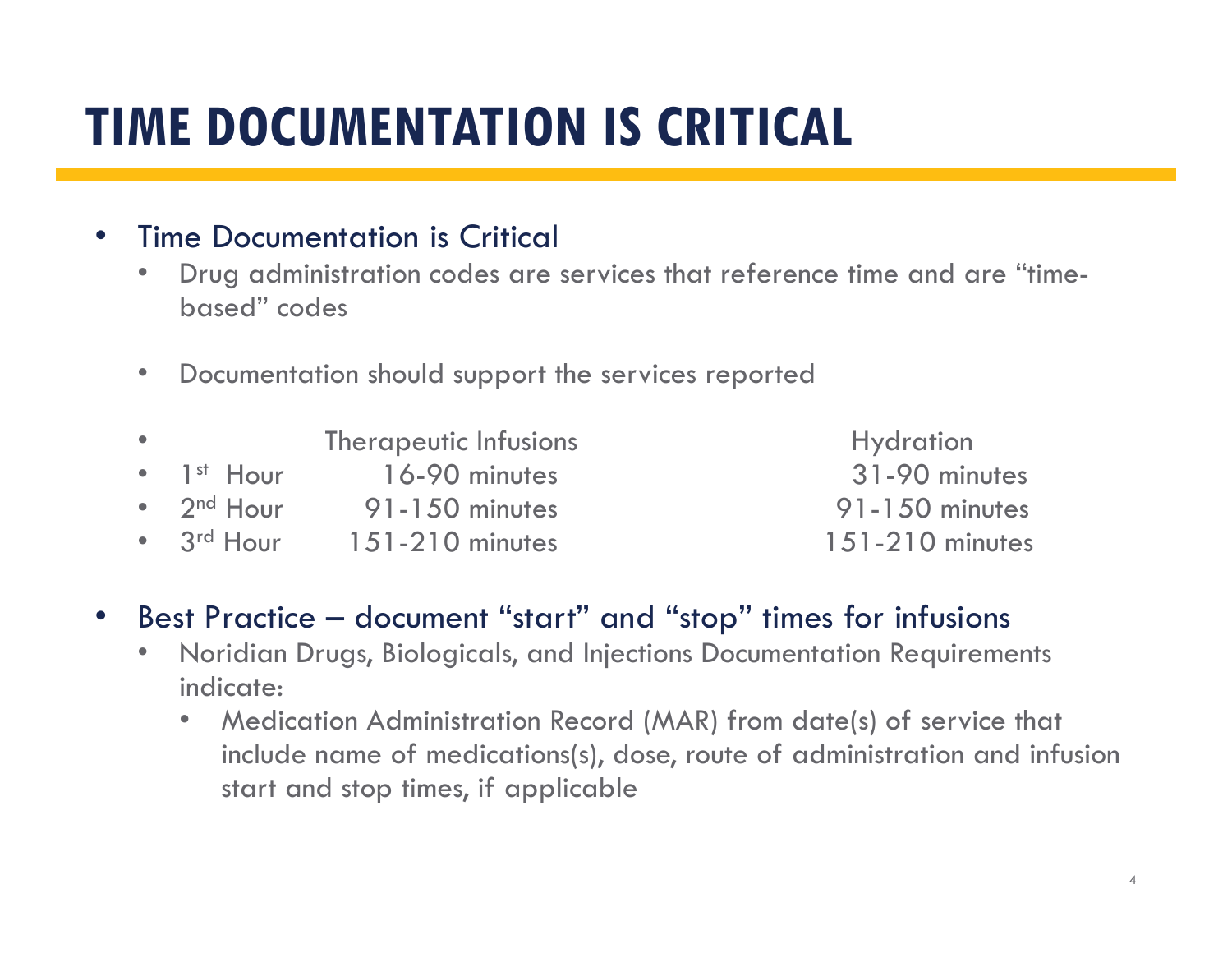### **INITIAL SERVICE**

- • "Initial" service is described as "the service that best describes the key or primary reason for the encounter"
- $\bullet$ Order of service delivery does not determine what is "initial" service
- $\bullet$ Hierarchy does not apply to Subcutaneous/Intramuscular injections
- $\bullet$  Only one per patient encounter UNLESS:
	- •Two separate IV sites are medically used/necessary
	- $\bullet$  Patient returns for a separate and medically necessary and reasonable encounter on the same day
	- These may be reported with two initial services with a modifier -59 (XE) on the second IV or second encounter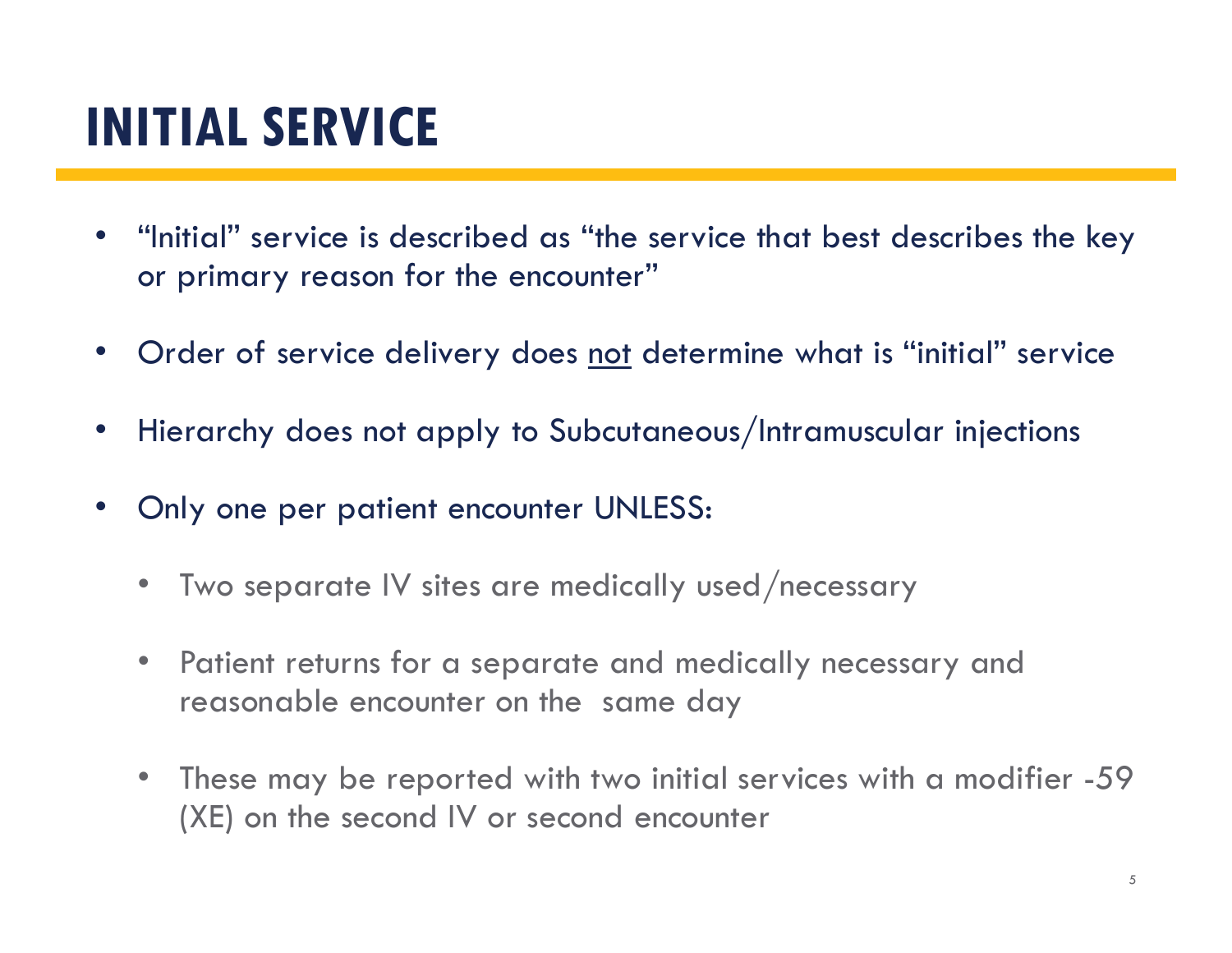# **INITIAL SERVICE**

- •IV Push with Hydration – What is the "initial" service?
- $\bullet$  When you bill IV hydration along with IV pushes, always report the IV push as the initial code. According to the CPT hierarchy, the initial code must be 96374.
- $\bullet$ Following that code, 96361 must be assigned for the hydration.
- $\bullet$  The CPT hierarchy is based on the instructional notes found in the CPT book. Please see parenthetical notes following both 96374 and 96361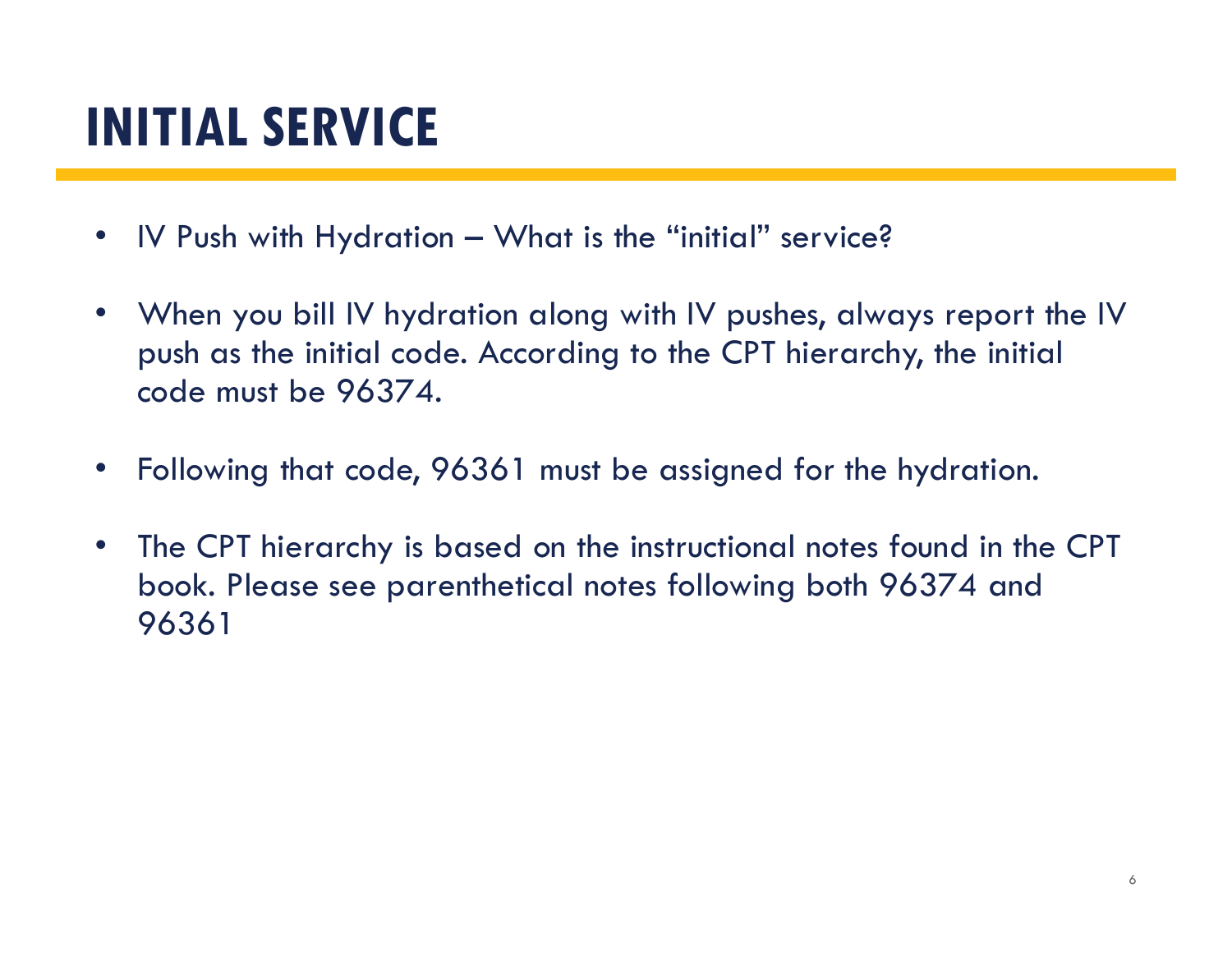#### **"SEQUENTIAL" ADMINISTRATION**

- $\bullet$  Sequential" is when multiple drugs are infused "back to back" or one after the other
- $\bullet$ Must be a DIFFERENT drug through the same IV access
- $\bullet$ Must be a clinical reason for doing sequential versus concurrent
- $\bullet$ 96367 (additional sequential infusion) – report once per drug
	- $\bullet$ If additional hours of infusion, report 96366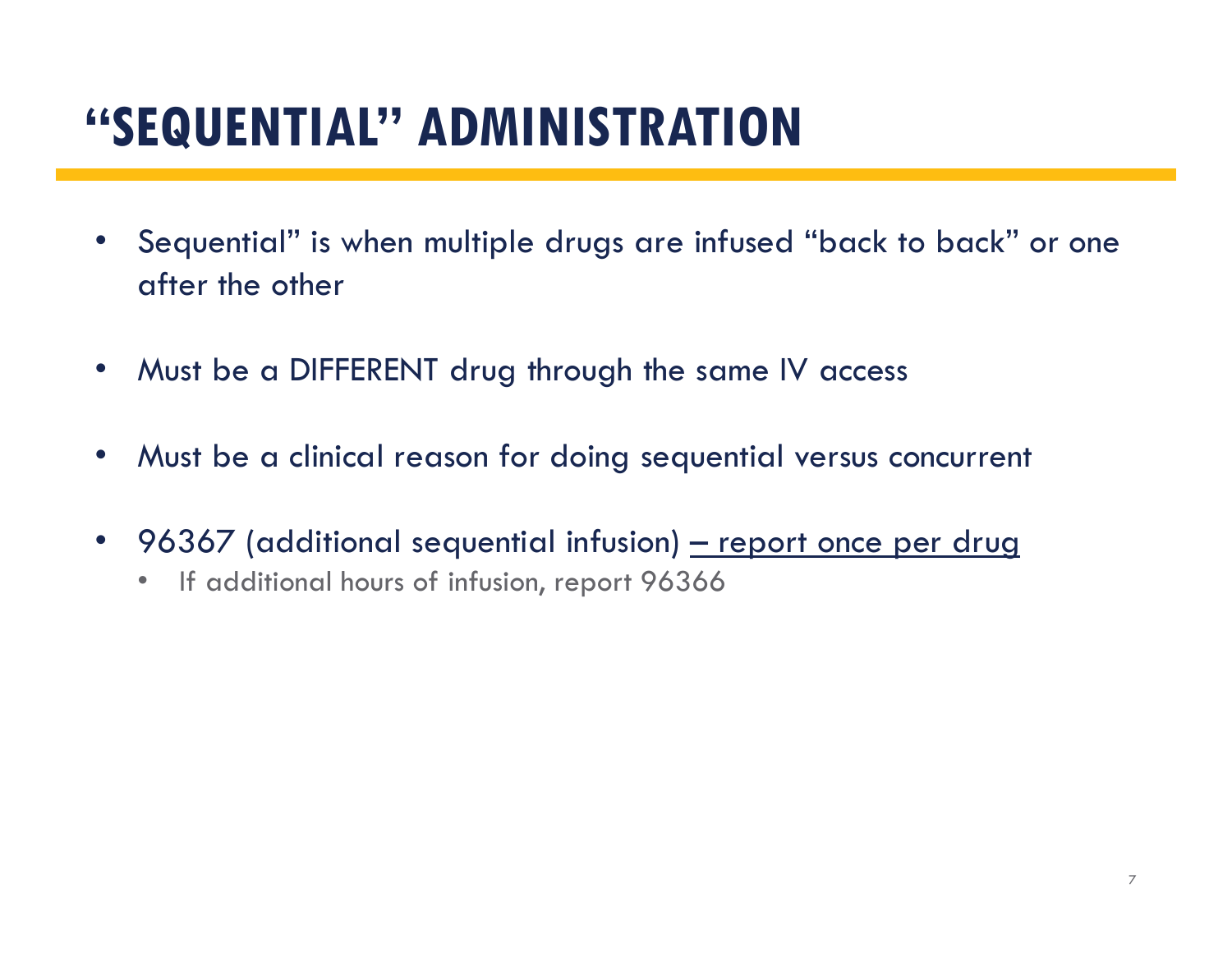#### **"CONCURRENT" ADMINISTRATION**

- • "Concurrent" is when multiple therapeutic or diagnostic medications (not hydration fluids) are infused simultaneously through separate bags through the same IV line
- • Concurrent codes are not to be used for multiple drugs within the same bag
- •Typically concurrent is used for "gravity drip" infusion methods
- $\bullet$ 96368 (concurrent infusion) - report once per date of service
	- $\bullet$ If additional hours of infusion, report 96366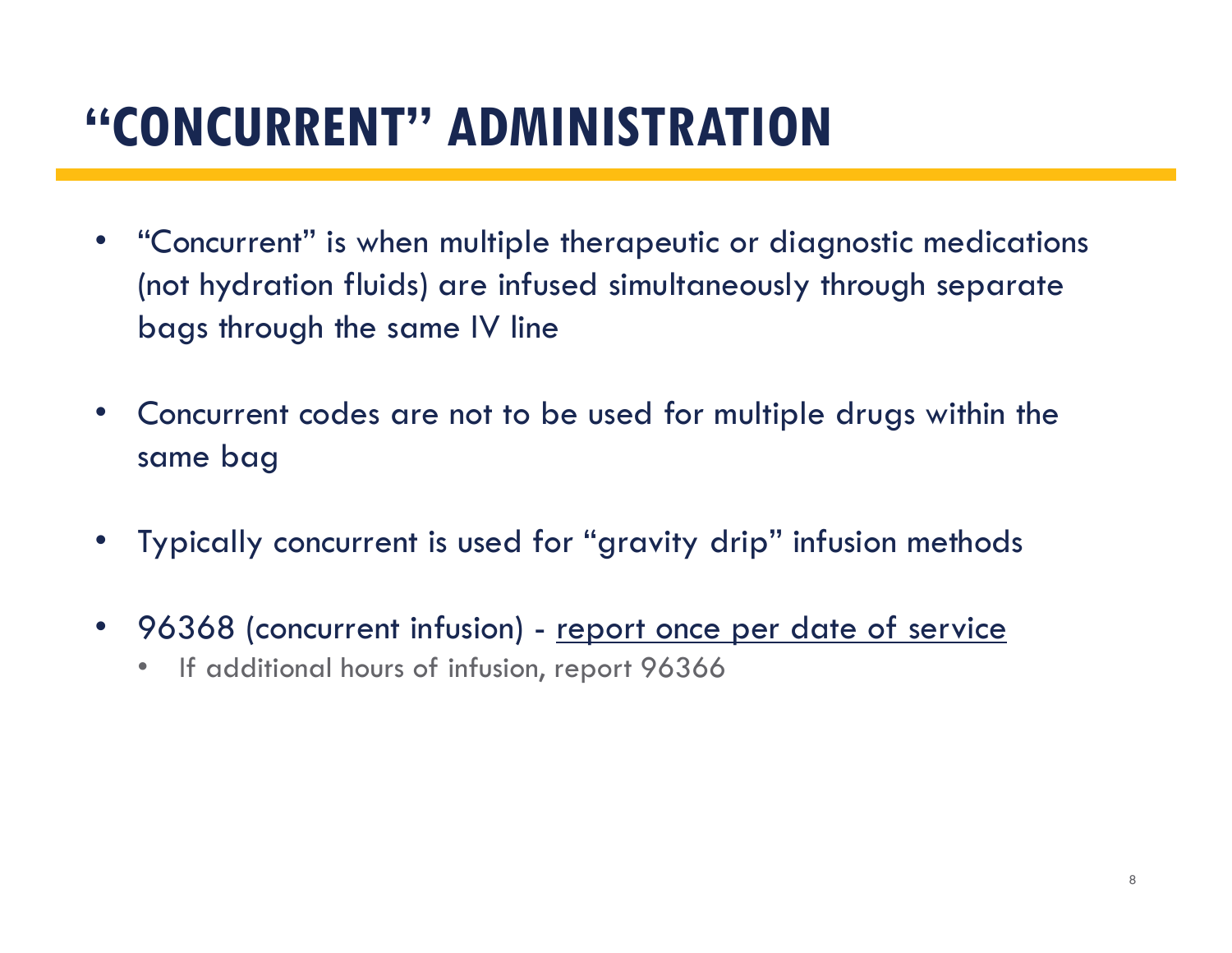| <b>2018 CODES</b> | <b>DESCRIPTION</b>                                                                                        |
|-------------------|-----------------------------------------------------------------------------------------------------------|
| 96360             | Intravenous infusion, hydration; initial, 31<br>minutes to 1 hour                                         |
| 96361             | Intravenous infusion, hydration; each<br>additional hour (list separately in addition<br>to primary code) |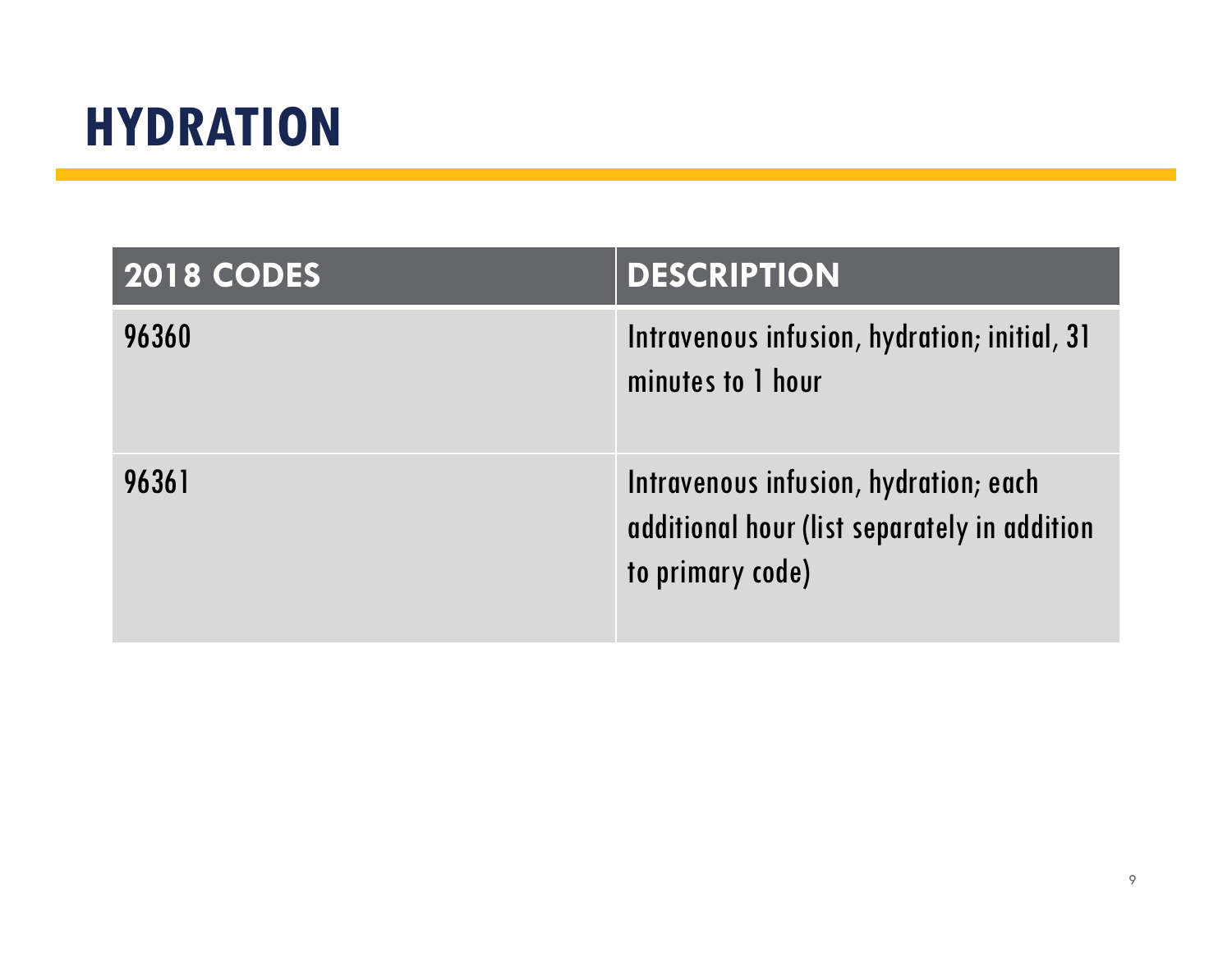#### **What is Hydration**

- • Hydration is defined as the replacement of necessary fluids via an IV infusion which consists of pre-packaged fluid and electrolytes. Some of the solutions utilized in administration of hydration services are: Saline solutions,
	- D5W (dextrose 5% water),
	- Hypotonic solution,
	- Ringer Lactate, and
	- DW ( Distilled water)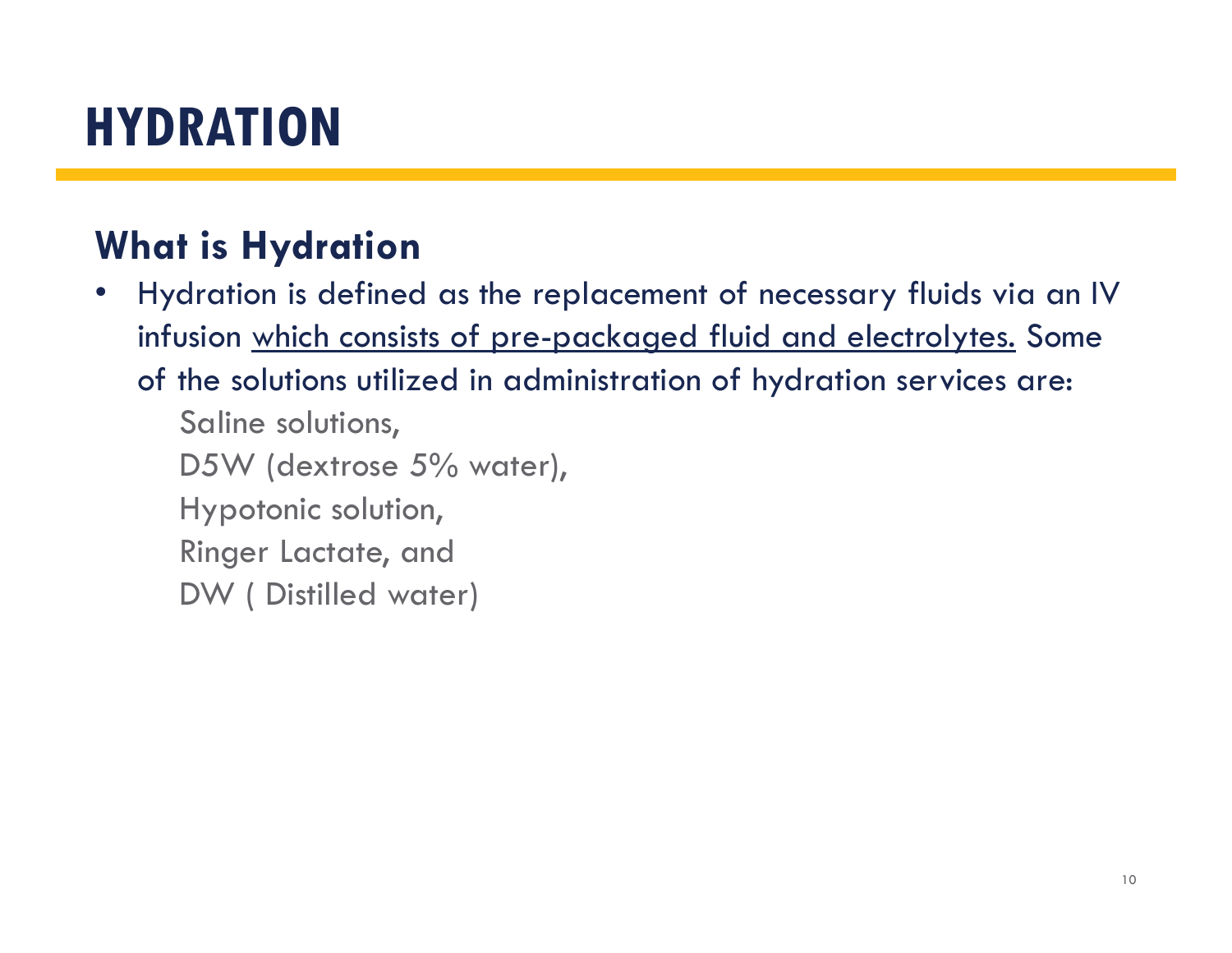#### Medical Necessity

Noridian addressed hydration in 2010:

- $\bullet$ Necessity should be supported within medical documentation
- $\bullet$  Routine administration of IV fluids without documentation of supporting signs/symptoms such as dehydration or fluid losses is not supported as medically necessary
- $\bullet$  Medical necessity is supported in the evaluation performed by provider Documentation of assessment should describe symptoms warranting hydration, such as:
	- •Inability to ingest fluids
	- $\bullet$ Abnormal fluid losses – (i.e. Dehydration)
	- $\bullet$ Abnormal vital signs
	- $\bullet$ Abnormal laboratory studies - elevated BUN, creatinine, glucose or lactic acid
	- $\bullet$  Note: Nausea alone does not implicate fluid volume depletion nor support necessity of fluid repletion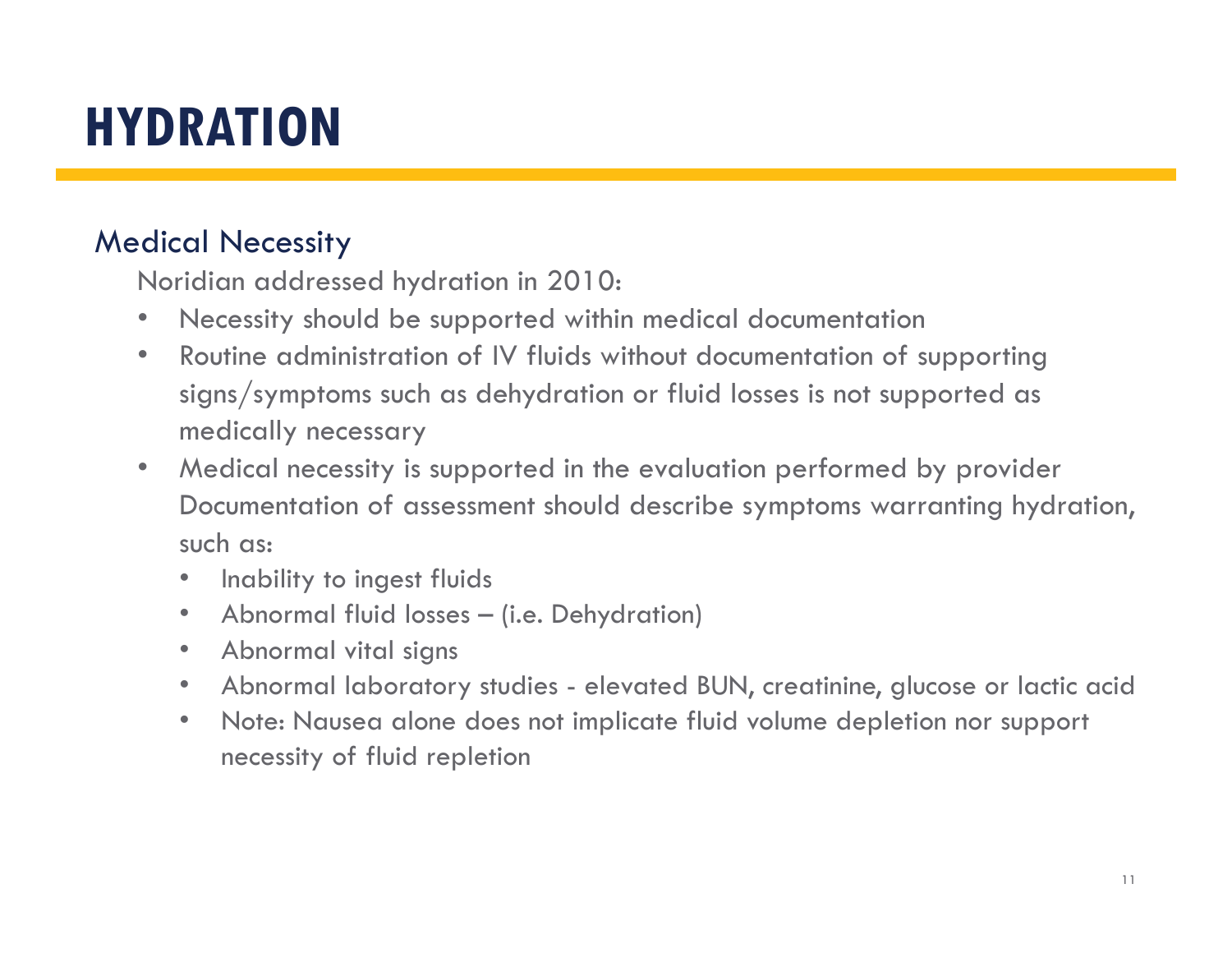#### Medical Necessity

- $\bullet$  The rate of infusion is important in determining hydration therapy
	- Typically at least  $100$   $125/\text{cc}$  up to wide open IV flow
- • If it ordered below 100/cc, physician documentation must indicate that it is hydration and why a slower rate is ordered
	- •Patient with Congestive Heart Failure
	- •Elderly patient in which hydration needs to be administered slowly

"Will hydrate the patient" should not be your only determining statement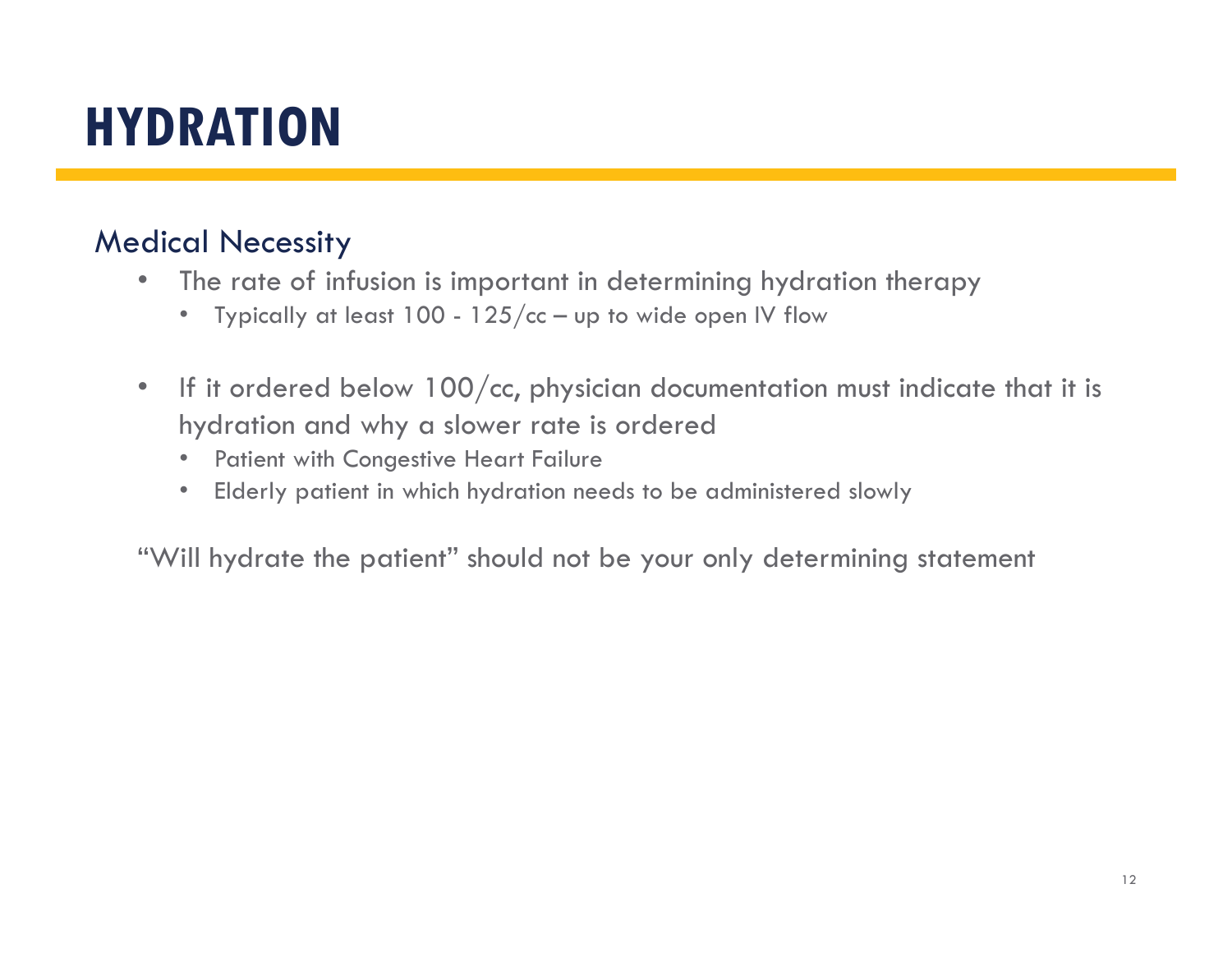- •Is NOT:
- • Not used when purpose of IV fluid is to "keep open" an IV line
	- • Sole purpose of the IV fluid administration is to keep vein open or maintain vascular access, this should not be separately reported.
- $\bullet$ Not used when fluid is the vehicle in which drug is administered
- $\bullet$  Not used when used to accommodate a therapeutic IV piggyback through the same IV access as a free flowing IV to safely infuse the agent
- $\bullet$  Not used for routine administration of IV fluids, pre/post operatively while patient is NPO for example, without documentation supporting signs and/or symptoms including those of dehydration or fluids loss
- • Concurrent hydration is not billable via a HCPCS code and not separately payable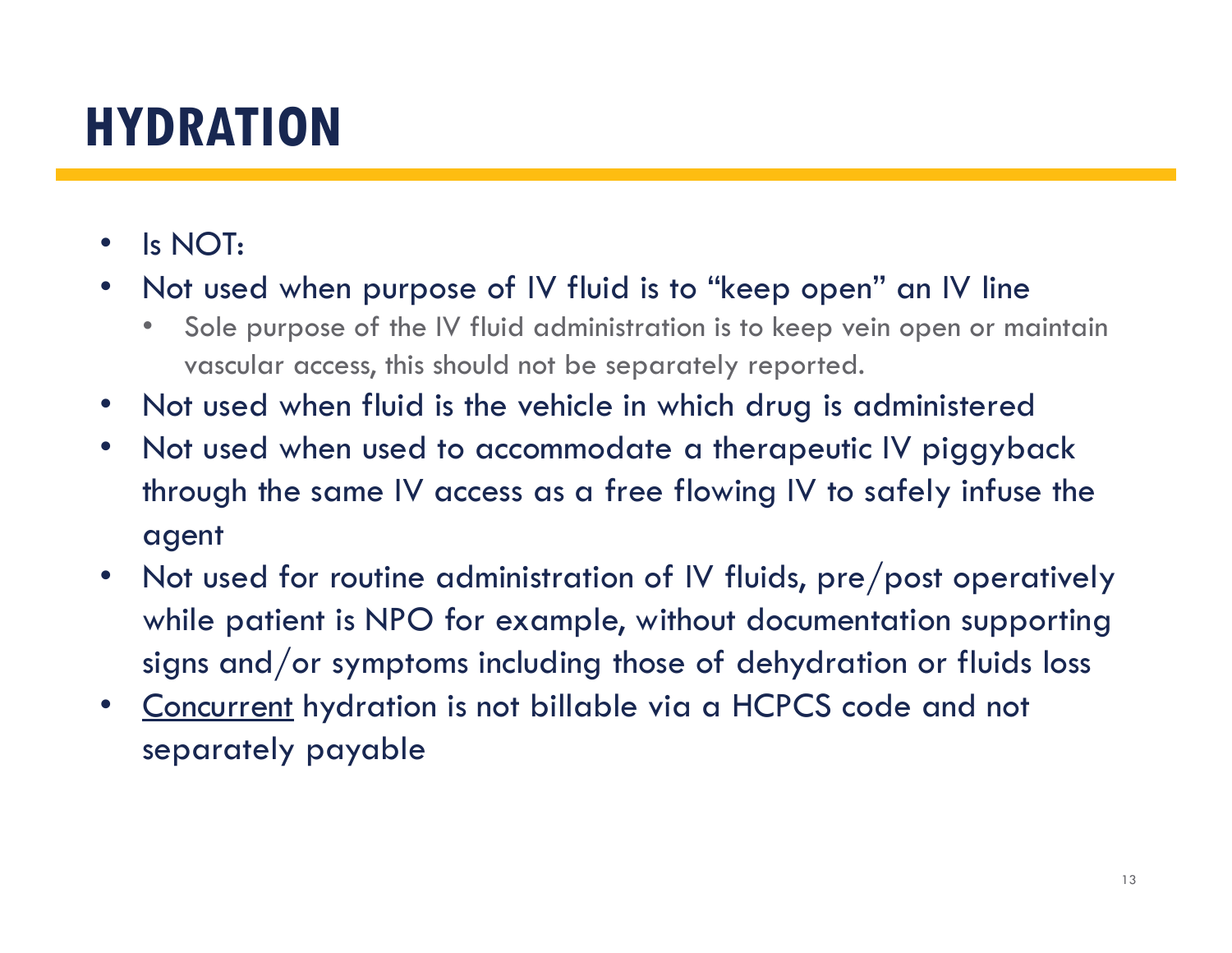- $\bullet$  CPT code 96360 is for initial service of hydration when hydration is the only service performed
	- • A minimum of 31 minutes of hydration is required to report the service. Hydration provided for less than 30 minutes would not be reportable.
- $\bullet$ Use CPT 96361 in conjunction with CPT 96360
- $\bullet$  Report 96361 for hydration intervals of greater than 30 minutes beyond 1 hour increments
	- • More than 90 minutes of total infusion time must elapse before the "additional hydration" code may be billed
		- > 91-150 minutes 96361 1 unit
		- $> 151 210$  minutes  $96361 2$  units
- $\bullet$  Report 96361 to identify hydration if provided as a secondary/subsequent service after a different initial service (96360, 96365, 96374, 96409, 96413) is administered through the same IV access
- $\bullet$  Remember Emergency Department through Observation is all one encounter, so if hydration began in ED and is the only injection/infusion service, only bill the initial hydration once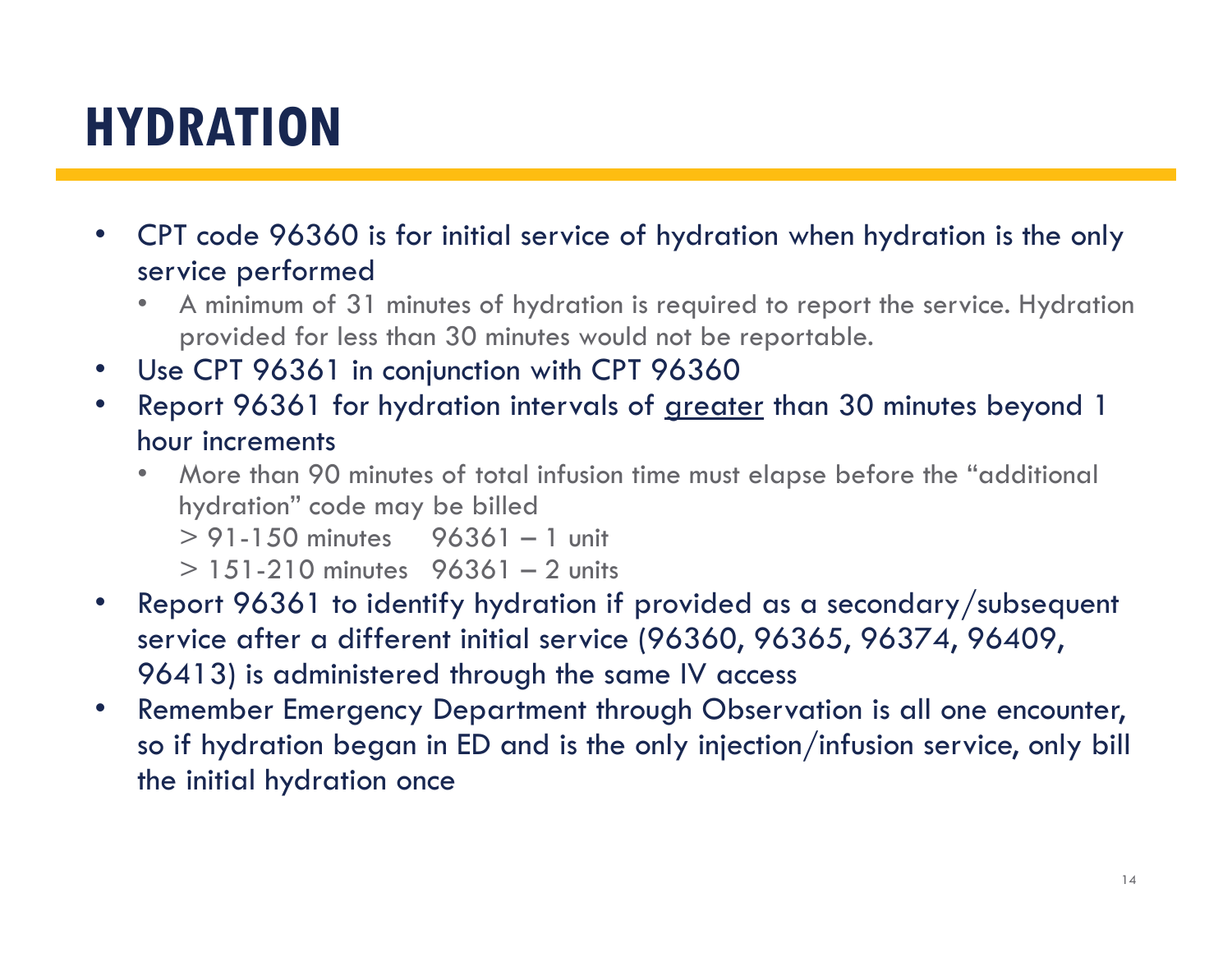#### Example:

A patient is seen at our facility because of dehydration due to continuous nausea with vomiting. She is given a prepackaged solution of 1,000 cc's of normal saline with potassium added to the bag which was prepared by the pharmacy. The hydration is administered for an hour and 15 minutes.

**CPT code** *96360, Intravenous infusion, hydration; initial, 31 minutes to 1 hour*, would be reported for this encounter because there was no other intravenous infusion service performed during this encounter and the primary reason for the encounter was to administer the fluids and electrolyte(s) due to fluid loss from the patient's continuous nausea with vomiting. The additional 15 minutes would not be reported due to the hydration services not being greater than 30 minutes past the initial hour.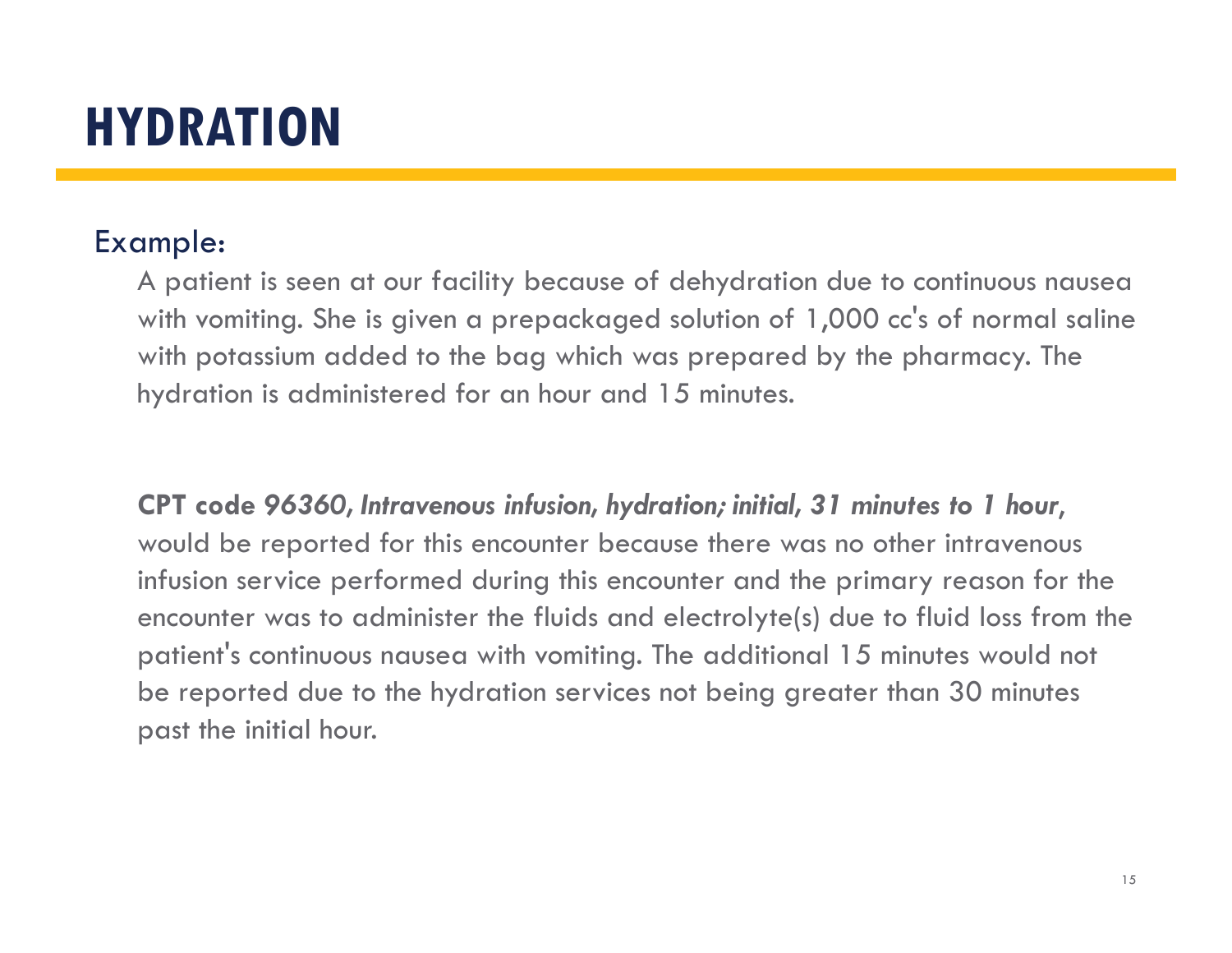#### Example

A 55 year-old diabetic female is brought to the emergency department due to acute altered level of consciousness. Blood glucose level initially is 42 mg1dL. The patient is promptly administered dextrose 50% (D50) 25g IV push for the altered level of consciousness at 08:29 am. Her blood glucose at 08:37 is 219 mgl dL. What is the correct CPT code for the D50?

No code for the administration of hydration would be reported in this case. Based on the information provided, this patient received an intravenous push of dextrose 50% (D50). Guidelines for reporting hydration services specifically state that if hydration is 30 minutes or less it would not be reported.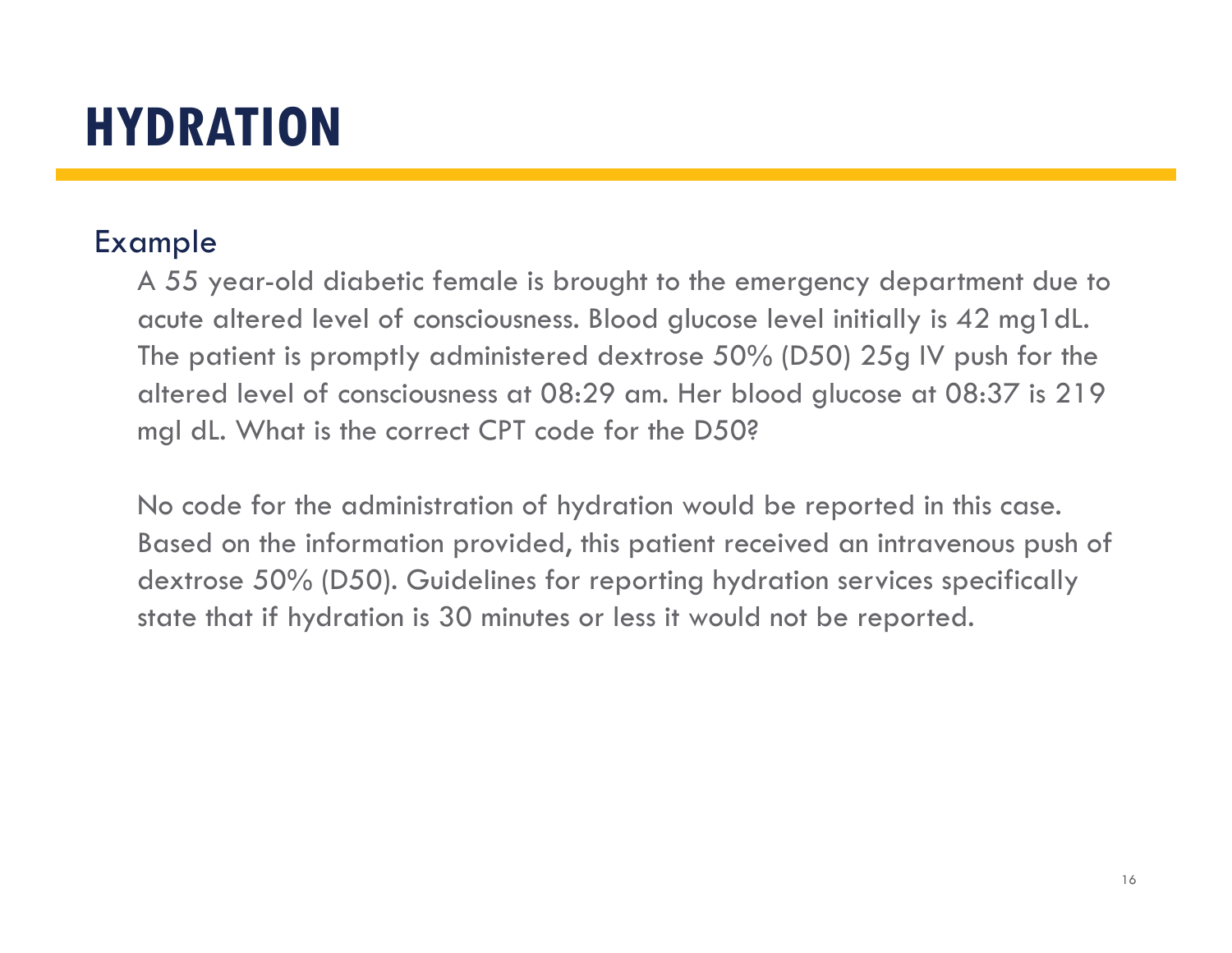| <b>2018 CODES</b>                                                                                                                                                                                                                                                                                                                     | <b>DESCRIPTION</b>                                                                                                                                                  |
|---------------------------------------------------------------------------------------------------------------------------------------------------------------------------------------------------------------------------------------------------------------------------------------------------------------------------------------|---------------------------------------------------------------------------------------------------------------------------------------------------------------------|
| 96365                                                                                                                                                                                                                                                                                                                                 | Intravenous infusion, for therapy, prophylaxis,<br>or diagnostic (specify substance or drug);<br>initial, up to 1 hour                                              |
| 96366 *add on code<br>*Report 96366 in conjunction with 96365, 96367<br>*Report 96366 for additional hour(s) of sequential<br>infusion<br>*Report 96366 for infusion intervals of greater<br>than 30 minutes beyond 1 hour increments<br>*Report 96366 with 96365 to identify each<br>subsequent infusions of the same drug/substance | Intravenous infusion, for therapy, prophylaxis,<br>or diagnostic (specify drug/substance); each<br>additional hour (list separately in addition to<br>primary code) |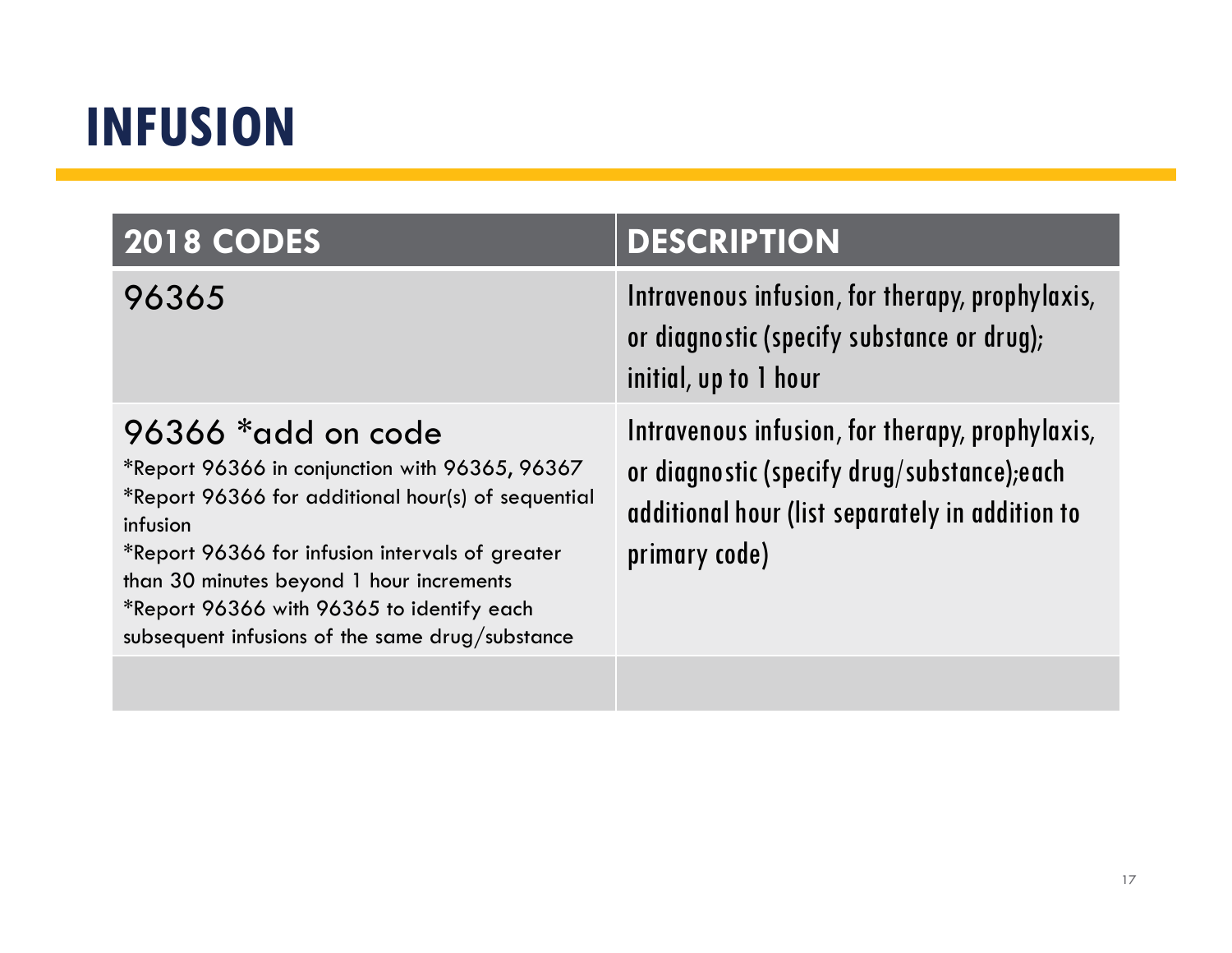| <b>2018 CODES</b>                                                                                                                                                                                                                                                                                                                                    | <b>DESCRIPTION</b>                                                                                                                                                                                                  |
|------------------------------------------------------------------------------------------------------------------------------------------------------------------------------------------------------------------------------------------------------------------------------------------------------------------------------------------------------|---------------------------------------------------------------------------------------------------------------------------------------------------------------------------------------------------------------------|
| 96367 * add on code<br>*Report 96367 in conjunction with 96365, 96374,<br>96409, 96413 to identify infusion of a new<br>drug/substance provided as a secondary or<br>subsequent service after a different initial service is<br>administered through the same IV access.<br>*Report 96367 only once per sequential infusion of<br>same infuscate mix | Intravenous infusion, therapy, prophylaxis or<br>diagnostic (specify drug/substance); additional<br>sequential infusion of a new drug/substance,<br>up to one hour (list separately in addition to<br>primary code) |
| 96368 *add on code<br>*Report 96368 only once per date of service<br>*Report 96368 in conjunction with 96365, 96366,<br>94613, 96415, 96416                                                                                                                                                                                                          | Intravenous infusion, for therapy, prophylaxis,<br>or diagnostic (specify drug/substance);<br>concurrent infusion (list separately in addition<br>to primary code)                                                  |
|                                                                                                                                                                                                                                                                                                                                                      |                                                                                                                                                                                                                     |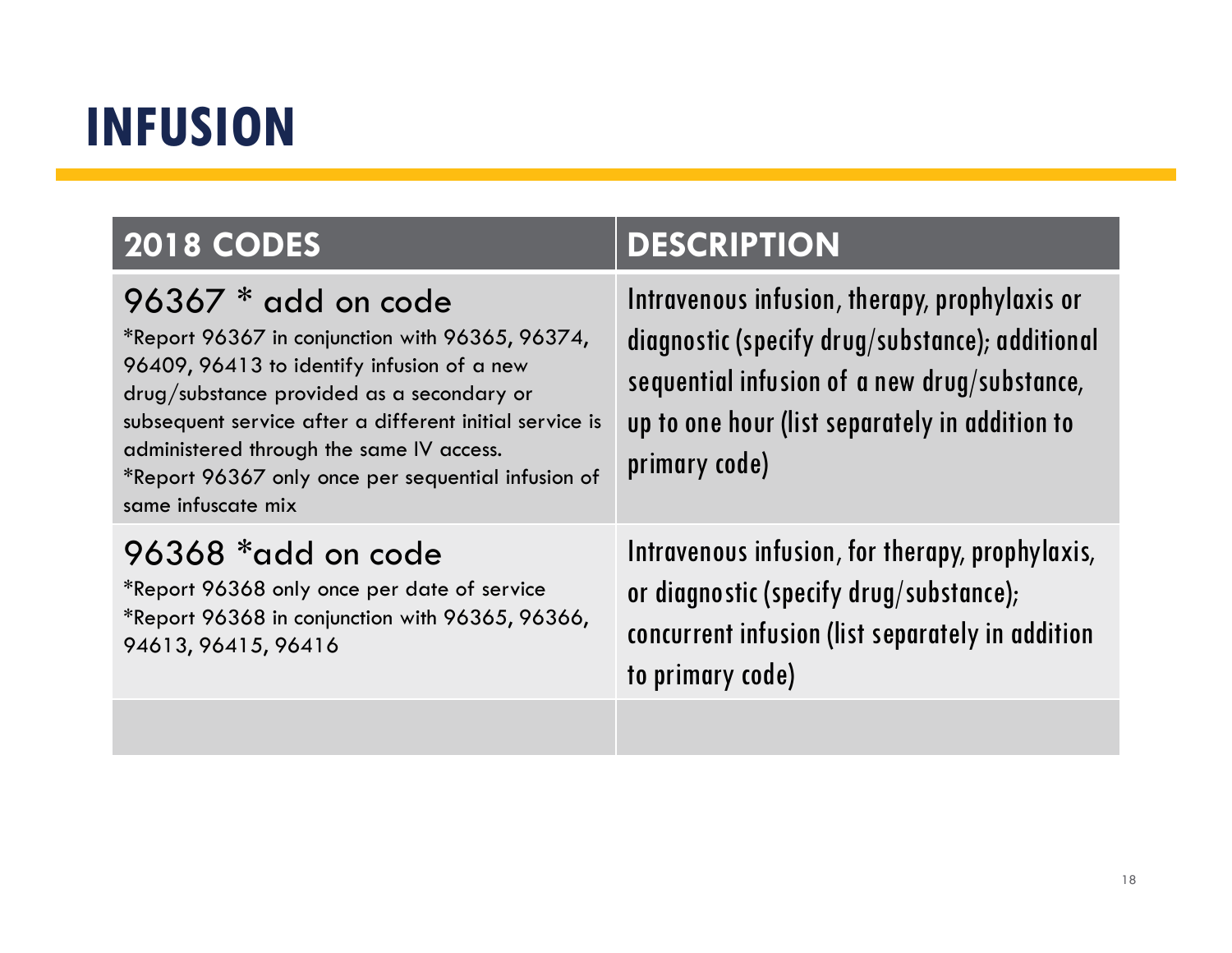| <b>2018 CODES</b>                                                                                                                                                                                                                   | <b>DESCRIPTION</b>                                                                                                 |
|-------------------------------------------------------------------------------------------------------------------------------------------------------------------------------------------------------------------------------------|--------------------------------------------------------------------------------------------------------------------|
| 96372<br>*Not used for administration of vaccines<br>*Use for non-antineoplastic hormonal therapy<br>injections<br>*Do not use for anti-neoplastic non-hormonal or<br>hormonal injections<br>*Do not use for allergen immunotherapy | Therapeutic prophylactic, or diagnostic injection<br>(specify substance or drug); subcutaneous or<br>intramuscular |
| 96373                                                                                                                                                                                                                               | Therapeutic prophylactic, or<br>diagnostic injection (specify<br>substance or drug); intra-arterial                |
|                                                                                                                                                                                                                                     |                                                                                                                    |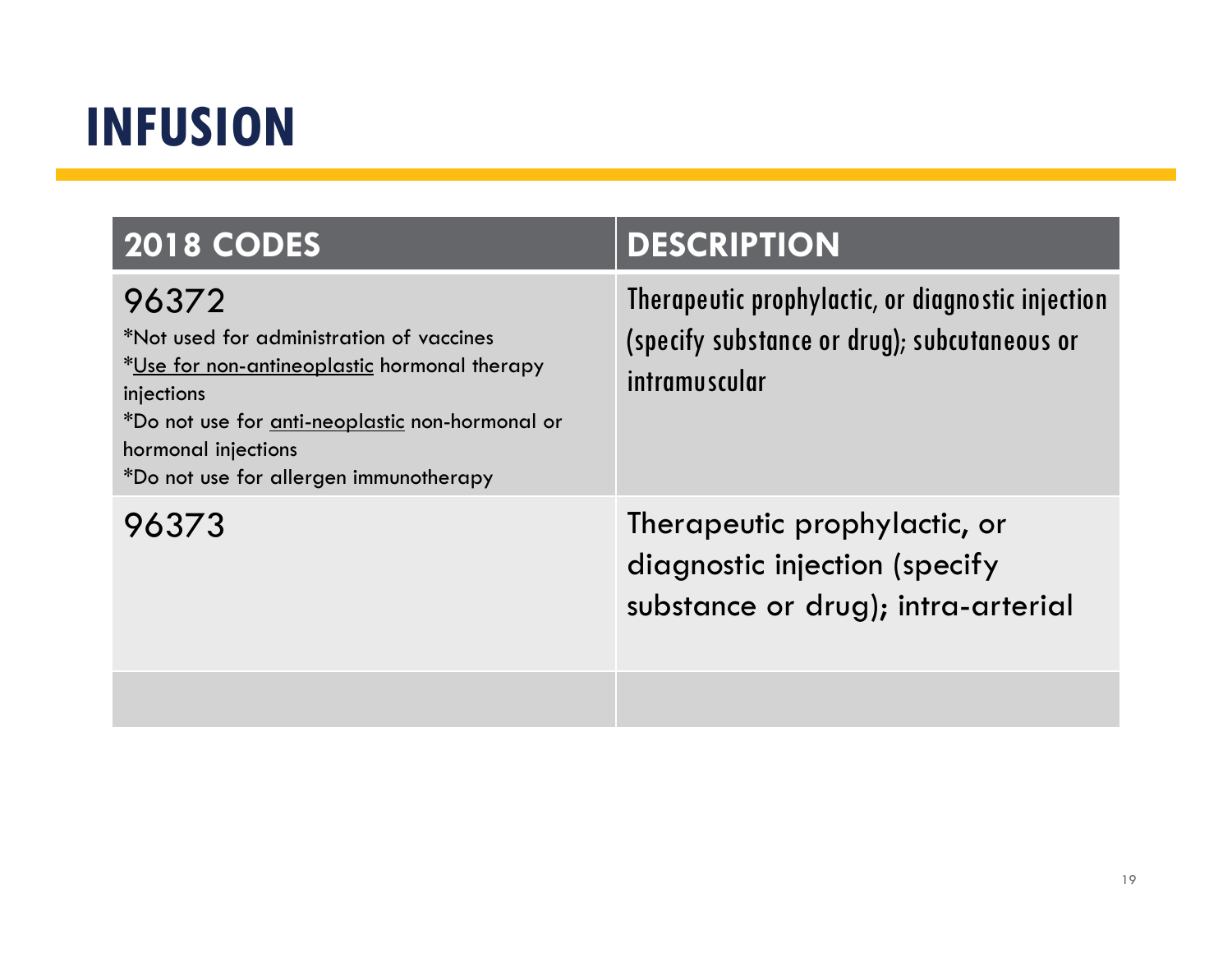| Therapeutic prophylactic, or diagnostic injection<br>(specify substance or drug); intravenous push,<br>single or initial substance/drug                        |
|----------------------------------------------------------------------------------------------------------------------------------------------------------------|
| Therapeutic prophylactic, or<br>diagnostic injection (specify<br>substance or drug); each<br>additional sequential intravenous<br>push of a new substance/drug |
|                                                                                                                                                                |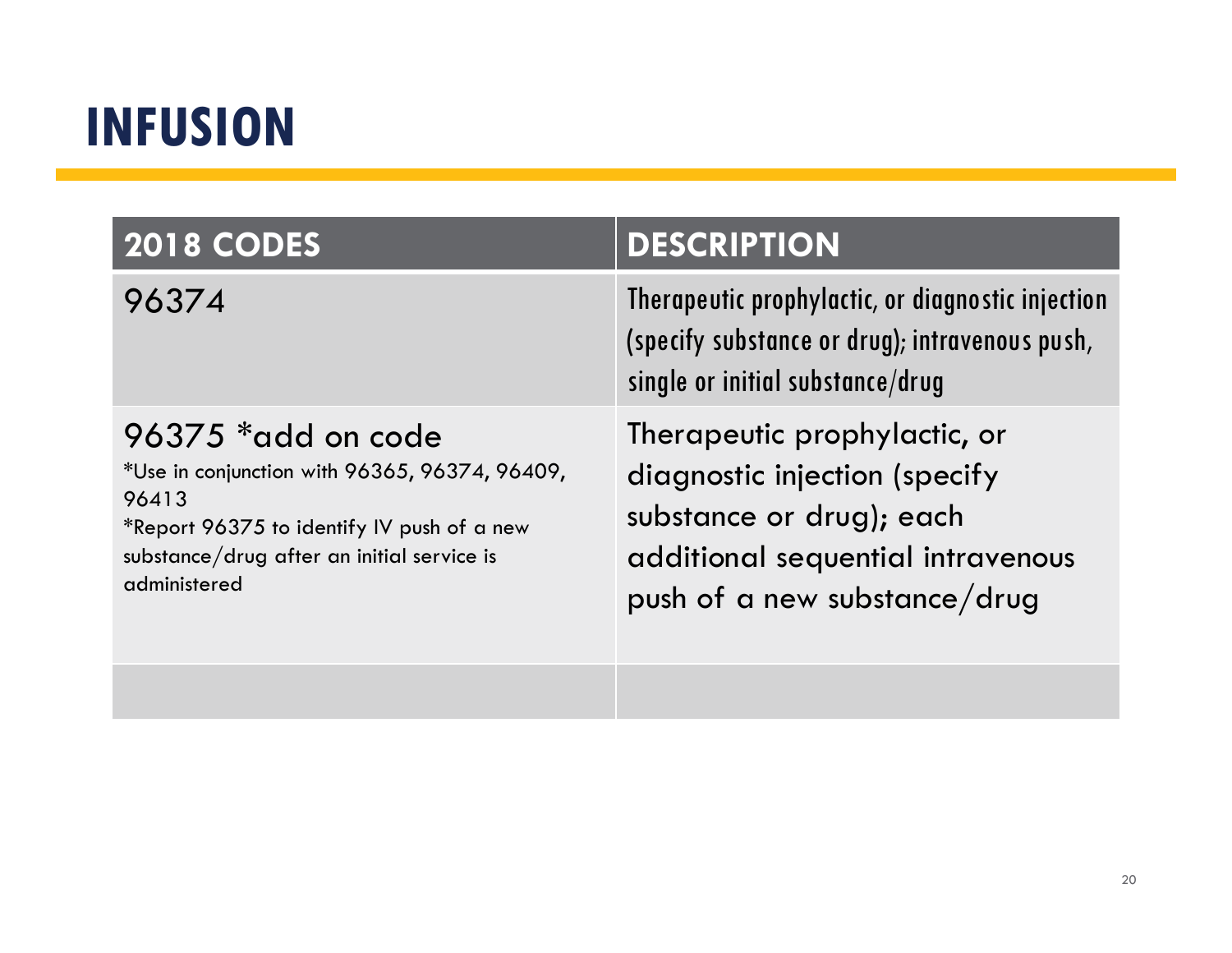#### 96376 \*add on code

\*Report 96376 in conjunction with 96365, 96374, 96409, 96413 \*Push of same substance/drug \*Do not report 96376 for a push performed within 30 minutes of a reported push of the same substance or drug

#### **2018 CODES DESCRIPTION**

Therapeutic prophylactic, or diagnostic injection (specify substance or drug); each additional sequential intravenous push of the same substance/drug provided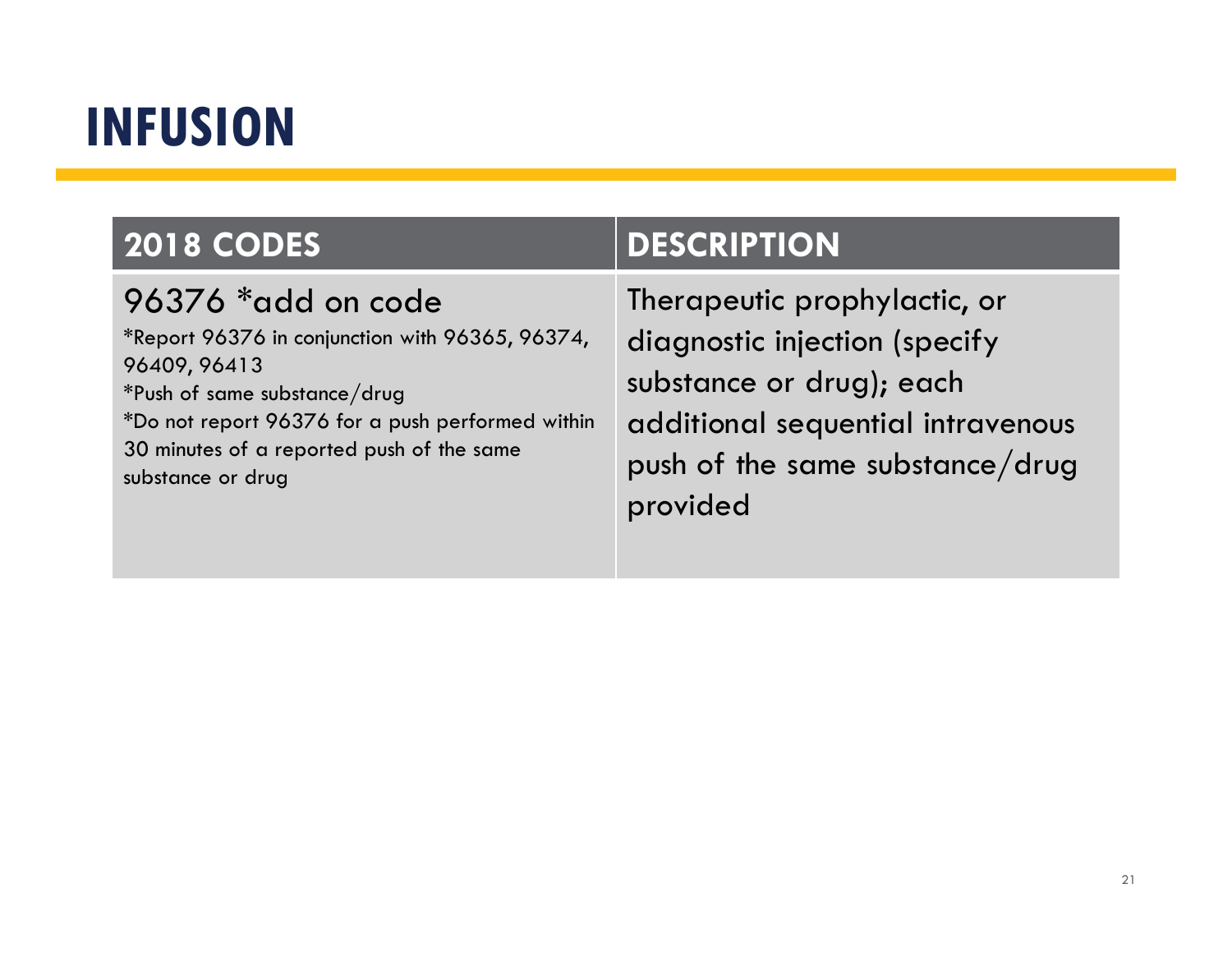Bolus – A 'bolus' is defined as a single, large dose of medication usually injected into a blood vessel over a short period of time and is billed as an intravenous (IV) push per CPT guidelines.

#### "Banana Bag" or rally pack

Considered therapeutic administration – 96365 category Bag of IV fluids containing vitamins and minerals

If the drug is considered self-administrable, the injection is not covered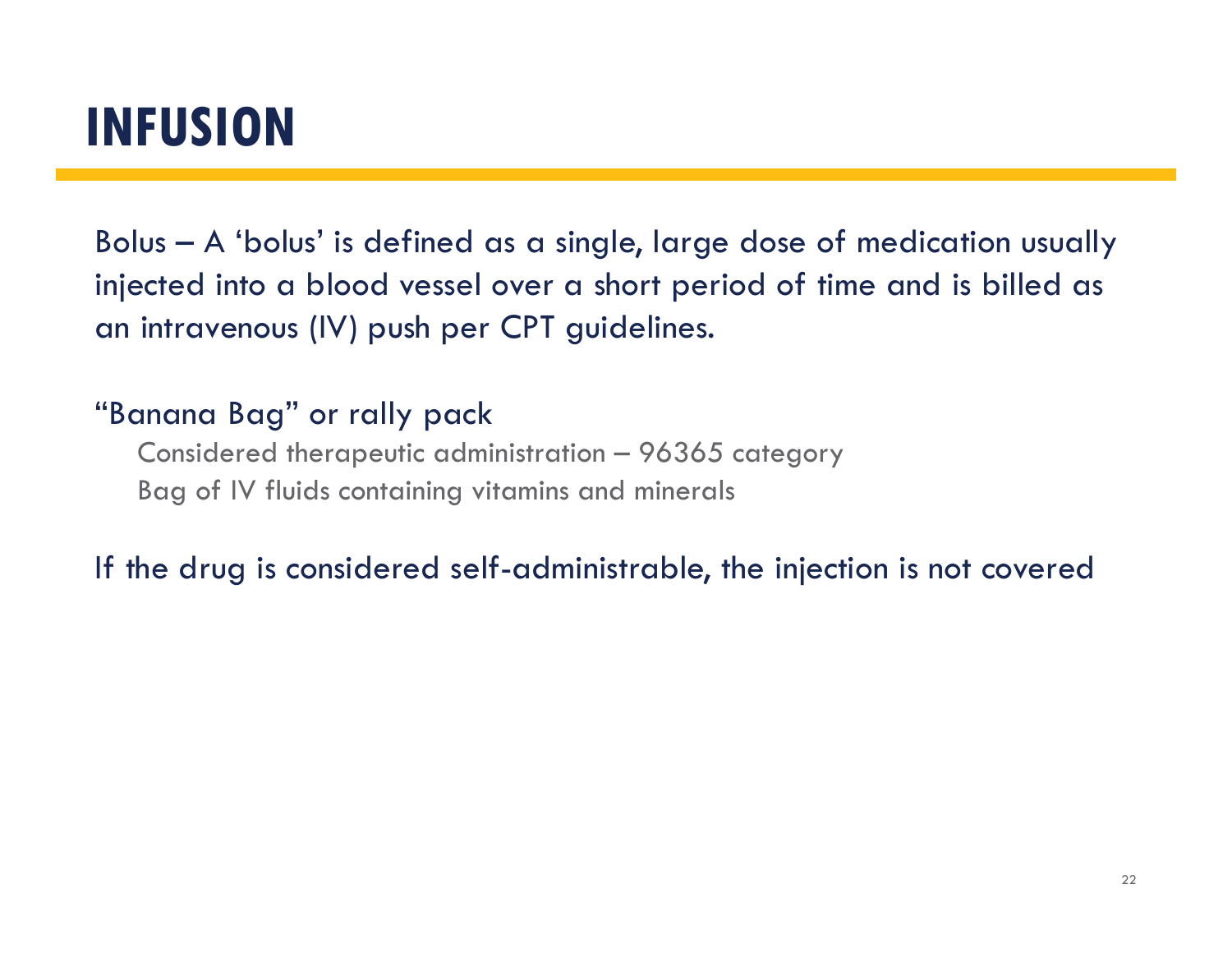#### Included in the CPT codes – do not bill separately

Local anesthesiaIV start Access to subcu catheter or port Flush at the conclusionStandard tubing Syringes Supplies

Infusion time is calculated from the time the administration commences (i.e., the infusion starts dripping) to when it ends (i.e., the infusion stops dripping). Services leading up to the infusion and following the infusion have been included in the infusion code services and are not reported separately. *Source: CPT Assistant September 2007*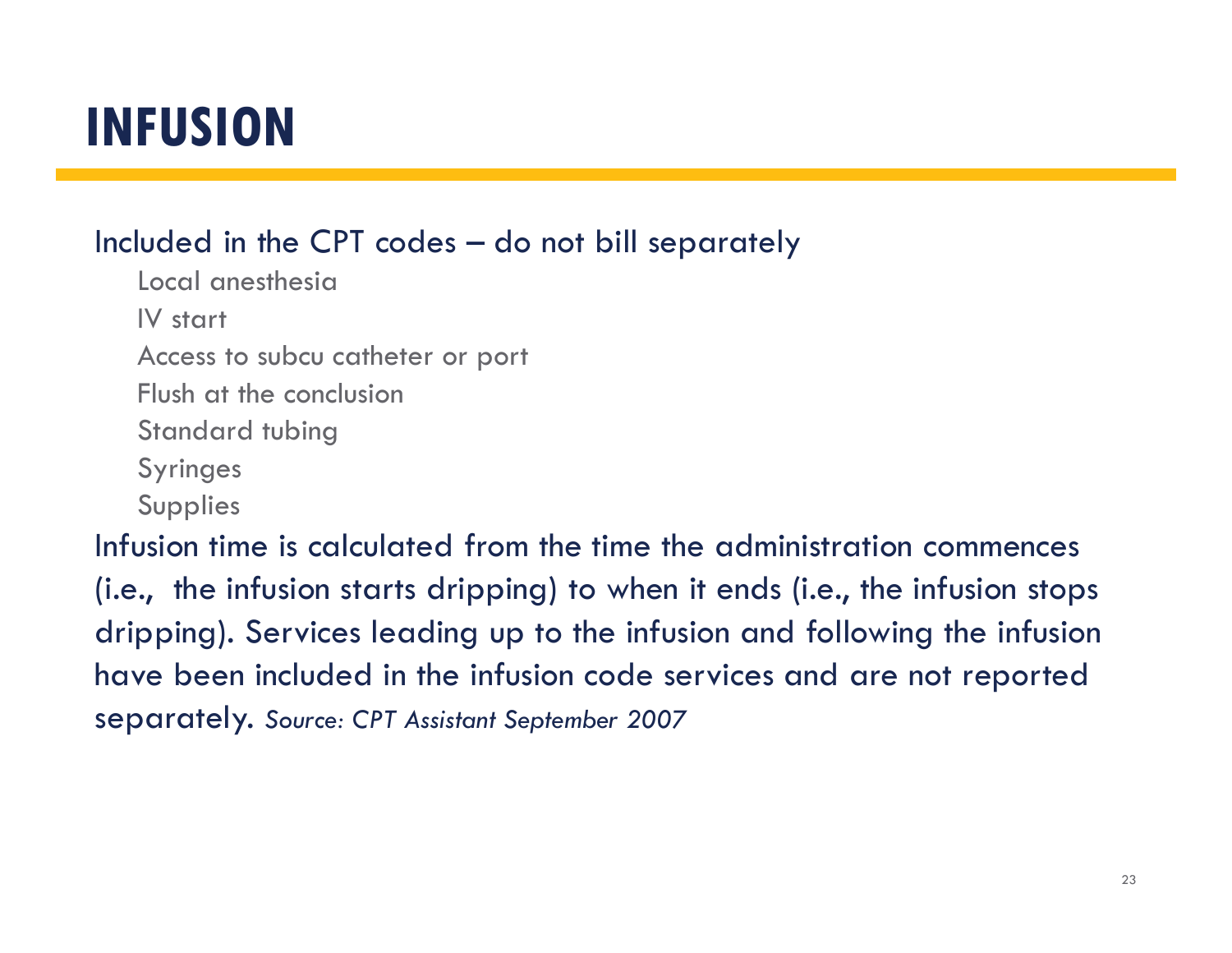#### **INTRAVENOUS PUSH**

#### $\bullet$ Health care professional continuously present

- •Administer the drug
- Observe the patient

OR

•Infusion of 15 minutes or less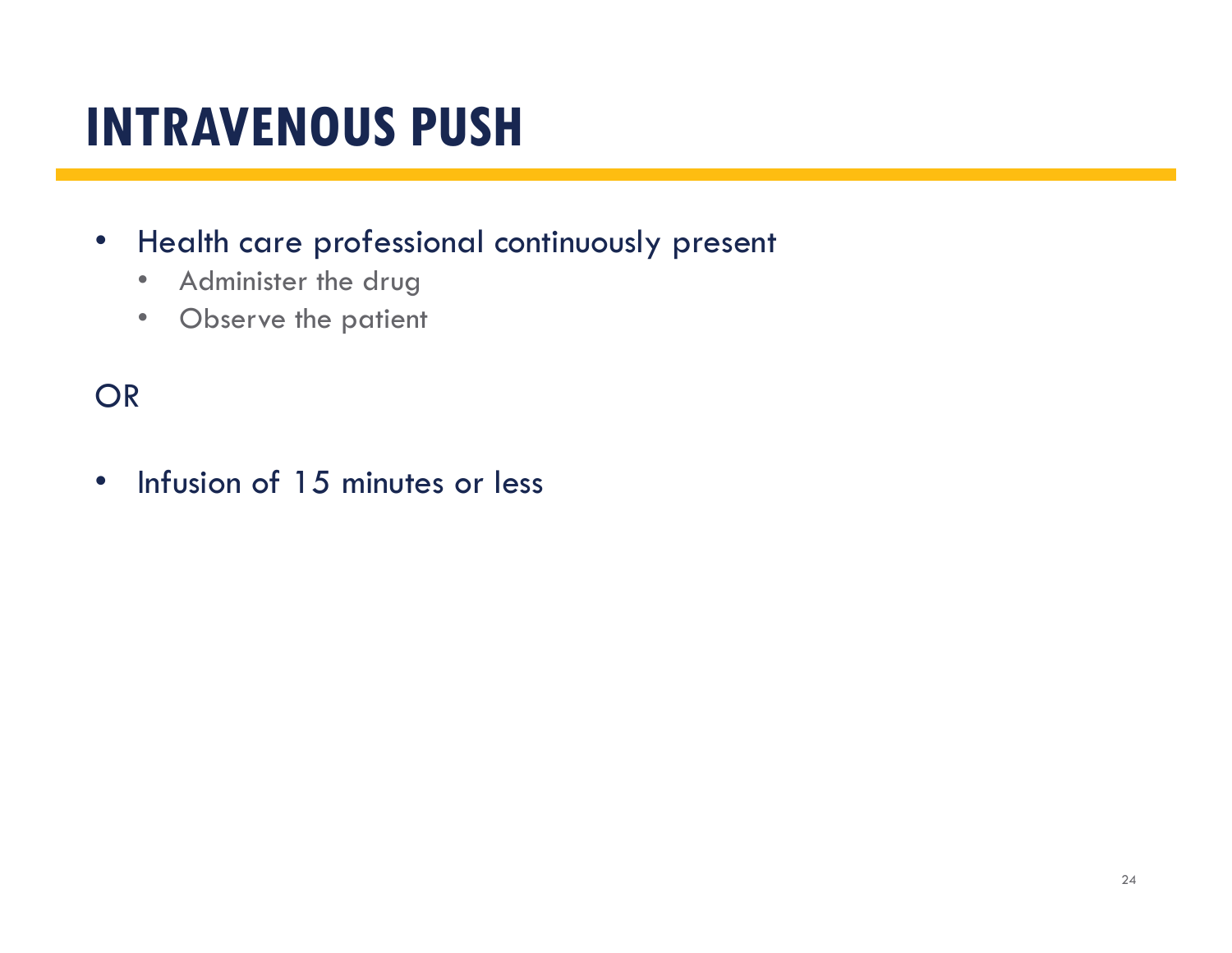### **INITIAL SERVICE – PER ENCOUNTER**

CMS Pub 100-04 Medicare Claims Processing Transmittal 2141, change request 7271 January 24, 2011

#### **10. Clarification of Coding for Drug Administration Services**

CMS revised Pub. 100-04, Medicare Claims Processing Manual, chapter 4, section 230.2, to clarify the correct coding of drug administration services. Drug administration services are to be reported with a line-item date of services on the day they are provided. In addition, beginning in CY 2007, **hospitals should report only one initial drug administration service, including infusion services, per encounter for each distinct vascular access site, with other services through the same vascular access site being reported via the sequential, concurrent or additional hour codes**. Although new CPT guidance has been issued for reporting initial drug administration services, Medicare contractors are to continue to follow the guidance given in this manual.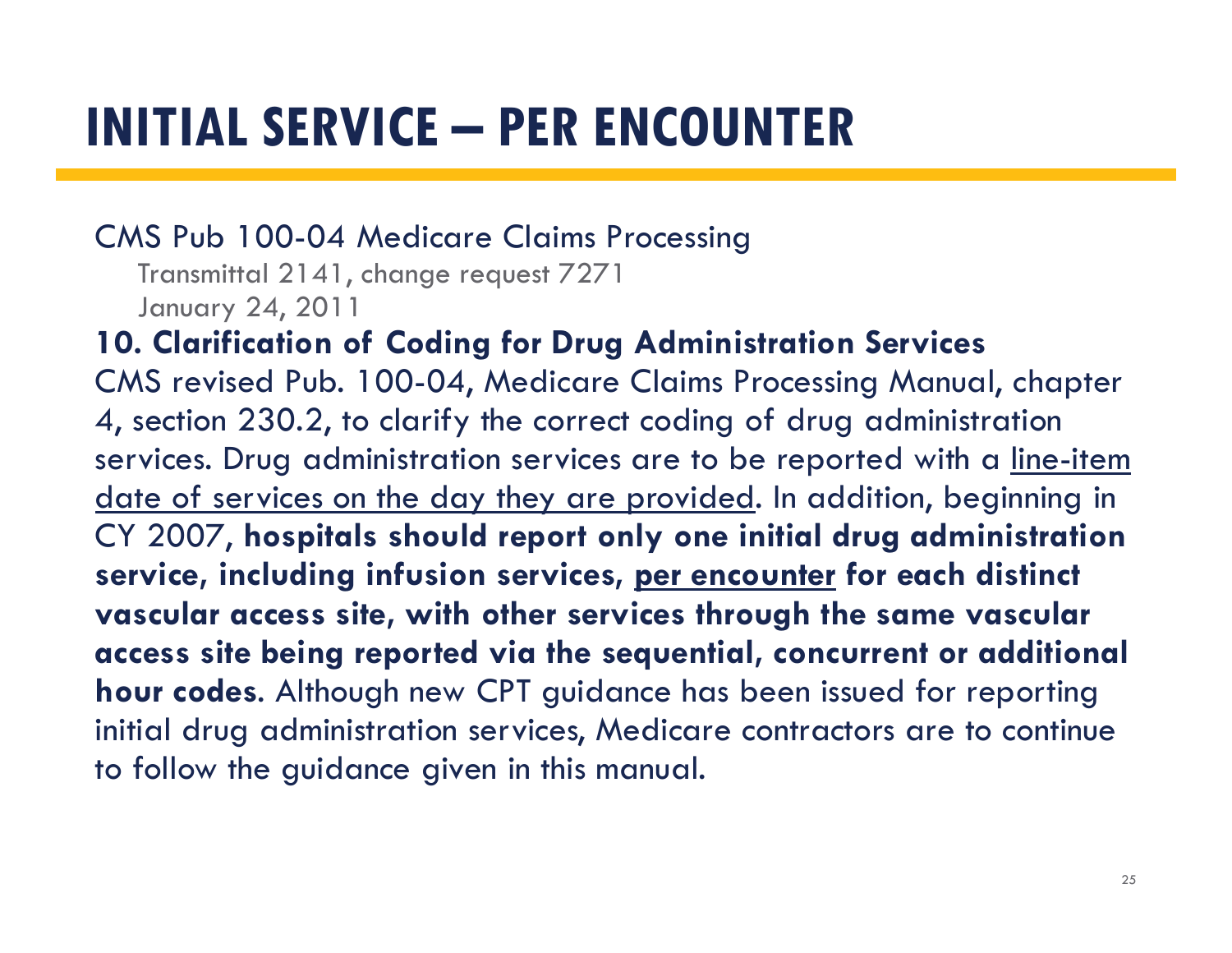# **INITIAL SERVICE – PER ENCOUNTER**

From the CMS Billing Manual Instructions

#### **230.2 - Coding and Payment for Drug Administration (Rev. 2141, Issued: 01-24-11, Effective: 01-01-11, Implementation: 01-03- 11)**

#### **Billing for Infusions and Injections**

Drug administration services are to be reported with a line item date of service on the day they are provided. In addition, only one initial drug administration service **is to be reported** per vascular access site per encounter, including during an encounter where observation services span more than 1 calendar day.

Only one initial infusion or injection for the entire outpatient encounter (Emergency Room and Observation Care)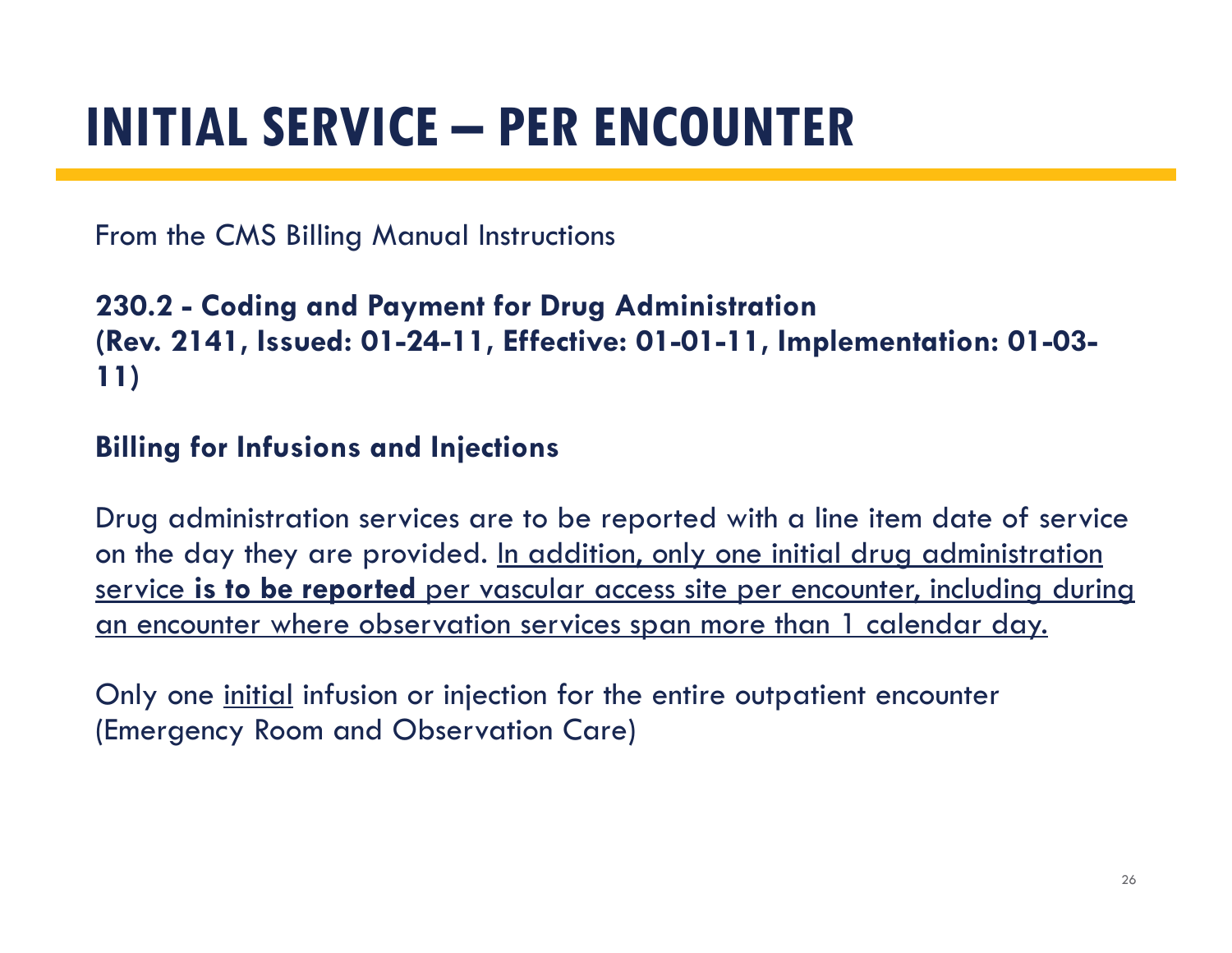#### **INITIAL SERVICE – PER ENCOUNTER**

#### **FAQ - Infusion, Injection, and Hydration Services**

This FAQ supersedes all prior articles published within the year 2008.

**Q2.** How many initial services may be billed per day?

A2. Only one *initial* code is allowed per patient *encounter* unless two separate IV sites are medically reasonable and necessary (use modifier 59). If the patient returns for a separate and medically reasonable and necessary visit (encounter) on the same day, another *initial* code may be billed for that visit with modifier 59.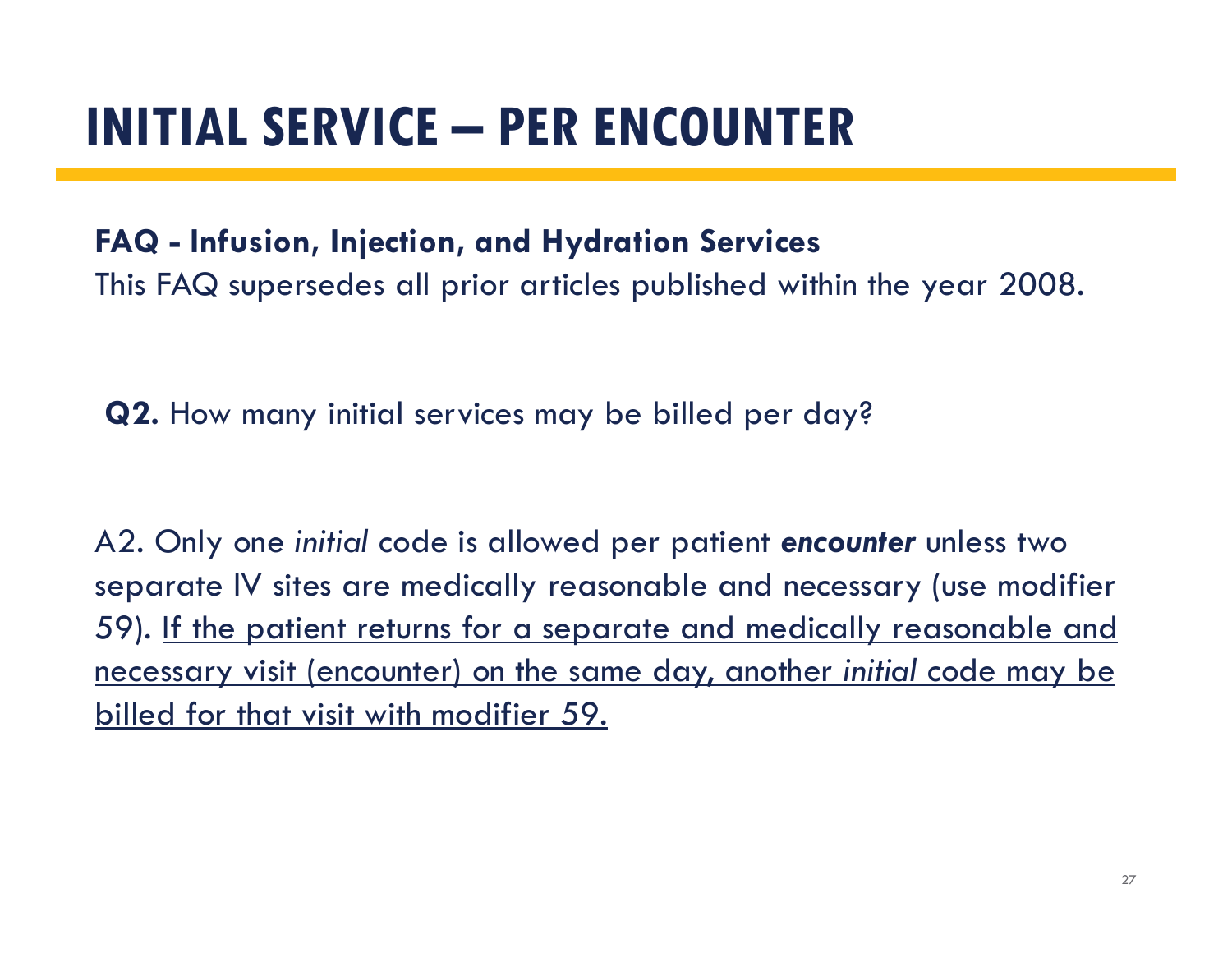### **OTHER RULES AND REGULATIONS**

- $\bullet$  Do not report injections and infusions given during the course of outpatient surgery and recovery
- • Therapeutic IVs and injections given beyond the "normal" recovery time may be separately billable
- •Expected recovery time is considered 4-6 hours
- • Physician documentation is essential to reporting of infusions and injections prior to surgery and in recovery. Documentation of medical necessity above and beyond normal treatment is necessary for reporting.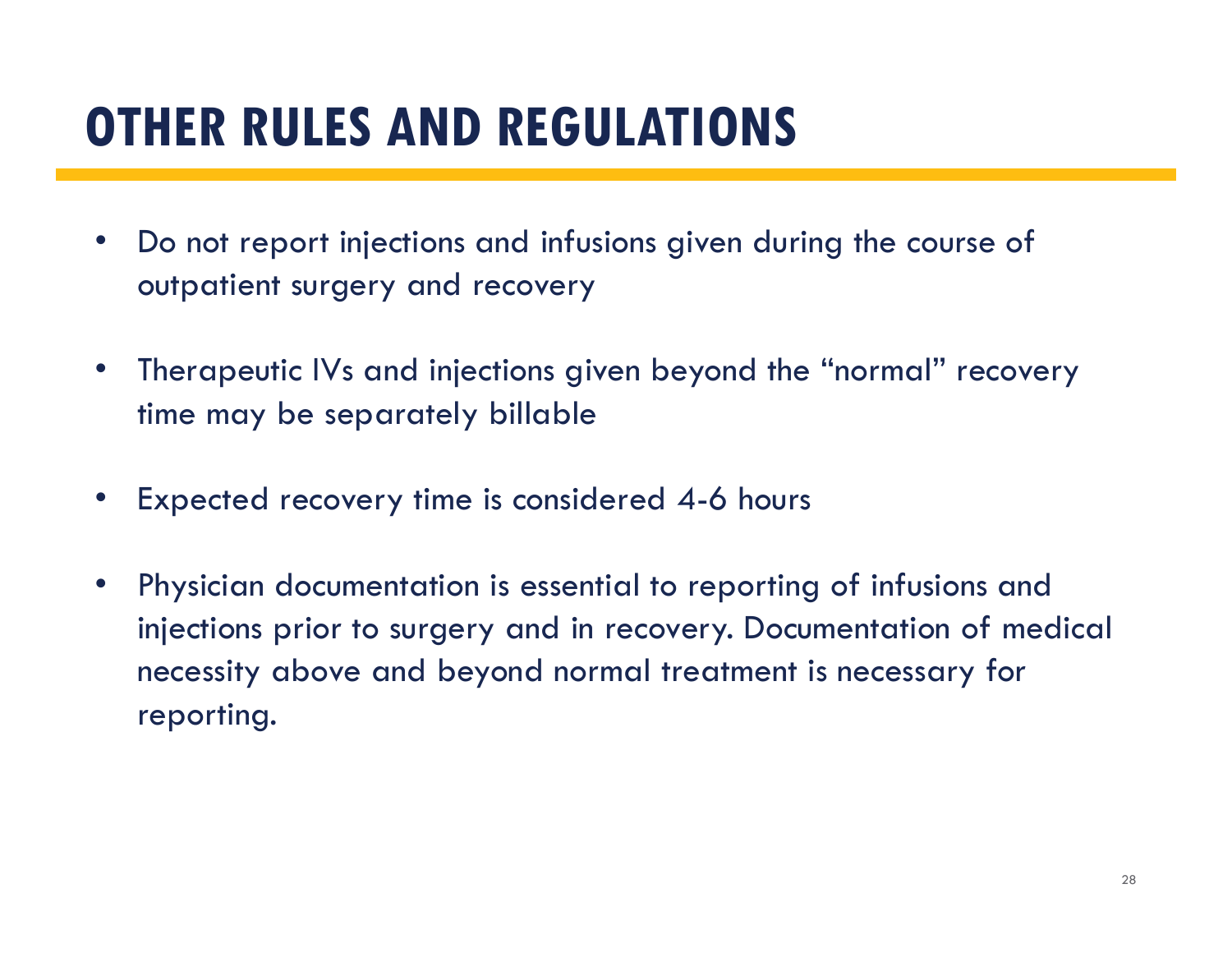| <b>2018 CODES</b>                       | <b>DESCRIPTION</b>                                                                            |
|-----------------------------------------|-----------------------------------------------------------------------------------------------|
| 96401                                   | Chemotherapy administration, subcutaneous or<br>intramuscular; non-hormonal anti-neoplastic   |
| 96402<br>*Lupron Depot 7.5<br>*Firmagon | Chemotherapy administration, subcutaneous or<br>intramuscular; hormonal anti-neoplastic       |
| 96405                                   | Chemotherapy administration; intralesional, up<br>to and including 7 lesions                  |
| 96406                                   | Chemotherapy administration, intralesional,<br>more than 7 lesions                            |
| 96409                                   | Chemotherapy administration; intravenous, push<br>technique, single or initial substance/drug |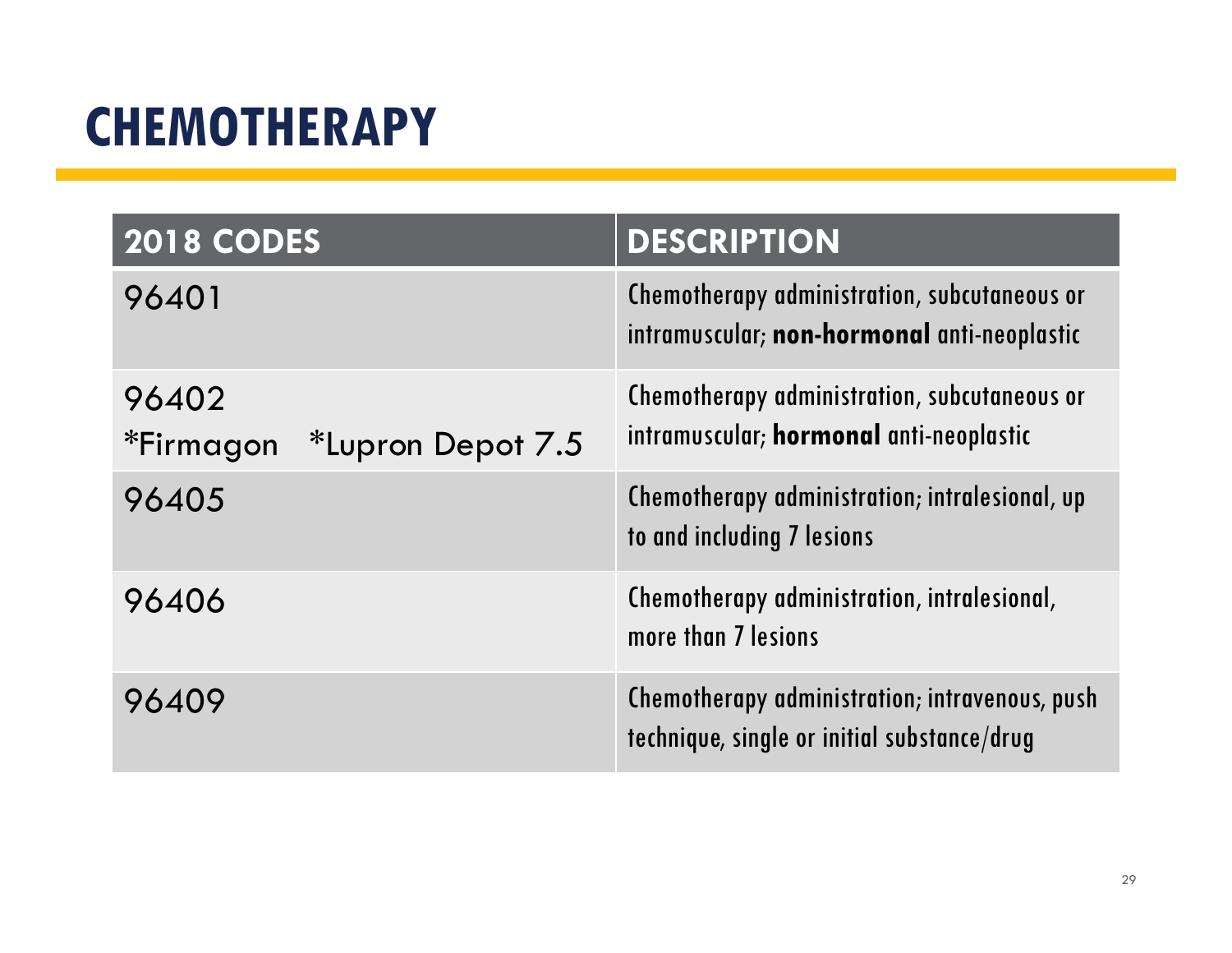| <b>2018 CODES</b> | <b>DESCRIPTION</b>                                                                                                                                        |
|-------------------|-----------------------------------------------------------------------------------------------------------------------------------------------------------|
| 96411             | Chemotherapy administration, intravenous, push<br>technique, each additional substance/drug (list<br>separately in addition to primary procedure)         |
| 96413             | Chemotherapy administration, intravenous<br>infusion technique; up to 1 hour, single or initial<br>substance/drug                                         |
| 96415             | Chemotherapy administration, intravenous<br>infusion technique; each additional hour (list<br>separately in addition to code for primary<br>procedure)    |
| 96416             | Chemotherapy administration, intravenous<br>infusion technique; initiation of prolonged chemo<br>infusion (more than 8 hours), requiring use of a<br>pump |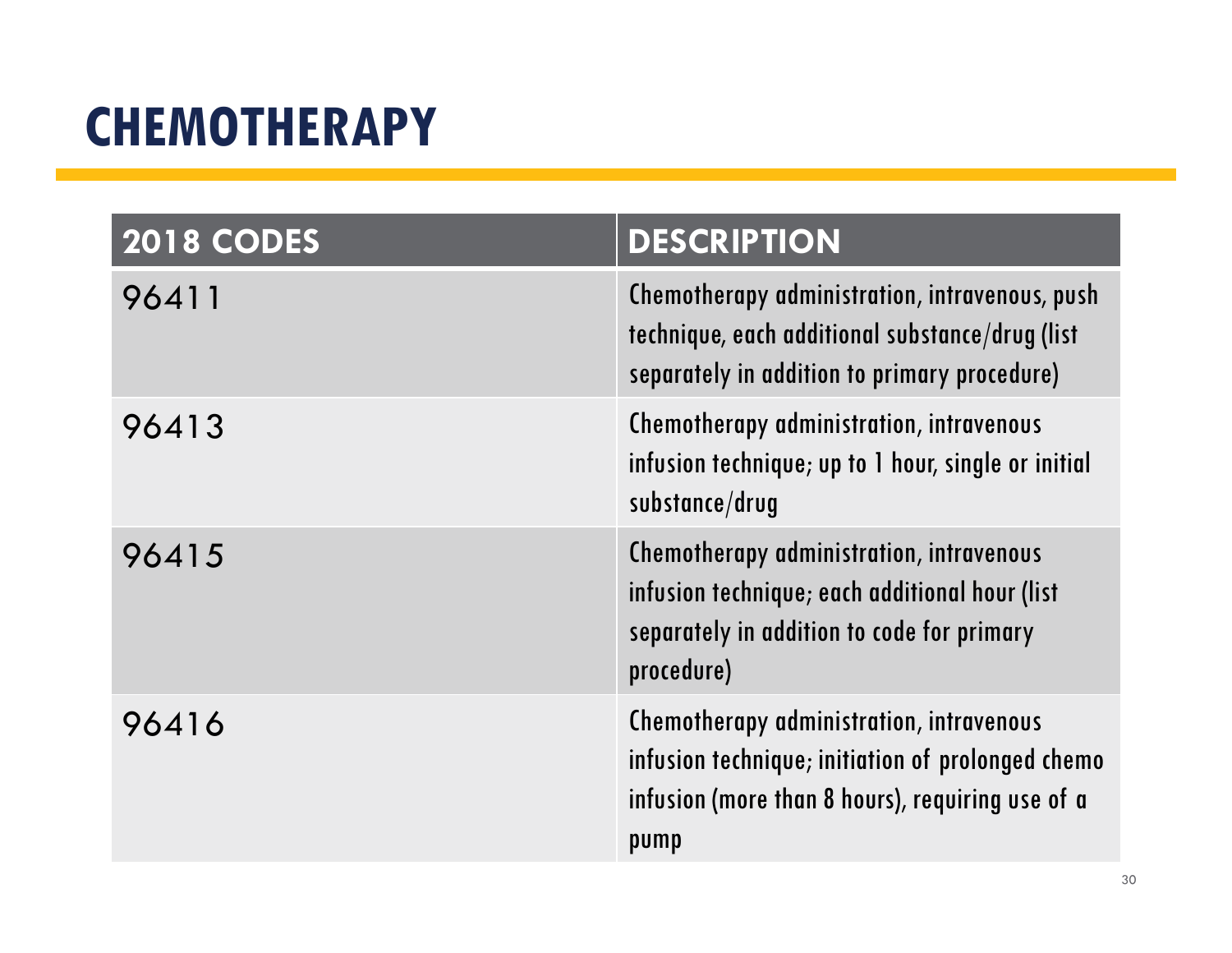| <b>2018 CODES</b> | <b>DESCRIPTION</b>                                                                                                                                                                          |
|-------------------|---------------------------------------------------------------------------------------------------------------------------------------------------------------------------------------------|
| 96417             | Chemotherapy administration, intravenous<br>infusion, each additional sequential infusion<br>(different substance/drug) up to 1 hour (list)<br>separately in addition to primary procedure) |
| 96420             | Chemotherapy administration, intra-arterial;<br>push technique                                                                                                                              |
| 96422             | Chemotherapy administration; intra-arterial;<br>infusion technique, up to 1 hour                                                                                                            |
| 96423             | Chemotherapy administration; intra-arterial;<br>infusion technique, each additional hour (list<br>separately in addition to primary procedure)                                              |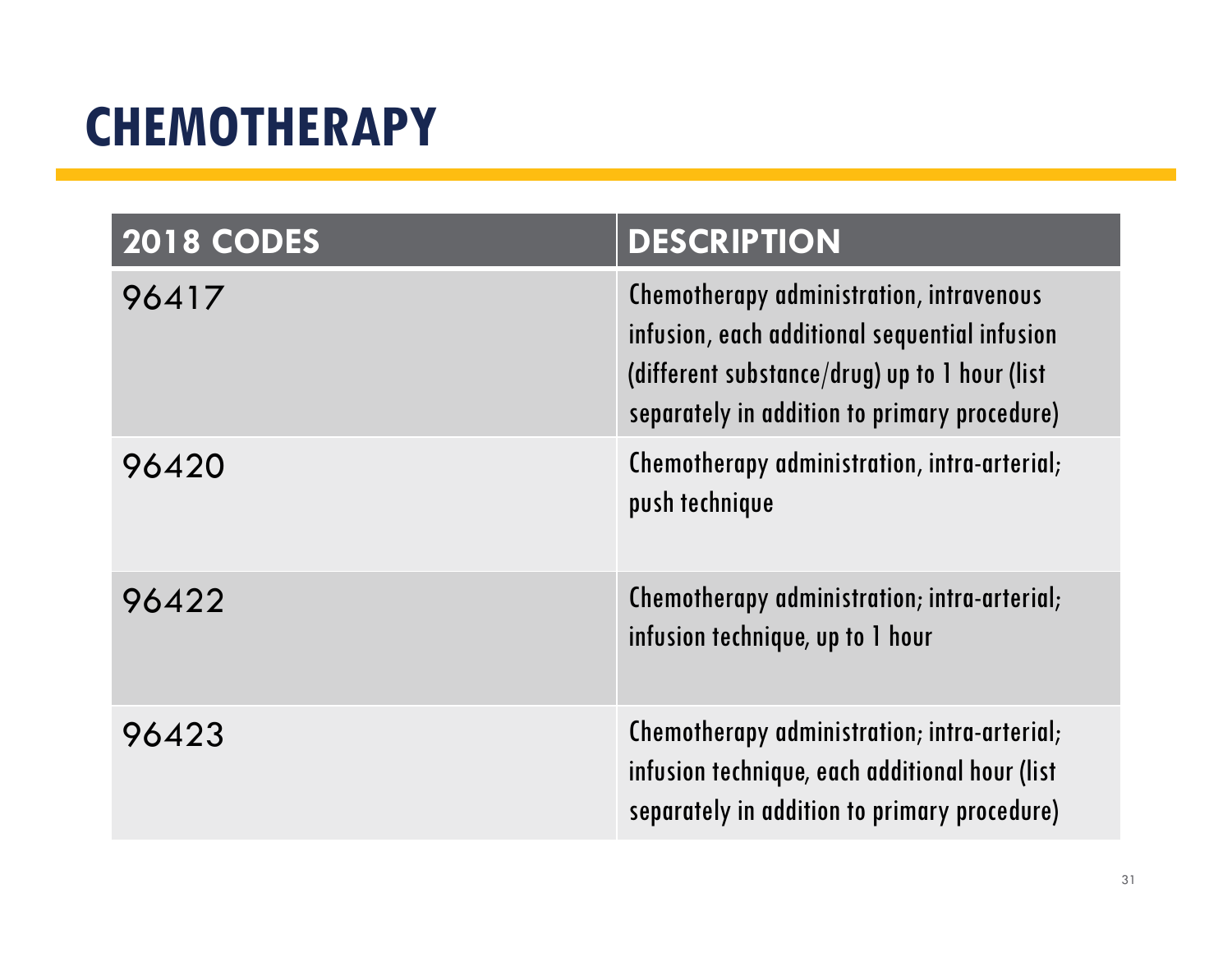| <b>2018 CODES</b> | <b>DESCRIPTION</b>                                                                                                                                                                  |
|-------------------|-------------------------------------------------------------------------------------------------------------------------------------------------------------------------------------|
| 96425             | Chemotherapy administration; intra-arterial,<br>infusion technique, initiation of prolonged<br>infusion (more than 8 hours), requiring the use of<br>a portable or implantable pump |
| 96440             | Chemotherapy administration into pleural cavity,<br>requiring and including thoracentesis                                                                                           |
| 96446             | Chemotherapy administration into peritoneal<br>cavity via indwelling port or catheter                                                                                               |
| 96450             | Chemotherapy administration; into CNS (e.g.,<br>intrathecal), requiring and including spinal<br>puncture                                                                            |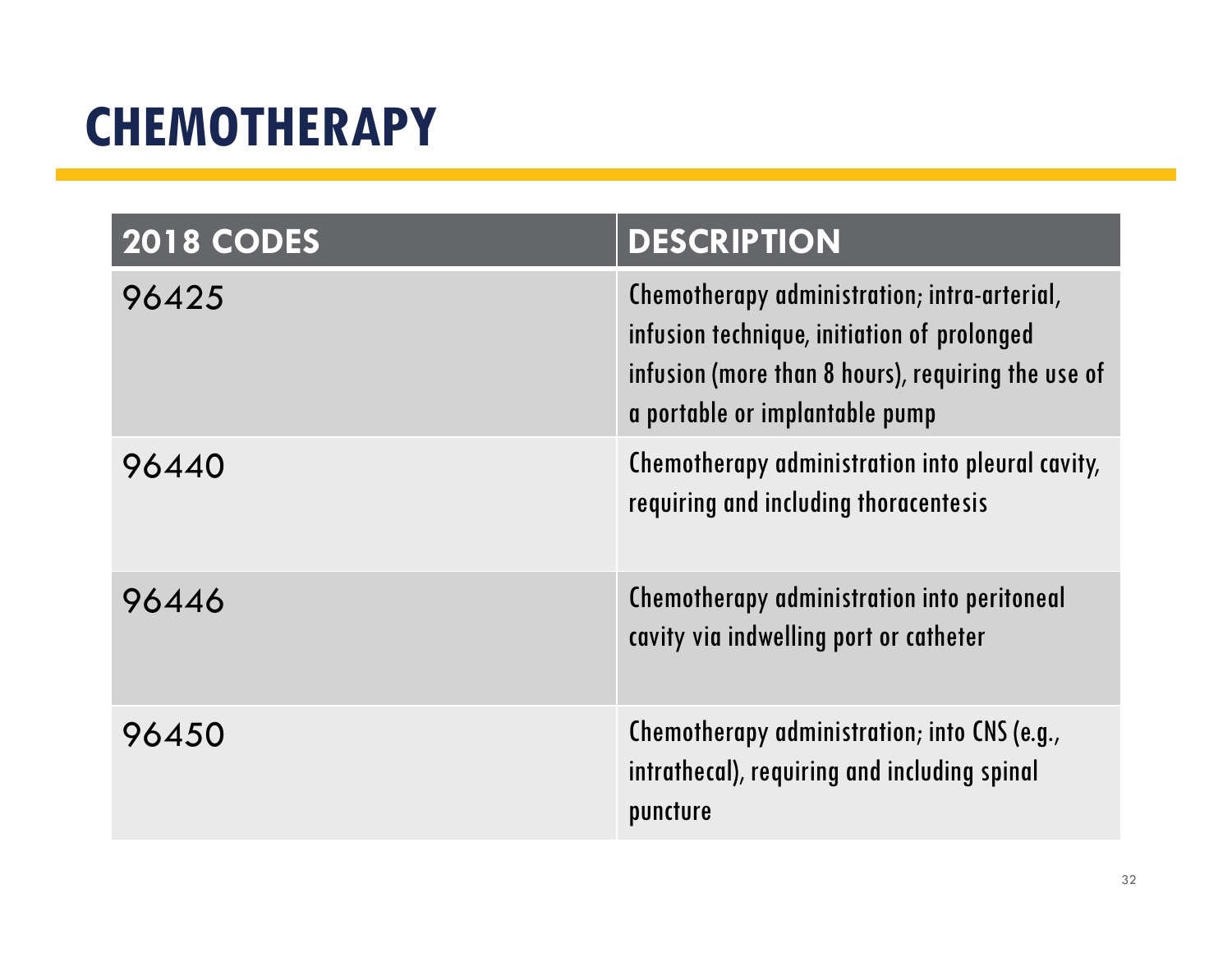| <b>2018 CODES</b> | <b>DESCRIPTION</b>                                                                                   |
|-------------------|------------------------------------------------------------------------------------------------------|
| 96542             | Injection, subarachnoid or intraventricular via<br>subcutaneous reservoir, single or multiple agents |
| 96549             | <b>Unlisted procedure</b>                                                                            |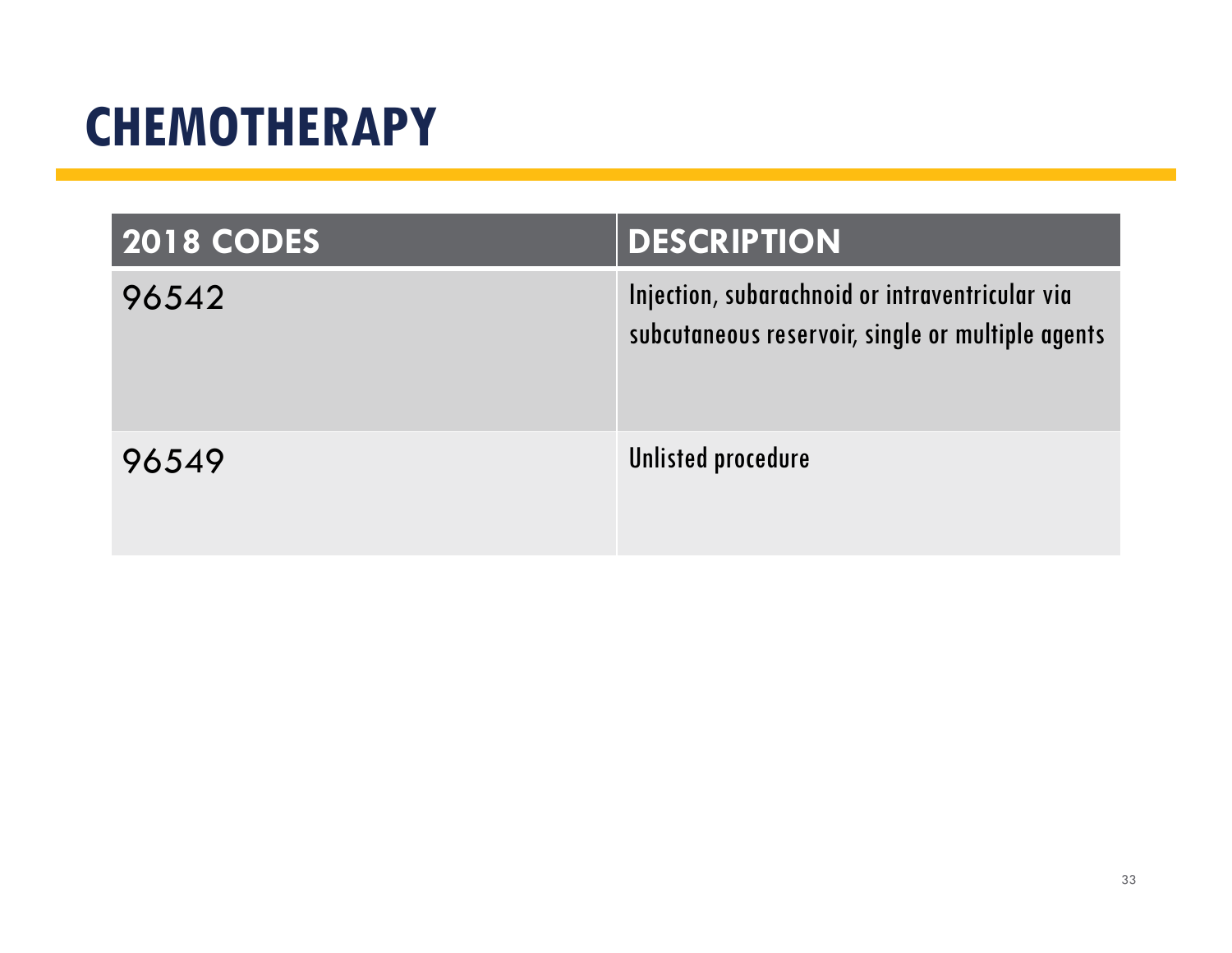## **CHEMOTHERAPY TIPS**

- •Report one initial service CPT code
- • Specific drug(s) or biological(s) used
	- •HCPCS codes
	- •Dosage
	- $\bullet$  $J \cdot$  code value  $J \cdot$  units reported
- $\bullet$  Unless protocol requires two separate IV sites
	- $\bullet$ Modifier 76 if simultaneously
	- $\bullet$ Modifier 59 if different encounter
- $\bullet$  Saline, anti-nausea, or non-chemo drugs
	- $\bullet$  Same day sequentially – report separately
		- •Medically necessary before or after chemotherapy
	- $\bullet$ Same day same time – bundled into chemo administration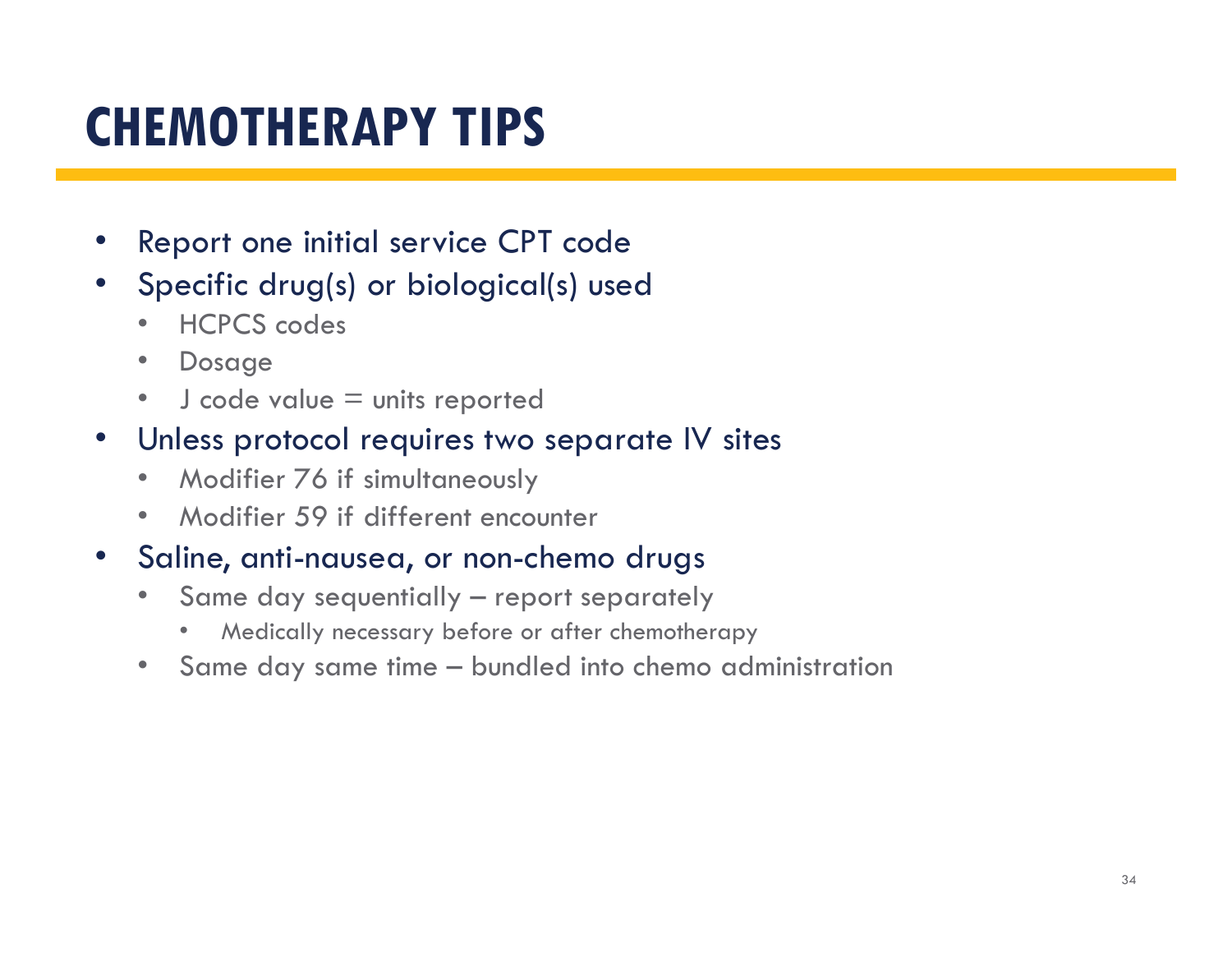## **CHEMOTHERAPY TIPS**

- $\bullet$  HCPCS Level II establishes "Chemotherapy Drugs" as those in the range of codes J9000-J9999. Infusion of drugs with assigned HCPCS codes in this range are accepted as appropriately billed using the chemotherapy administration codes.
- • Example of administration of hormonal anti-neoplastic drug
	- •Degarelix (Firmagon) – classified as an injectable chemotherapy drug
	- •J9155
	- •Report with CPT administration code 96402
- $\bullet$  Noridian has indicated use of an appropriate chemotherapy administration code for an infusion or IV push of certain drugs (because of documented increased infusion reactions and/or other reasons necessitating increased administration practice expense)
	- • Example of a common drug is:
		- •Remicade J1745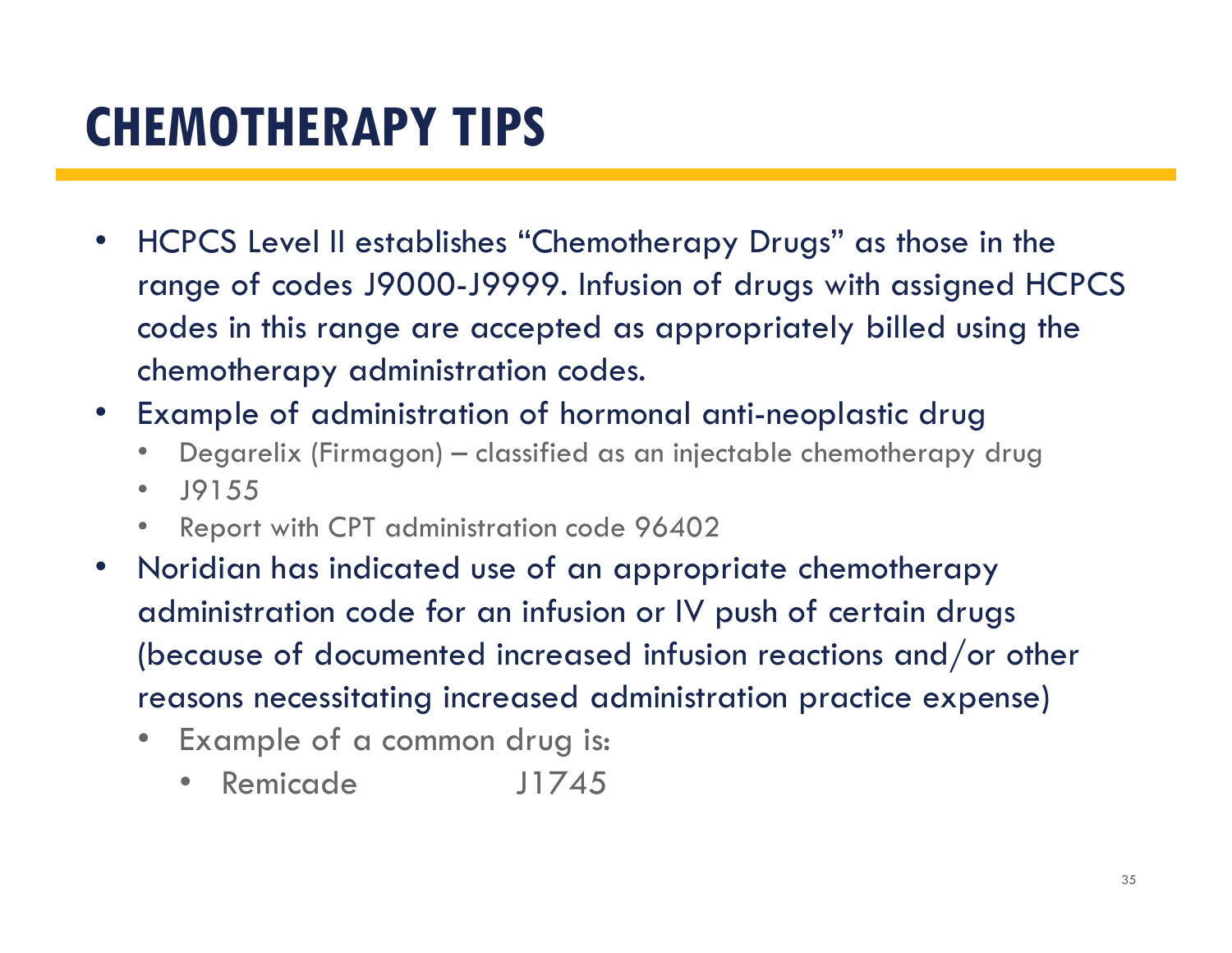### **CHEMOTHERAPY TIPS**

- $\bullet$  Noridian published a list of drugs for which the administration of the drugs in their subcutaneous or intramuscular forms should not be billed using a chemotherapy administration code.
- $\bullet$  Instead, unless listed in Noridian's Self-Administered Drugs article, these should be billed using CPT code 96372.
	- •Denosumab (Prolia/Xgeva) J0897
	- $\bullet$ Abatacept (Orencia) J0129
	- $\bullet$  Pegfilgrastim (Neulasta) J2505 \*Note Effective 01/01/2018 providers are instructed to use 96377 for the on-body application injector for Neulasta Onpro Kit
- • See Noridian Local Coverage Article on Chemotherapy Administration (A52991)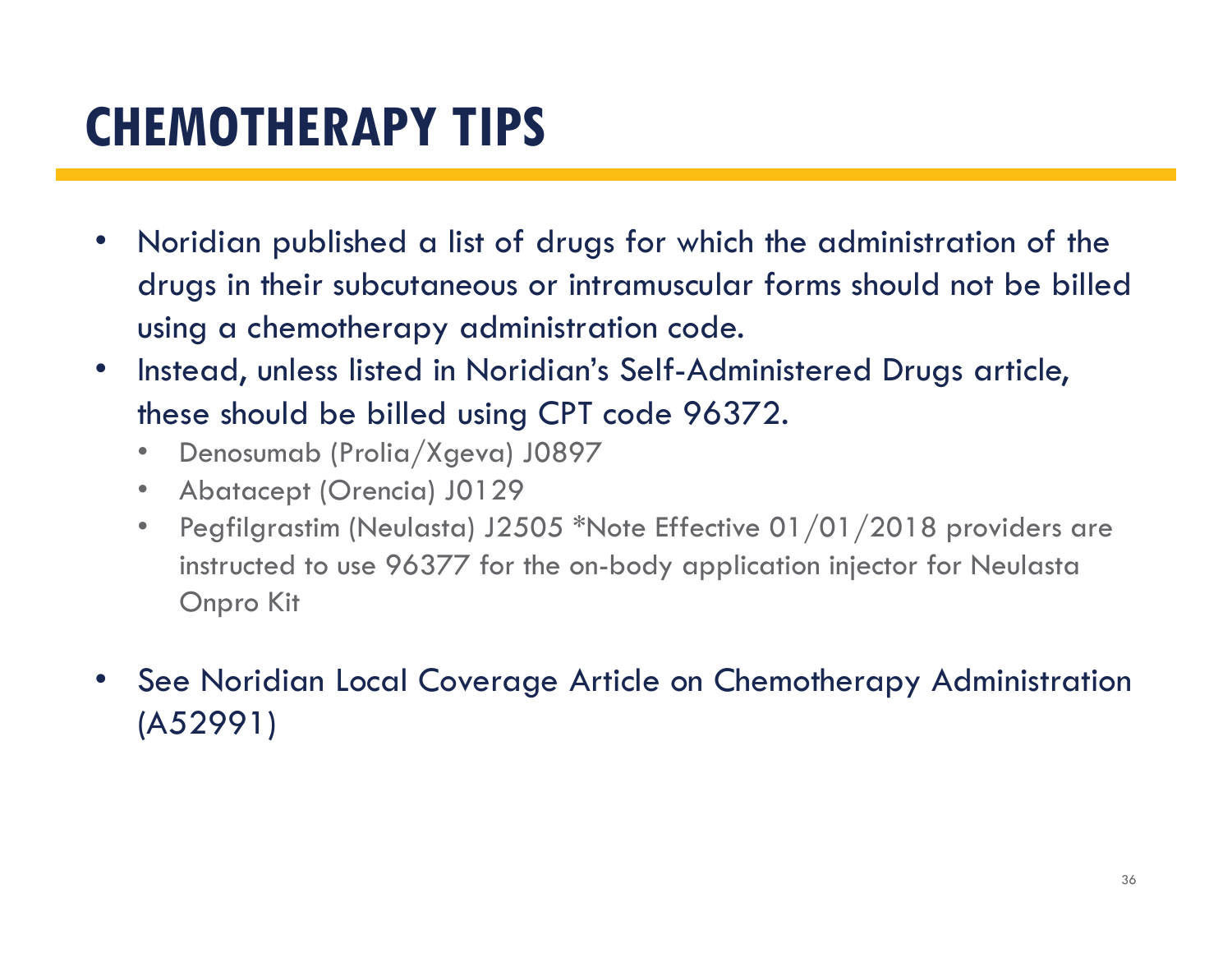Scenario:

Patient with diagnosis of bacterial enteritis and dehydration is admitted to outpatient department with orders for infusion of IV Levaquin over two hours. Also has orders for Demerol and Reglan IV push. After the above medications were infused, Nursing contacts the physician due to patients low blood pressure and lack of urine output. MD orders three hours of intravenous fluids of Ringer's lactate for documented dehydration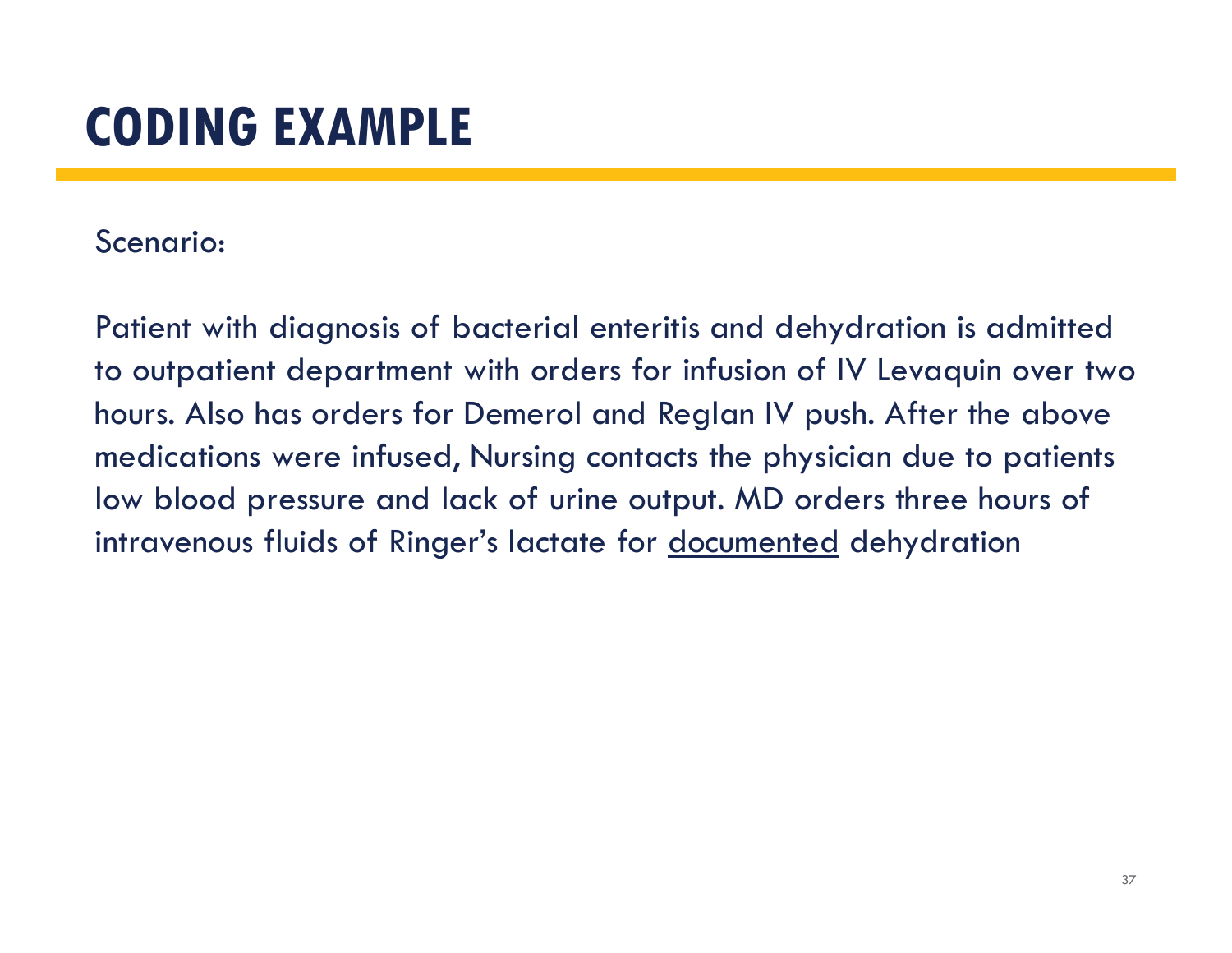Code Assignment:

- 96365 first hour of IV Levaquin
- 96366 additional hour of IV Levaquin
- 96375 sequential IV push of Demerol
- 96375 sequential IV push of Reglan
- 96361 IV infusion hydration each additional hr
- 96361 IV infusion hydration each additional hr
- 96361 IV infusion hydration each additional hr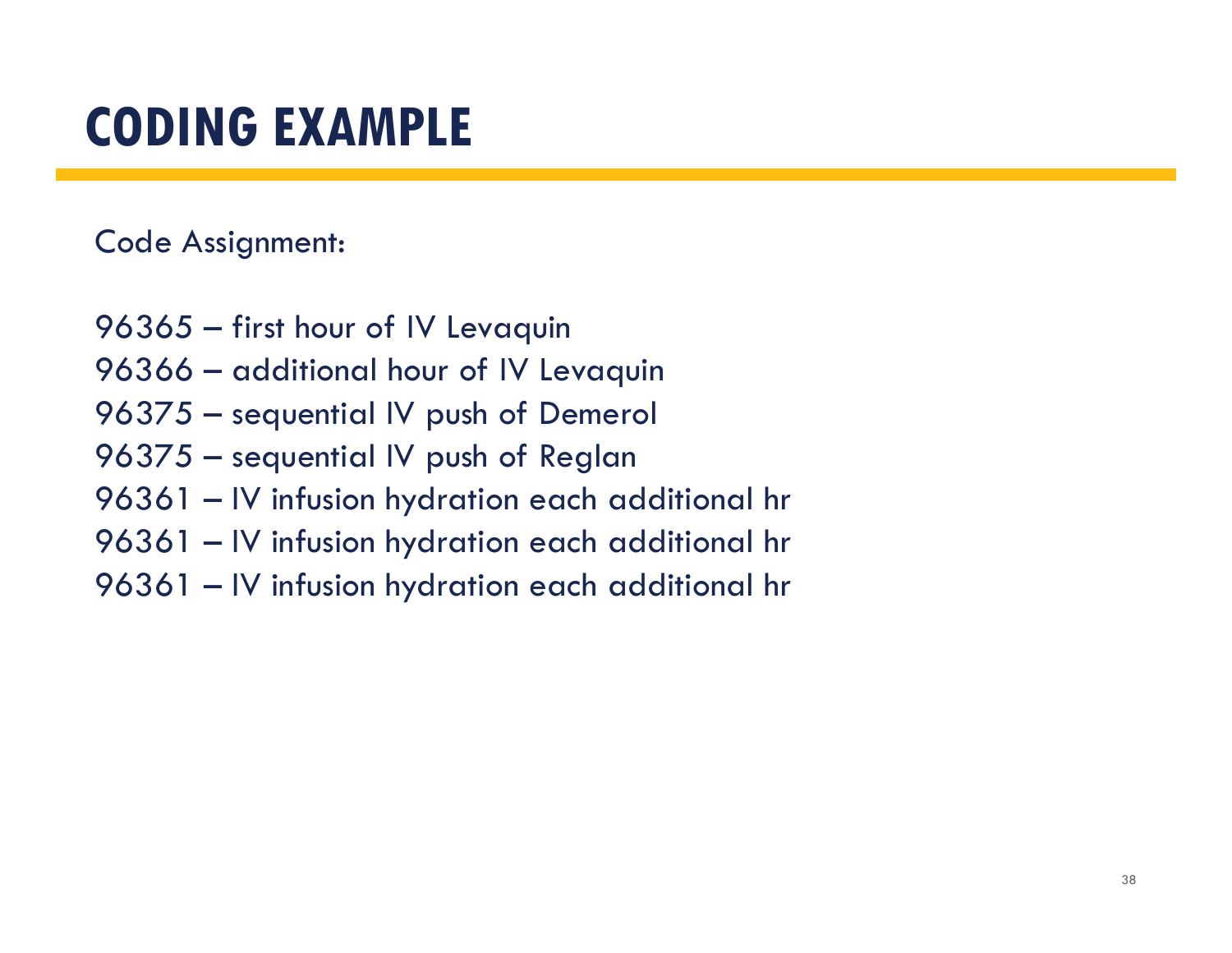#### Scenario:

Patient arrived in the emergency department and received an intravenous hydration infusion with Vancomycin for over 1 hour. How would the hydration and administration of Vancomycin be reported?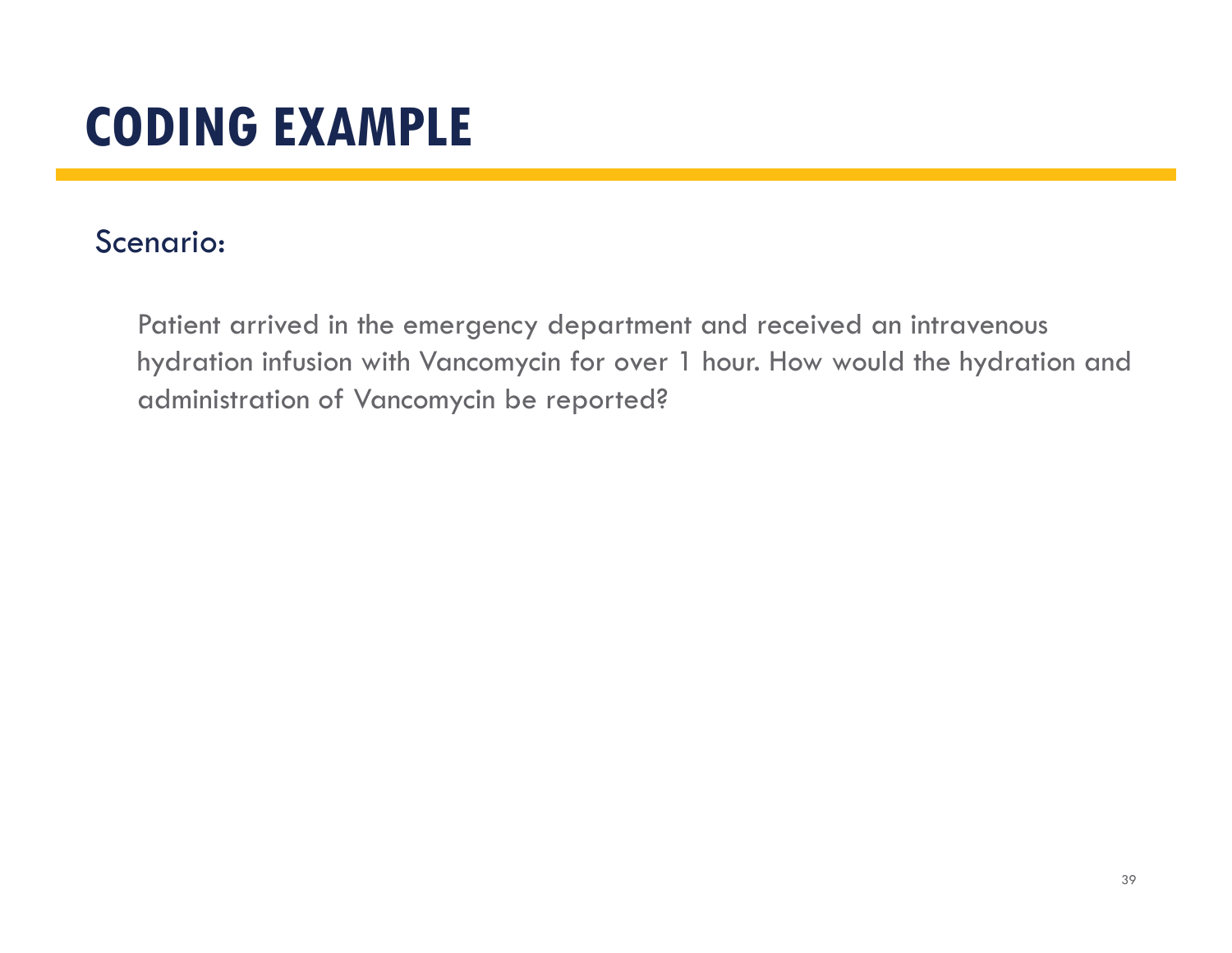#### Code Assignment:

Report CPT code 96365, Intravenous infusion, for therapy, prophylaxis, or diagnosis; (specify substance or drug) initial, up to 1 hour, for the service provided. This hydration service would be considered integral to the drug administration and not separately reported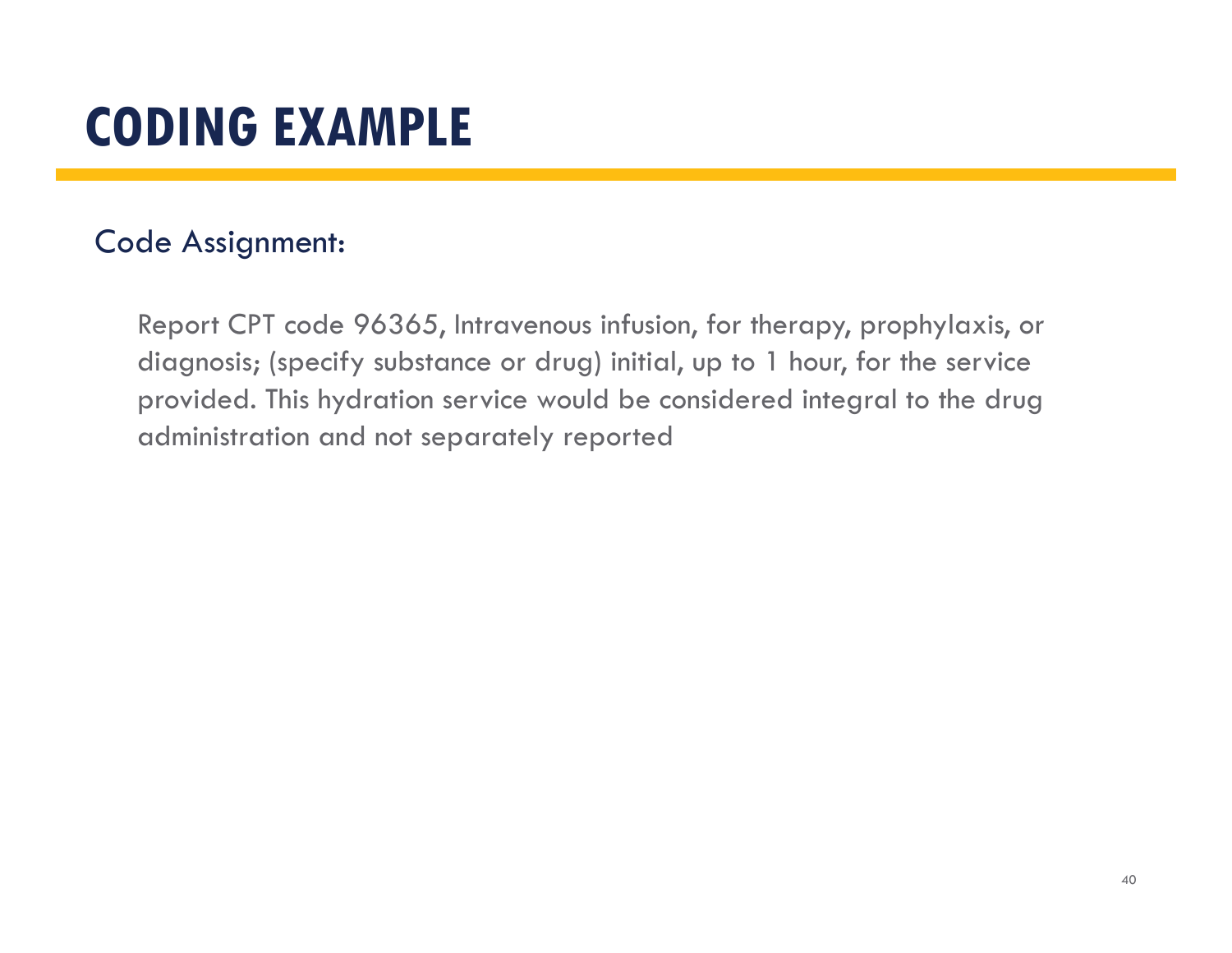#### Scenario:

A patient was seen at our facility for low potassium level. He received 1 hour of intravenous hydration fluid mixed with potassium for treatment of the patient's low potassium level. What would the correct CPT code be for this encounter?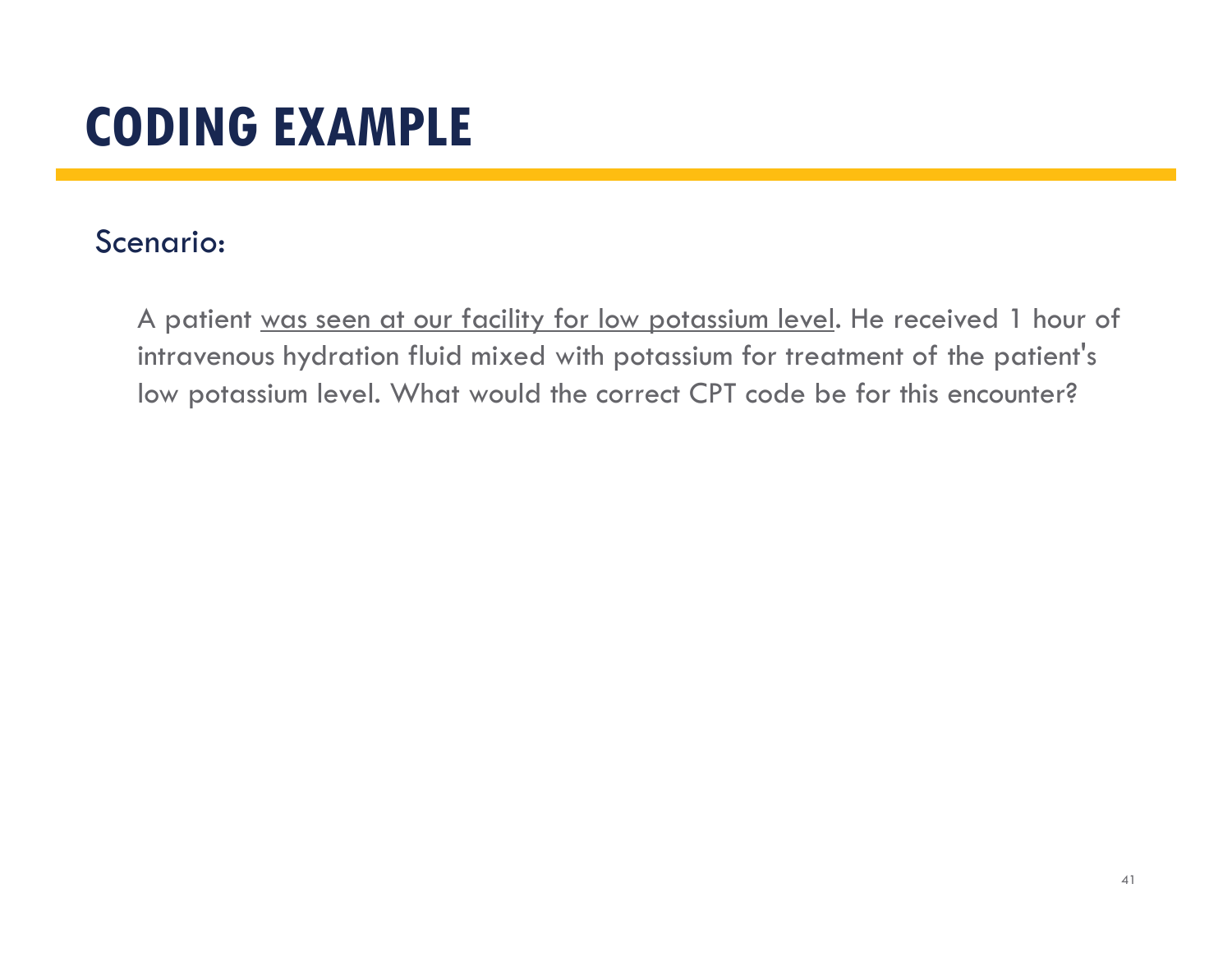#### Code Assignment:

Report CPT code *96365, Intravenous infusion, for therapy, prophylaxis, or diagnosis (specify substance or drug); initial, up to 1 hour*, for the intravenous infusion of potassium.

It would be inappropriate to report the hydration code for this encounter because the infusion was provided primarily for treatment of the patient's low potassium level.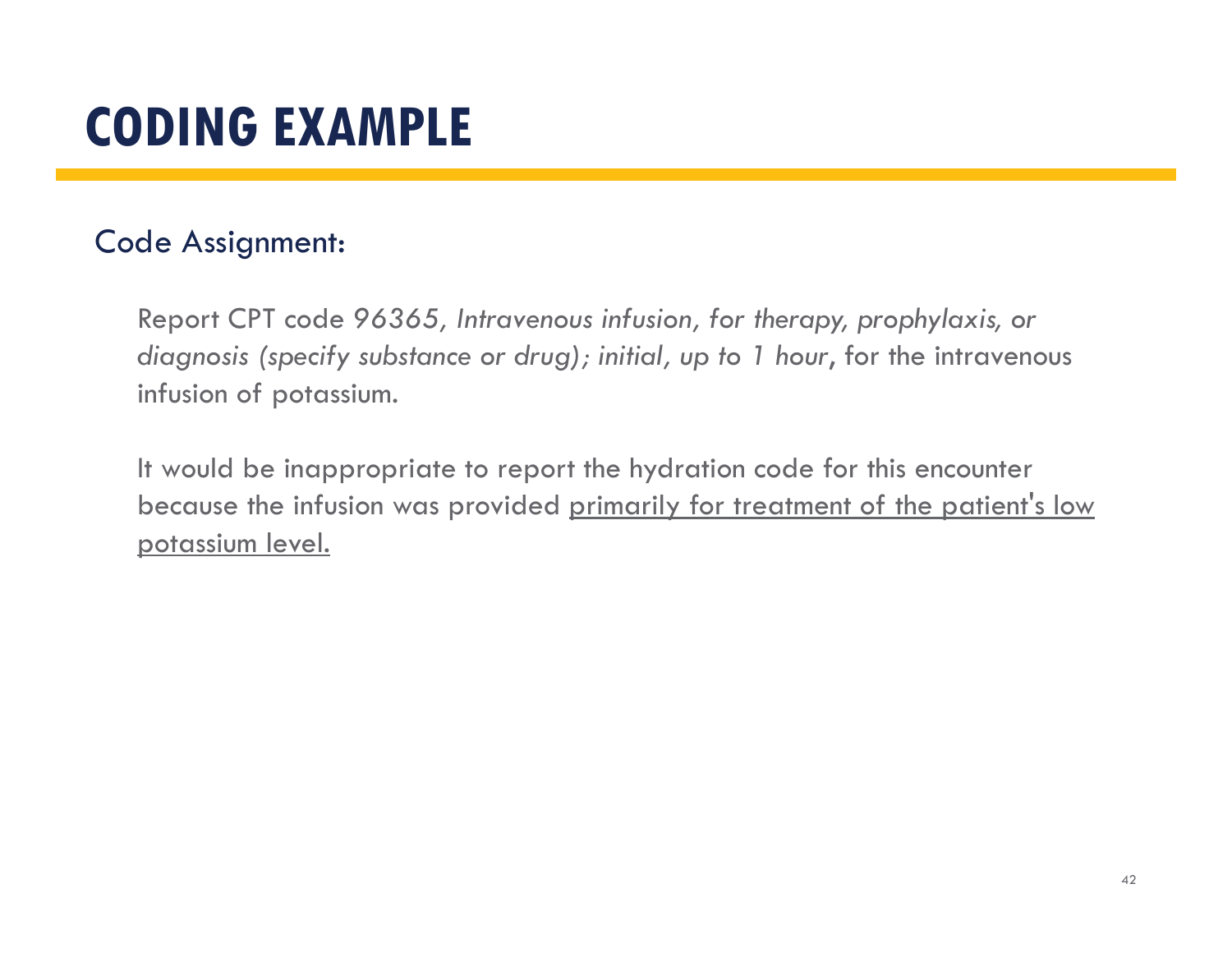#### Scenario:

A patient with Congestive Heart Failure with given an IV bolus of Amiodarone at 0700. At 0800, an infusion of Lasix was started and ended at 1020.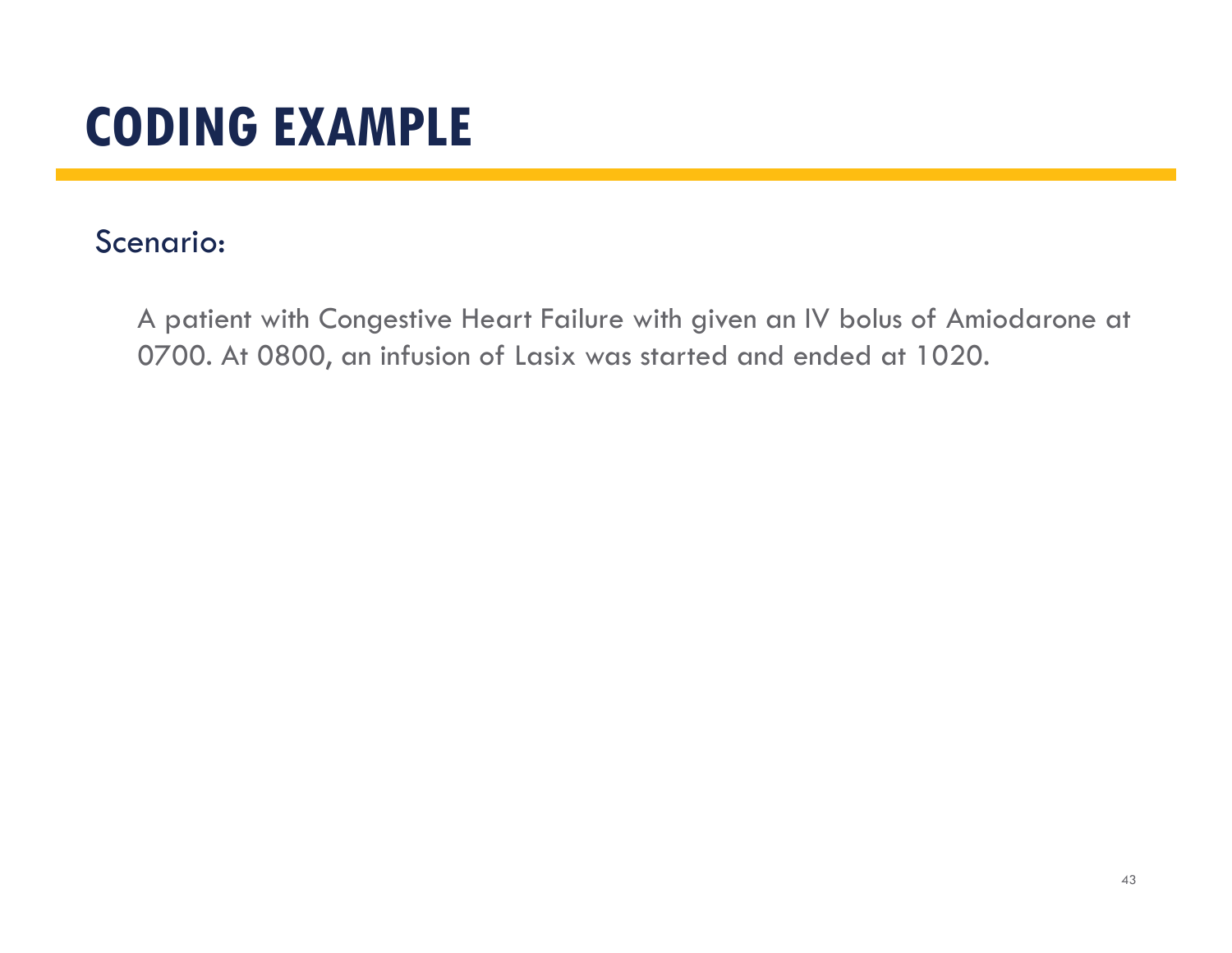#### Code Assignment:

Report CPT code *96365, Intravenous infusion, for therapy, prophylaxis, or diagnosis (specify substance or drug); initial, up to 1 hour*, for the intravenous infusion of Lasix.

Report CPT code 96366, *Intravenous infusion, for therapy, Prophylaxis, or diagnosis; each additional hour times one for the additional hour of infusion.*  Report CPT code 96375, *Intravenous push, each additional sequential push of a new substance or drug,* for the IV bolus of Amiodarone.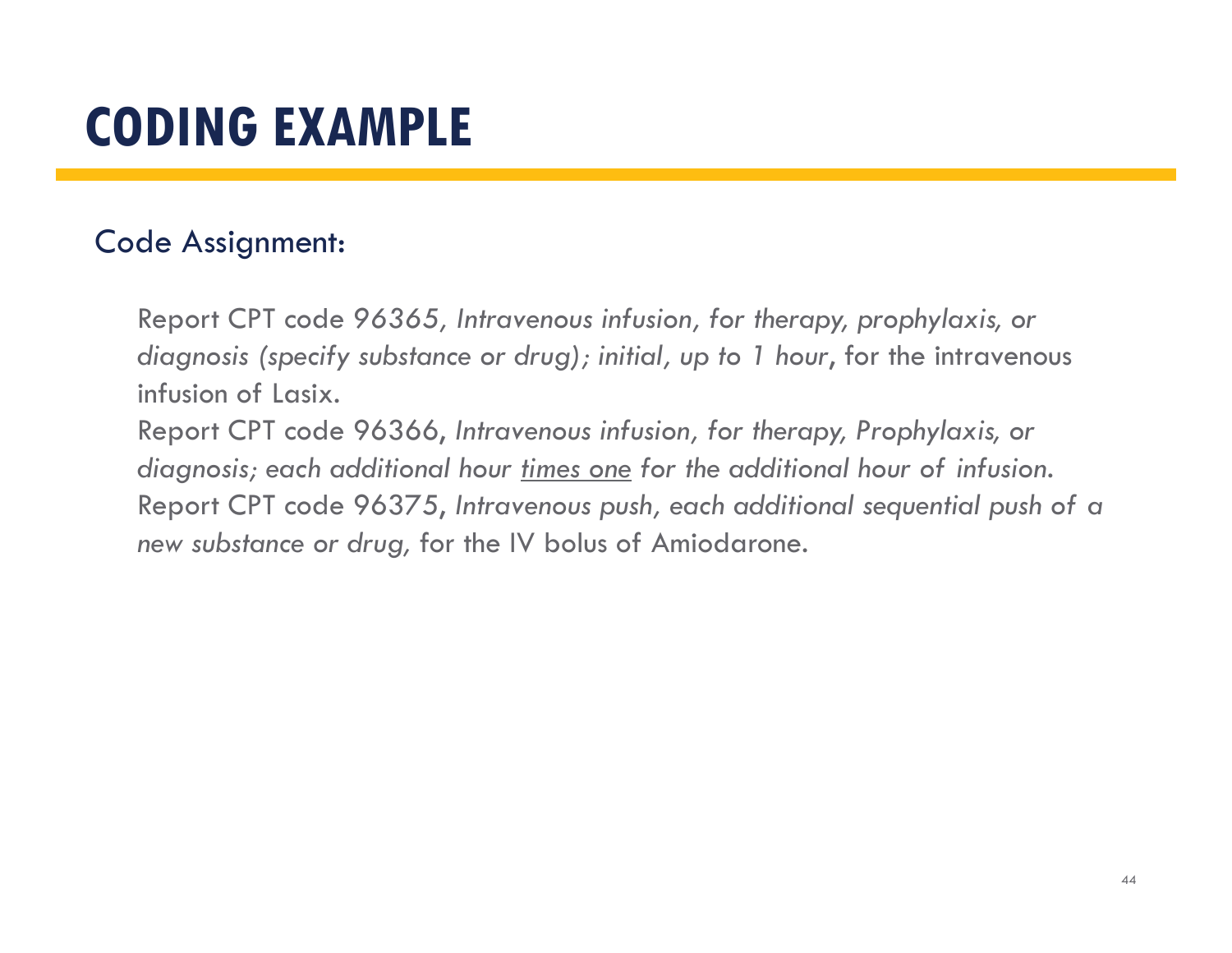# **PRIORITY FOR COMPLIANCE**

#### $\bullet$ Chargemaster

- $\bullet$  Updated with correct CPT codes and descriptions of codes for infusion/injection services
- $\bullet$ Updated with correct J codes for drugs
- $\bullet$ Correct Pharmacy value reflecting J code value

#### $\bullet$ Billing

- $\bullet$ Final claim reconciliation
- $\bullet$ Correct units of services
- $\bullet$ Appropriate Modifiers
- $\bullet$ Correct from and through dates of service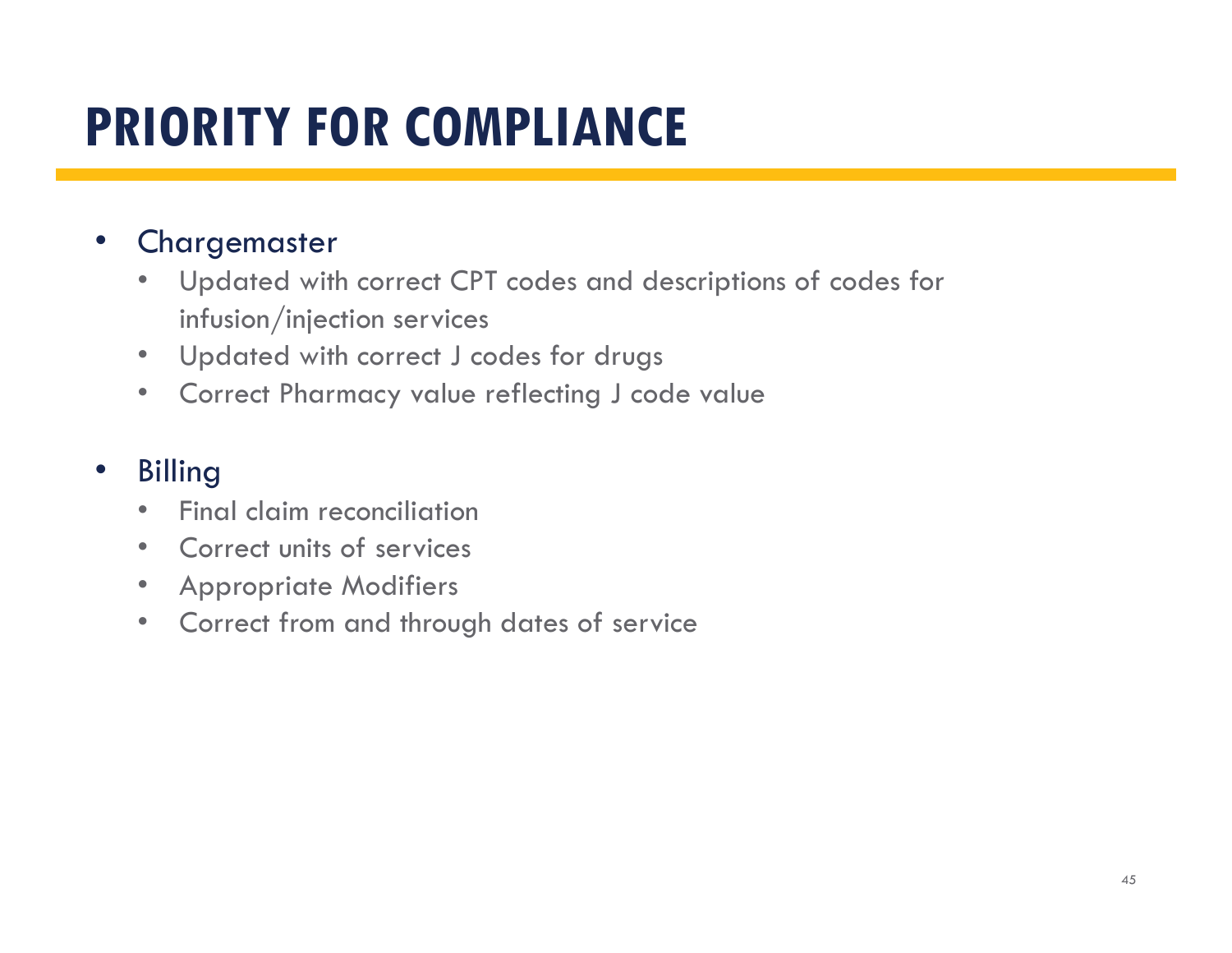

# **MODIFIERS**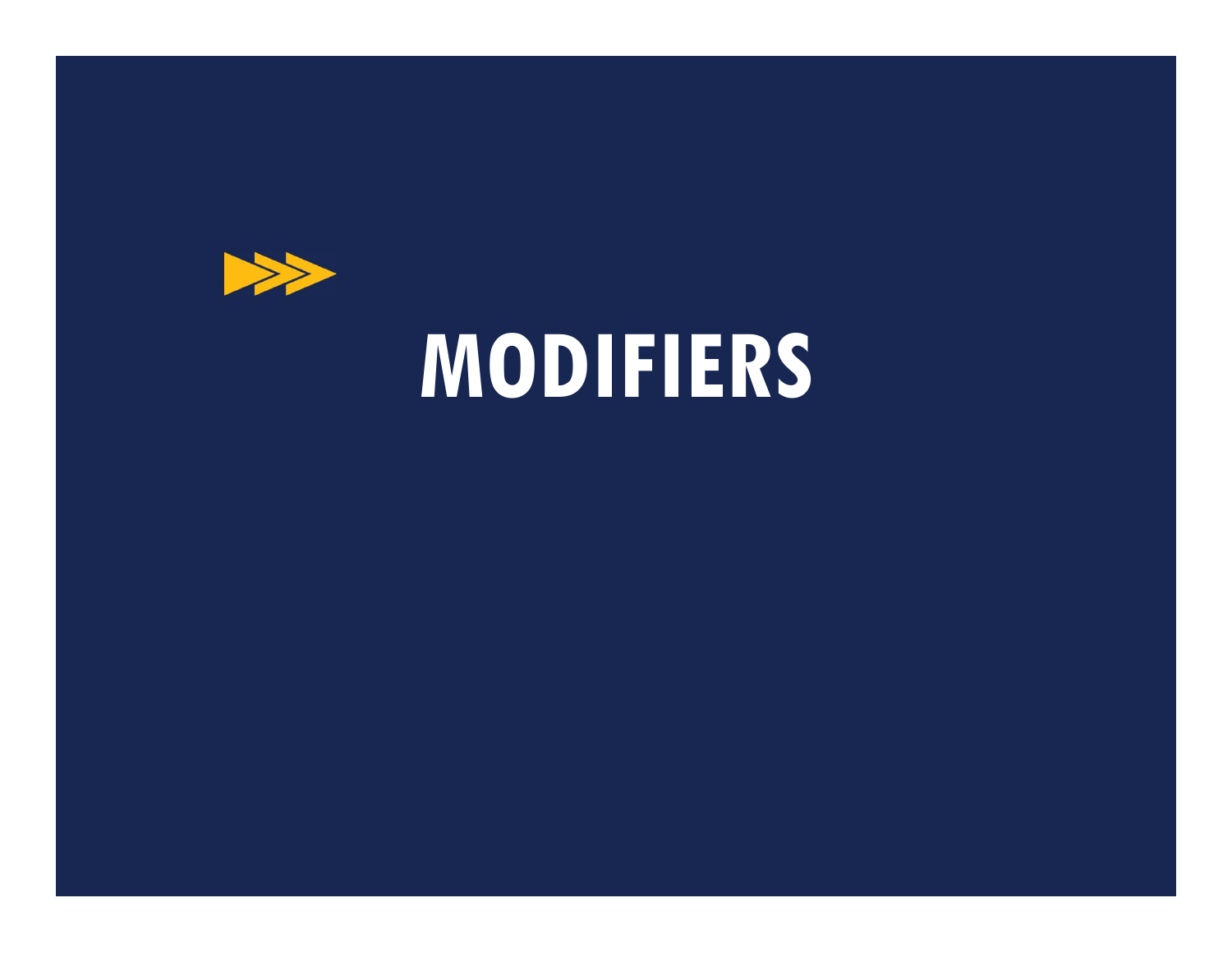#### **MODIFIER 25**

Significant, Separately Identifiable Evaluation and Management Service by the Same Physician or Other Qualified Health Care Professional on the Same Day of the Procedure or Other Service

• It may be necessary to indicate that on the day a procedure or service identified by a CPT code was performed, the patient's condition required a significant, separately identifiable E/M service above and beyond the other service provided or beyond the usual preoperative and postoperative care associated with the procedure that was performed. A significant, separately identifiable E/M service is defined or substantiated by documentation that satisfies the relevant criteria for the respective E/M service to be reported (see Evaluation and Management Services Guidelines for instructions on determining level of  $E/M$  service). The  $E/M$  service may be prompted by the symptom or condition for which the procedure and/or service was provided. As such, different diagnoses are not required for reporting of the E/M services on the same date. This circumstance may be reported by adding modifier 25 to the appropriate level of E/M service. Note: This modifier is not used to report an E/M service that resulted in a decision to perform surgery. See modifier 57. For significant, separately identifiable non-E/M services, see modifier 59.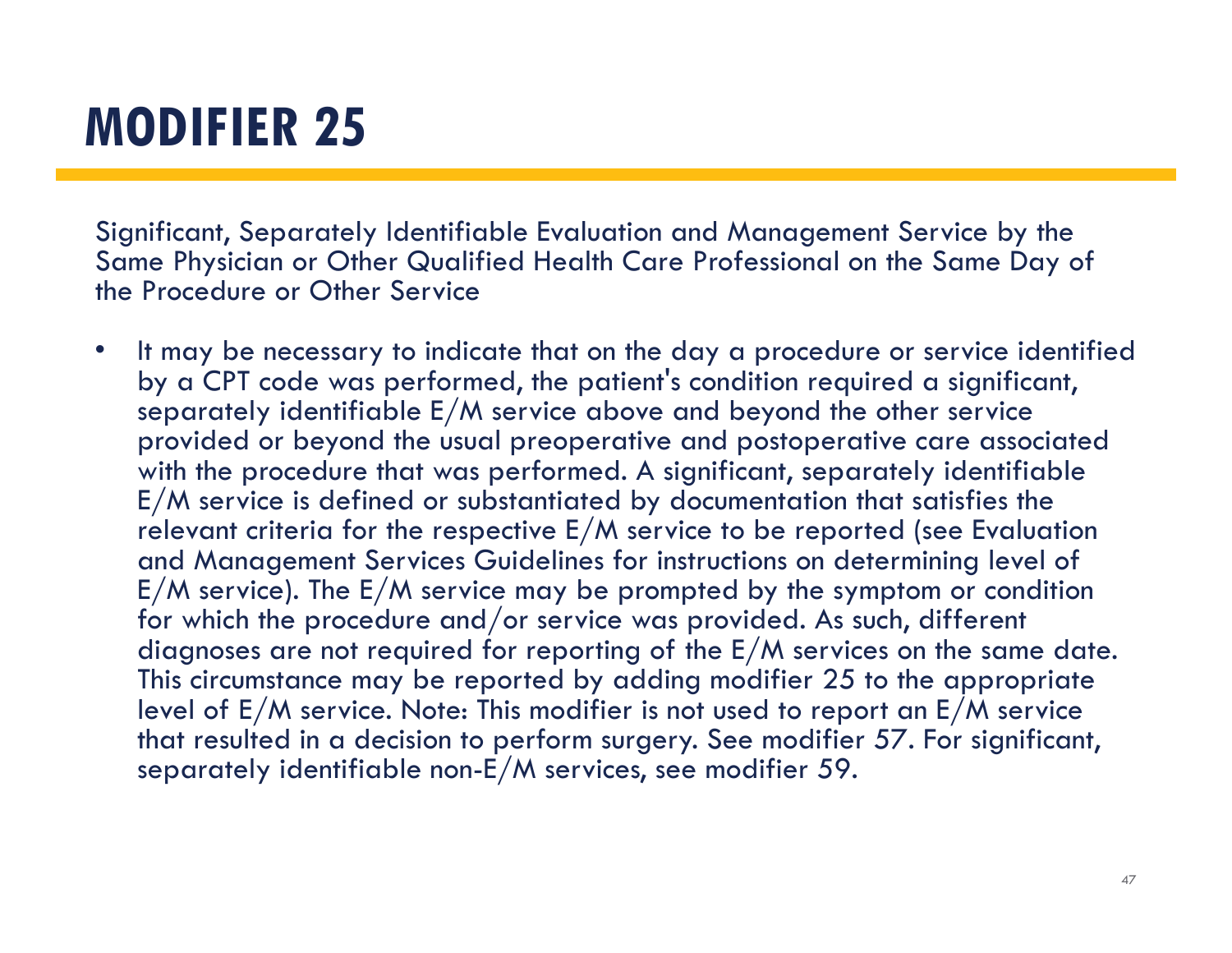#### **MODIFIER 25 SCENARIO**

A healthy male presents to the clinic after cutting his finger on a knife while cooking at home. The patient has no chronic medical conditions, is not on any medications, and has no other complaints. A nurse assessed and cleaned the wound, and the physician performed a simple laceration repair (CPT code 12001). The wound was dressed and the nurse provided routine discharge instructions.

 $\bullet$  Is this outside of the usual pre-/post-operative work for the laceration repair, and are there significant and separately identifiable E/M services?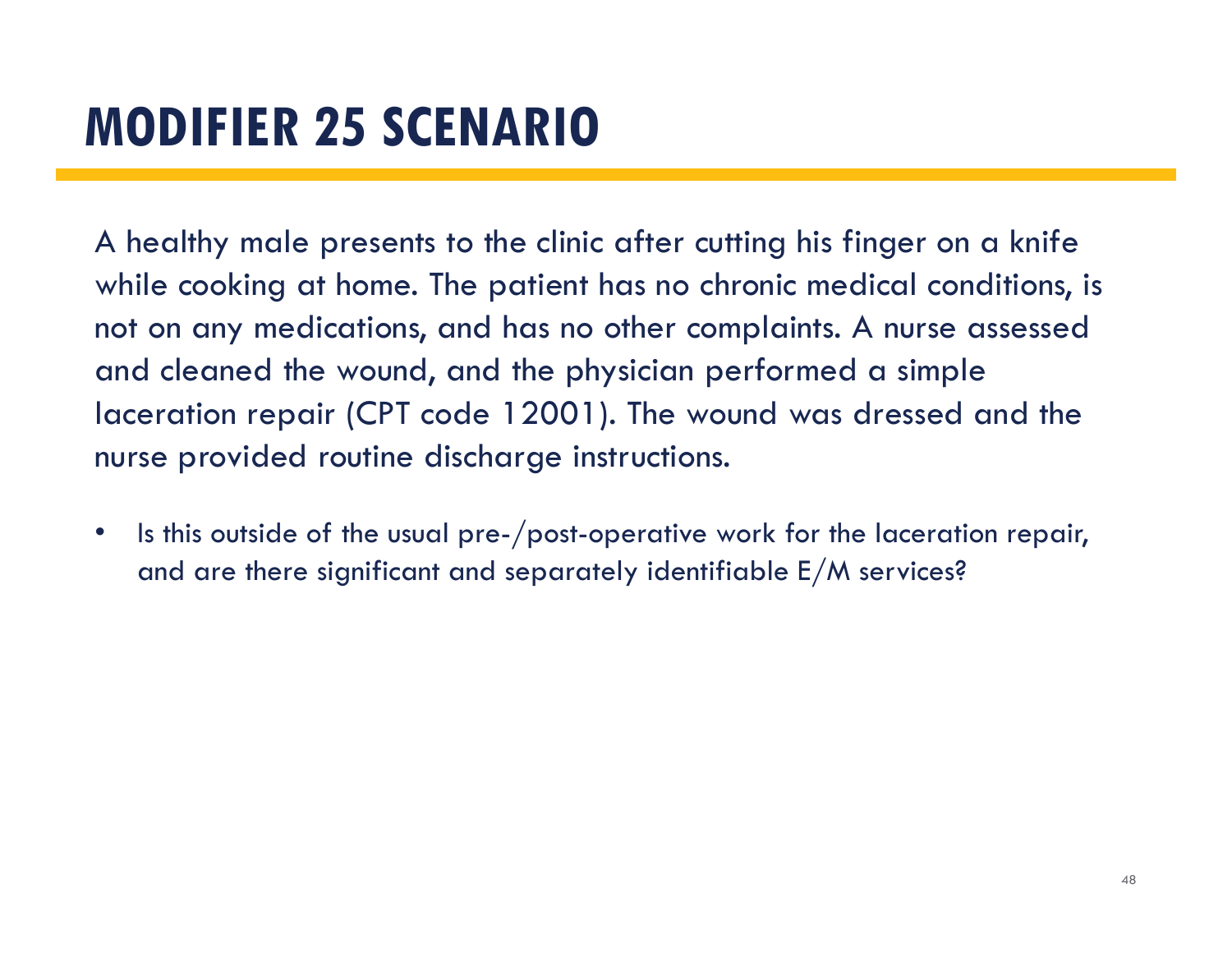#### **MODIFIER 25 SCENARIO**

A male presents to the clinic after falling and cutting his finger on a knife in the barn. The patient has chronic medical conditions such as type II diabetes, hypertension, past history of a cerebrovascular accident, and indicates some dizziness prior to the fall. The nurse took a detailed medical history as well as a detailed medication review. The nurse then assessed and cleaned the laceration, and the physician performed a simple laceration repair (CPT code 12001).

In addition to the laceration repair, the physician ordered lab and a head CT, which were normal. The wound was dressed and the nurse provided detailed discharge instructions, including a prescription for antibiotics based on the dirty environment where the laceration occurred.

• Is this outside of the usual pre-/post-operative work for the laceration repair, and are there significant and separately identifiable E/M services?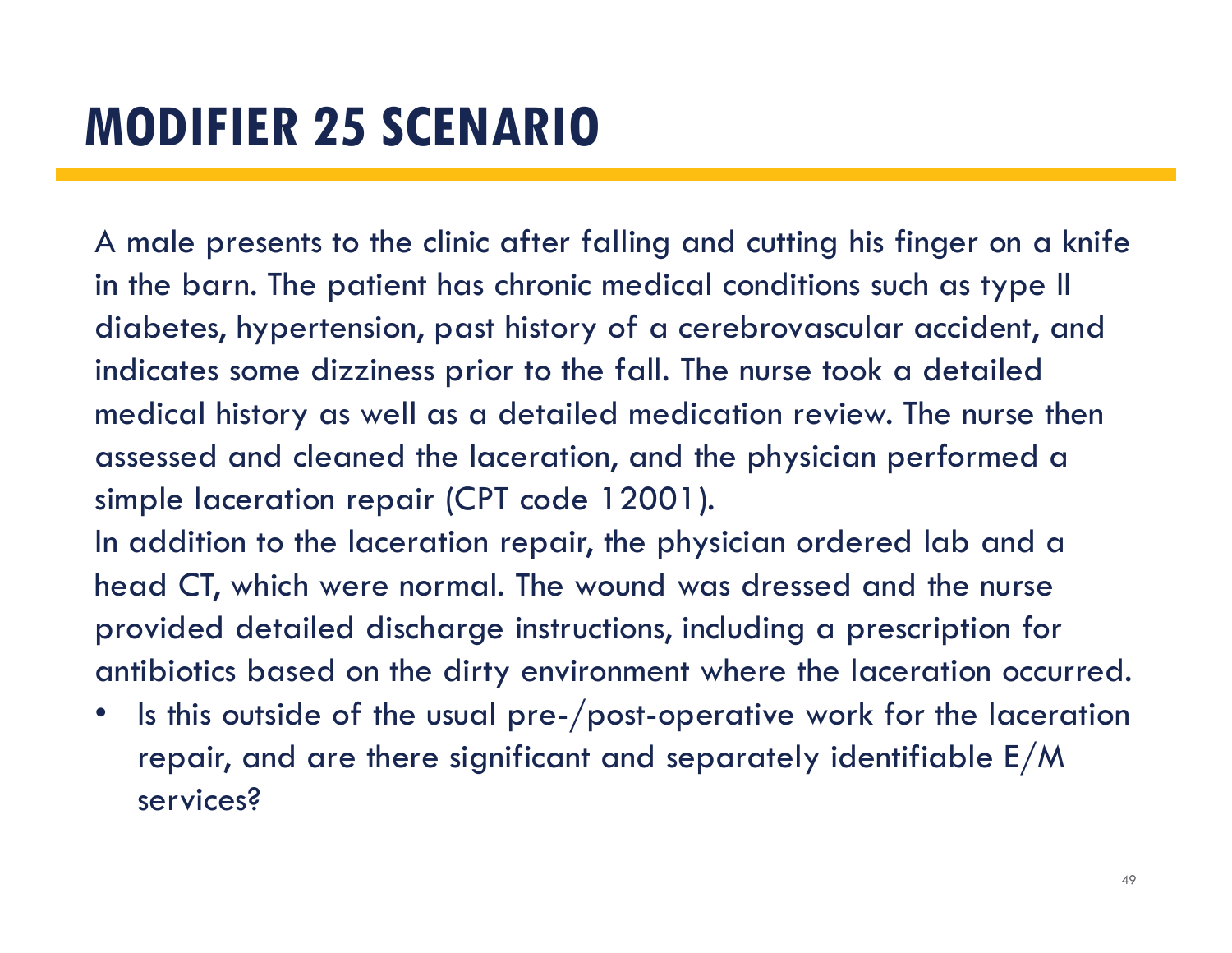#### **MODIFIER 59**

#### Distinct Procedural Service

 $\bullet$  Under certain circumstances, it may be necessary to indicate that a procedure or service was distinct or independent from other non-E/M services performed on the same day. Modifier 59 is used to identify procedures/services, other than E/M services, that are not normally reported together, but are appropriate under the circumstances. Documentation must support a different session, different procedure or surgery, different site or organ system, separate incision/excision, separate lesion, or separate injury (or area of injury in extensive injuries) not ordinarily encountered or performed on the same day by the same individual. However, when another already established modifier is appropriate it should be used rather than modifier 59. Only if no more descriptive modifier is available, and the use of modifier 59 best explains the circumstances, should modifier 59 be used. Note: Modifier 59 should not be appended to an E/M service. To report a separate and distinct  $E/M$  service with a non- $E/M$  service performed on the same date, see modifier 25.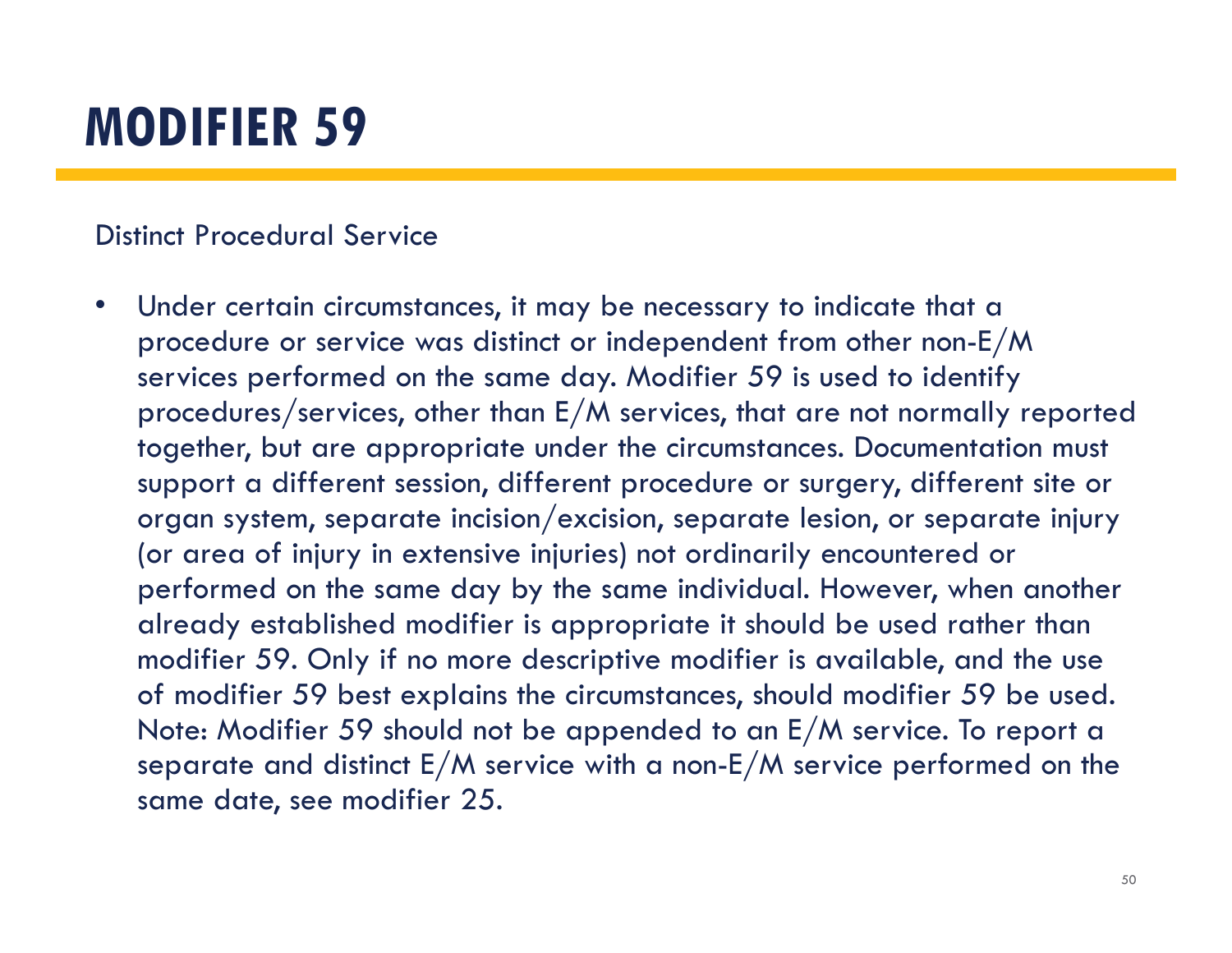# **MODIFIER 59 MAC GUIDANCE**

#### **Appropriate Uses:**

- •A different session
- •Different procedure or surgery
- $\bullet$  Different site or organ system: If two procedures are performed at separate anatomical sites or at separate patient encounters on the same date of service separate incision or excision
- $\bullet$  Separate lesion, or separate injury (or area in injury in extensive injuries) not ordinarily encountered or performed on the same day by the same individual
- • Second initial injection procedure when protocol requires two separate sites or when the patient has to come back for a separately identifiable service
- • No other appropriate modifier is available. Evaluate other modifiers such as the RT/LT identifying right and left, F1 - F0 to identify fingers, T1-T0 to identify toes and E1-E4 to identify eyelids
- $\bullet$ Evaluate additional modifiers to determine appropriate usage
- $\bullet$  Centers for Medicare & Medicaid Services (CMS) established four new HCPCS modifiers (XE, XS, XP, and XU) to provide greater reporting specificity in situations where modifier 59 was previously reported
- o XE – "Separate encounter, a service that is distinct because it occurred during a separate encounter;" use this modifier only to describe separate encounters on the same date of service
- oXS – "Separate Structure, a service that is distinct because it was performed on a separate organ/structure"
- oXP – "Separate Practitioner, a service that is distinct because it was performed by a different practitioner"
- o XU – "Unusual Non-Overlapping Service, the use of a service that is distinct because it does not overlap usual components of the main service"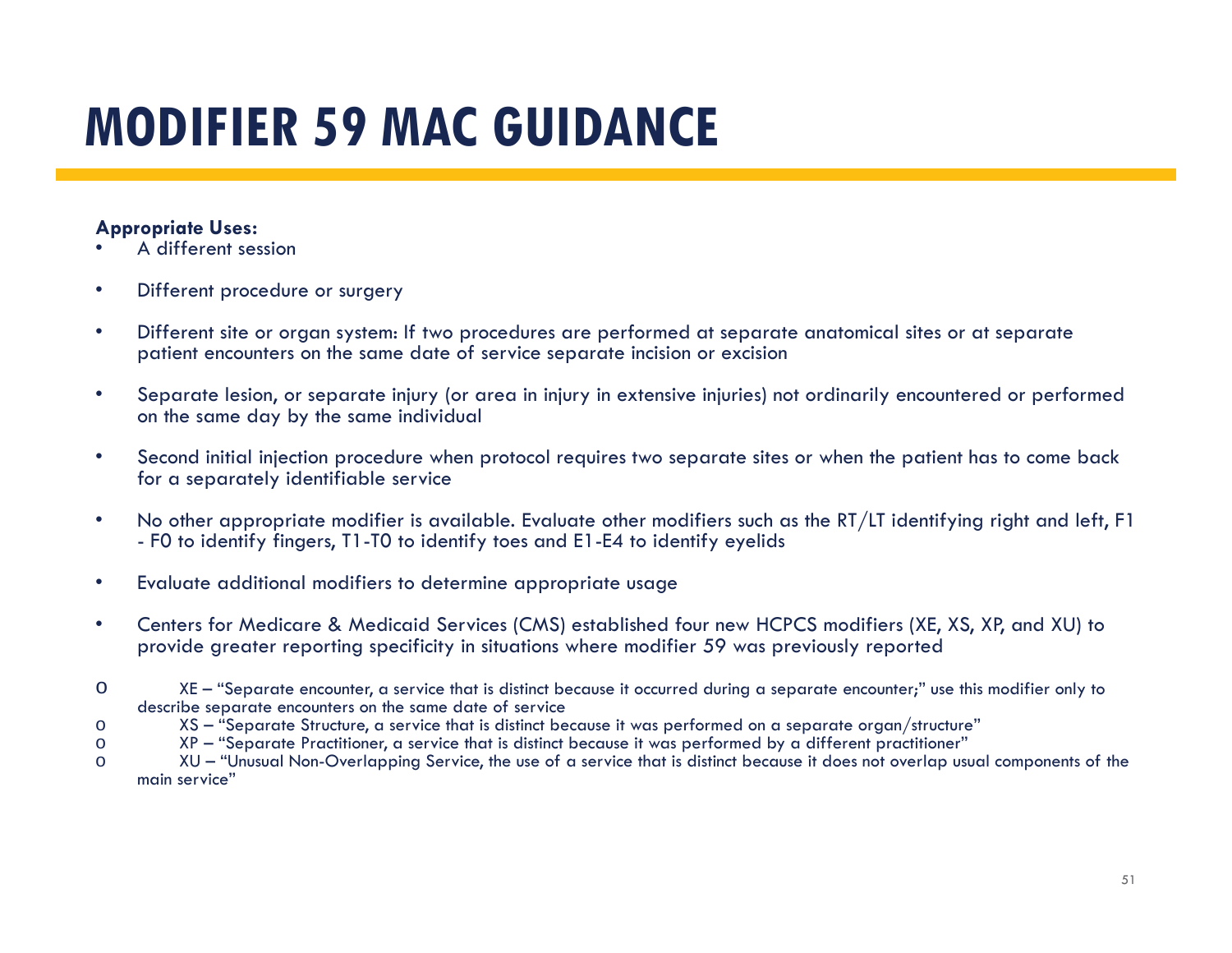#### **MODIFIER 59 SCENARIO**

17000 – Destruction (e.g., laser surgery, electrosurgery, cryosurgery, chemosurgery, surgical curettement), all benign or premalignant lesions (e.g., actinic keratosis) other than skin tags or cutaneous vascular proliferative lesions; first lesion

11100 – Biopsy of skin, subcutaneous tissue and/or mucous membrane (including simple closure), unless otherwise listed; single lesion

- $\bullet$  Modifier 59 may be reported with 11100 if the procedures are performed at different anatomic sites on the same side of the body and a specific anatomic modifier does not apply.
- $\bullet$  If the procedures are performed on different sides of the body, modifiers RT and LT or another pair of anatomic modifiers should be used.
- $\bullet$  Modifier 59 is reported for different anatomic sites during the same encounter only when procedures, not ordinarily performed or encountered on the same day, are performed on different organs, different anatomic regions, or in limited situations on different, non-contiguous lesions in different anatomic regions of the same organ.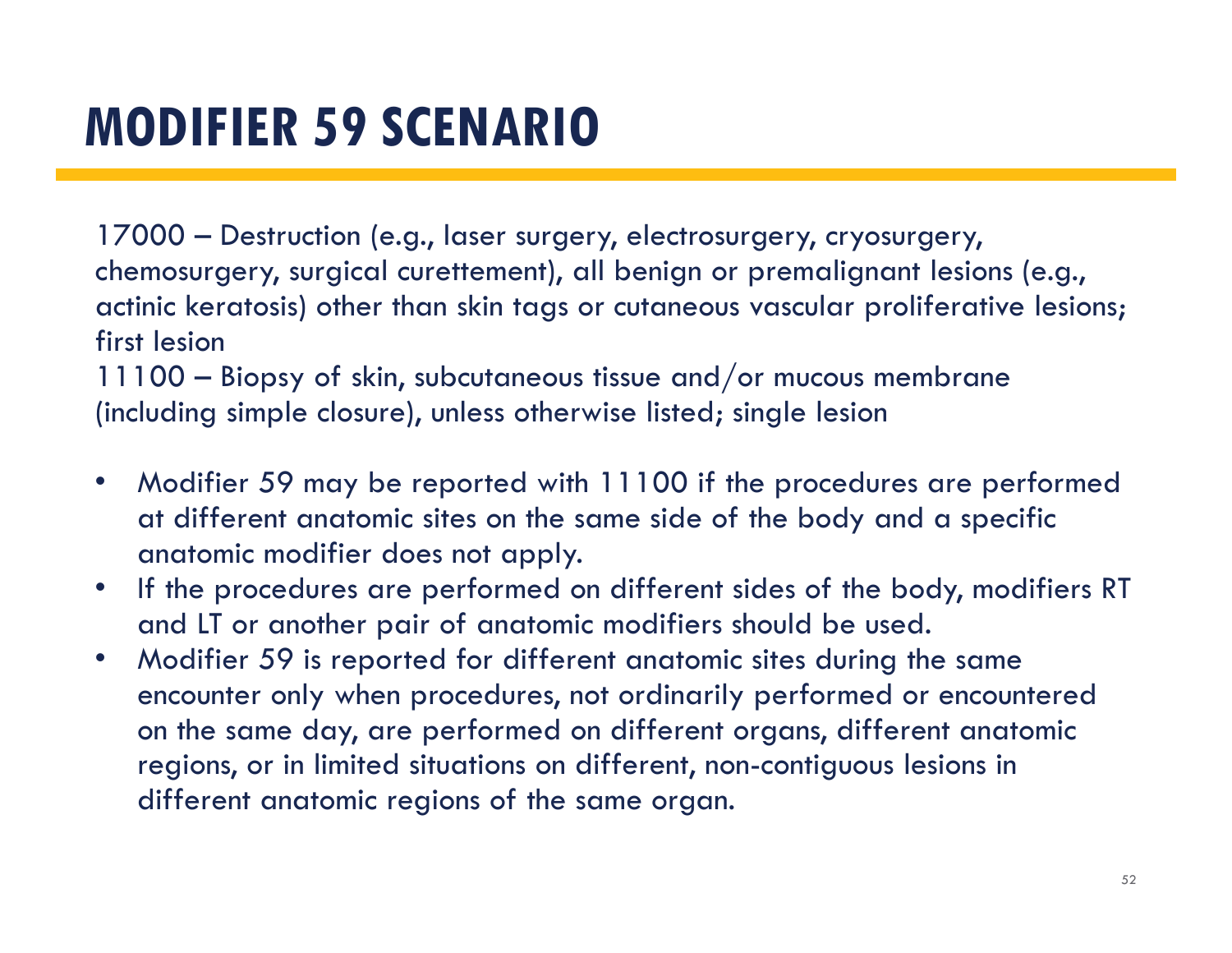#### **MODIFIER 59 SCENARIO**

47370 – Laparoscopy, surgical, ablation of 1 or more liver tumor(s); radiofrequency 76942 – Ultrasonic guidance for needle placement (e.g., biopsy, aspiration, injection, localization device), imaging supervision and interpretation

- $\bullet$  Modifier 59 should not be reported with 76942 if the ultrasonic guidance is for needle placement for the laparoscopic liver tumor ablation procedure.
- • Modifier 59 may be reported with 76942 if the ultrasonic guidance for needle placement is unrelated to the laparoscopic liver tumor ablation procedure.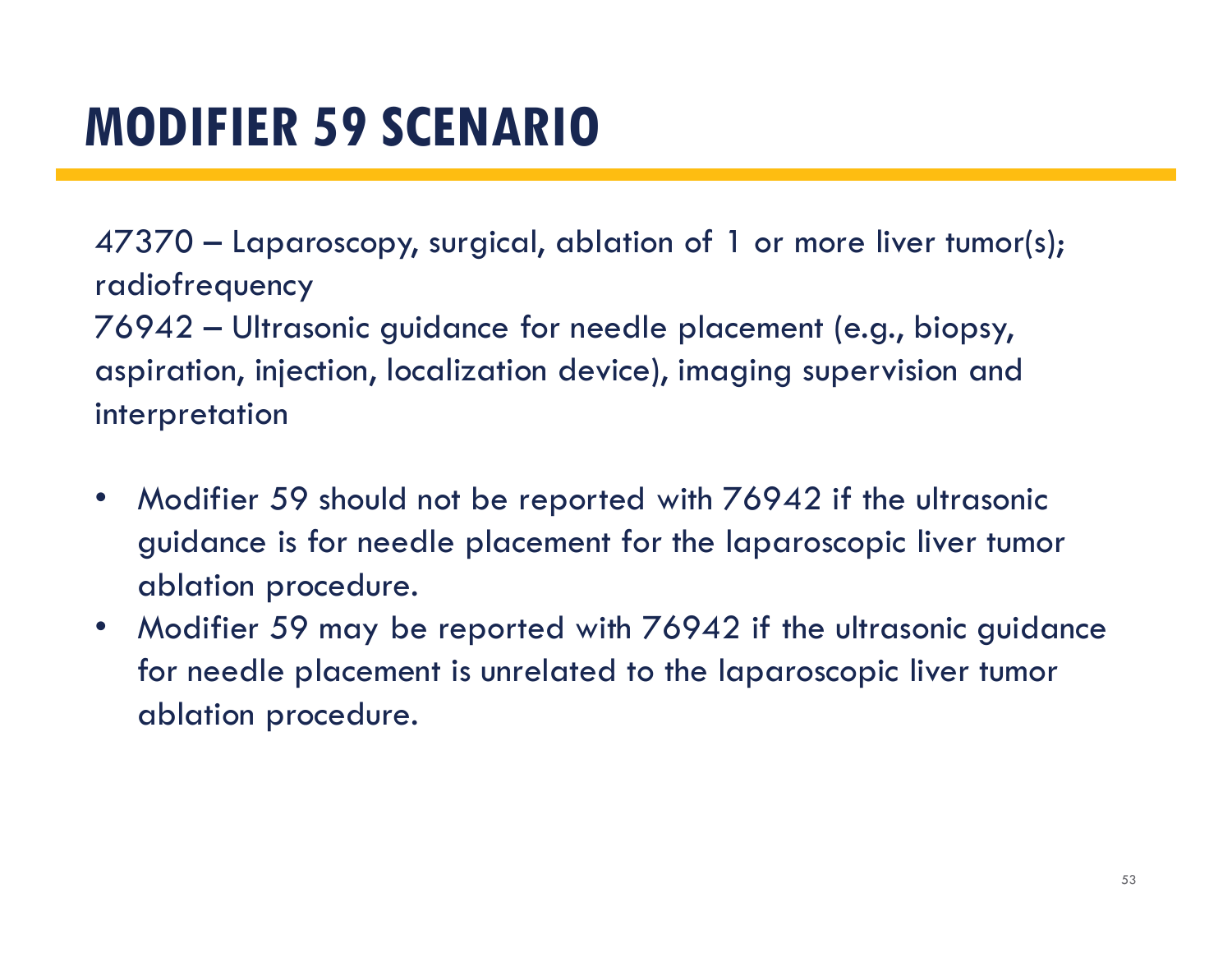#### **MODIFIER 59 SCENARIO**

Arthroscopic treatment of structures in adjoining areas of the same shoulder constitutes treatment of a single anatomic site. 29827 – Arthroscopy, shoulder, surgical; with rotator cuff repair 29820 – Arthroscopy, shoulder, surgical; synovectomy, partial

- $\bullet$  Modifier 59 should not be reported with 29820 if both procedures are performed on the same shoulder during the same operative session because the shoulder joint is a single anatomic structure.
- $\bullet$  If the procedures were performed on different shoulders, modifiers RT and LT should be used.
- $\bullet$  Modifier 59 may be reported when the procedures are performed in different encounters on the same day.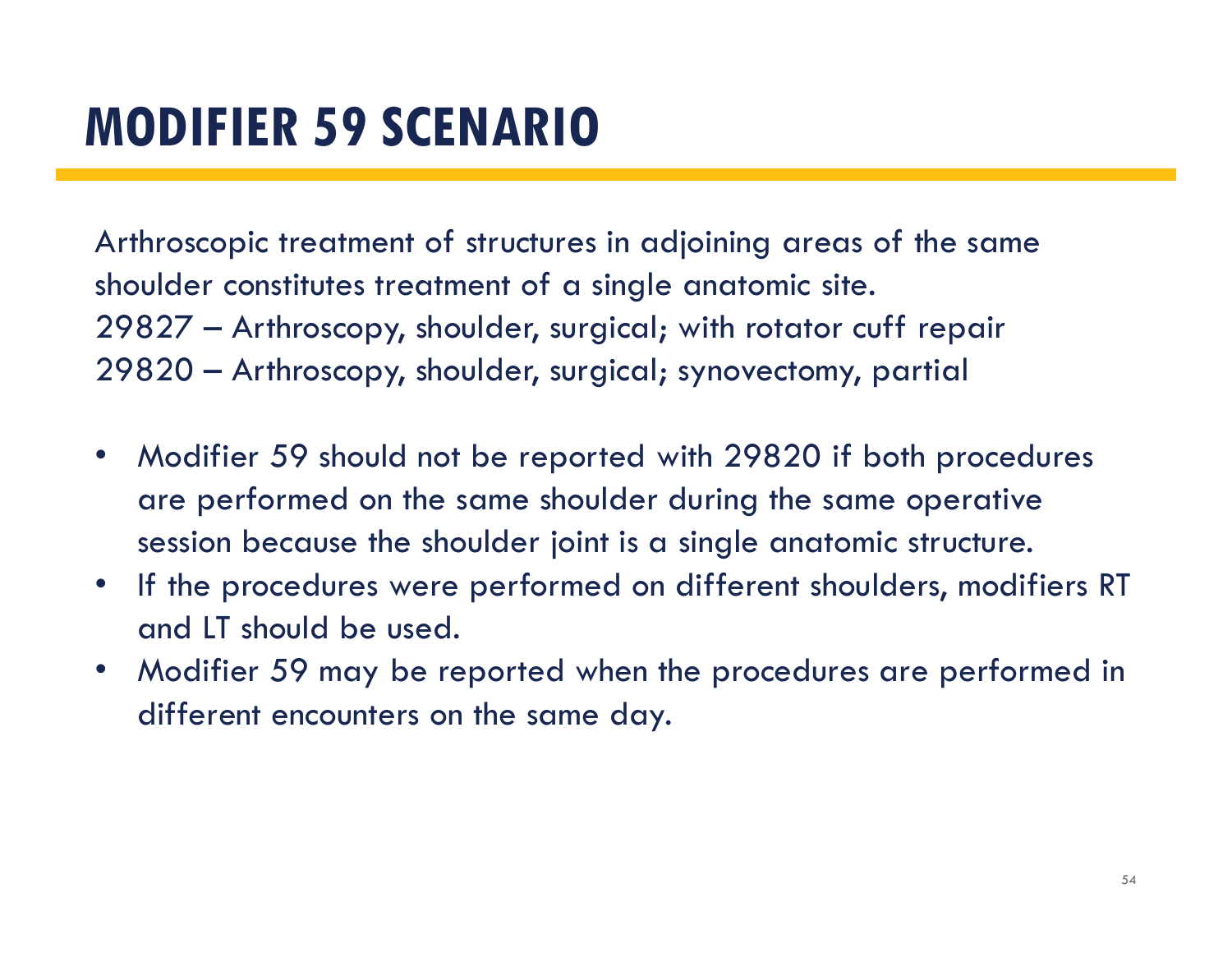# **PRIORITY FOR COMPLIANCE**

- • Do not hard code modifier 25 and 59 in the Chargemaster
	- •The assignment of these modifiers requires documentation review
- $\bullet$  Assignment should only be performed by coding
	- • Coding clinic and CPT Assistant issue guidance regarding these modifiers and the coders will have access to the most current and accurate information
	- • Coders are trained to read the medical record documentation and determine the appropriate use of these modifiers

#### •Develop a modifier assignment policy

- • A policy for the organization that defines who can assign these modifiers and any audit processes should be developed
- $\bullet$  Periodic chart reviews should be conducted
	- $\bullet$ This will identify any training and education needs
	- $\bullet$  Will validate that the organization's policies and coding guidelines are being followed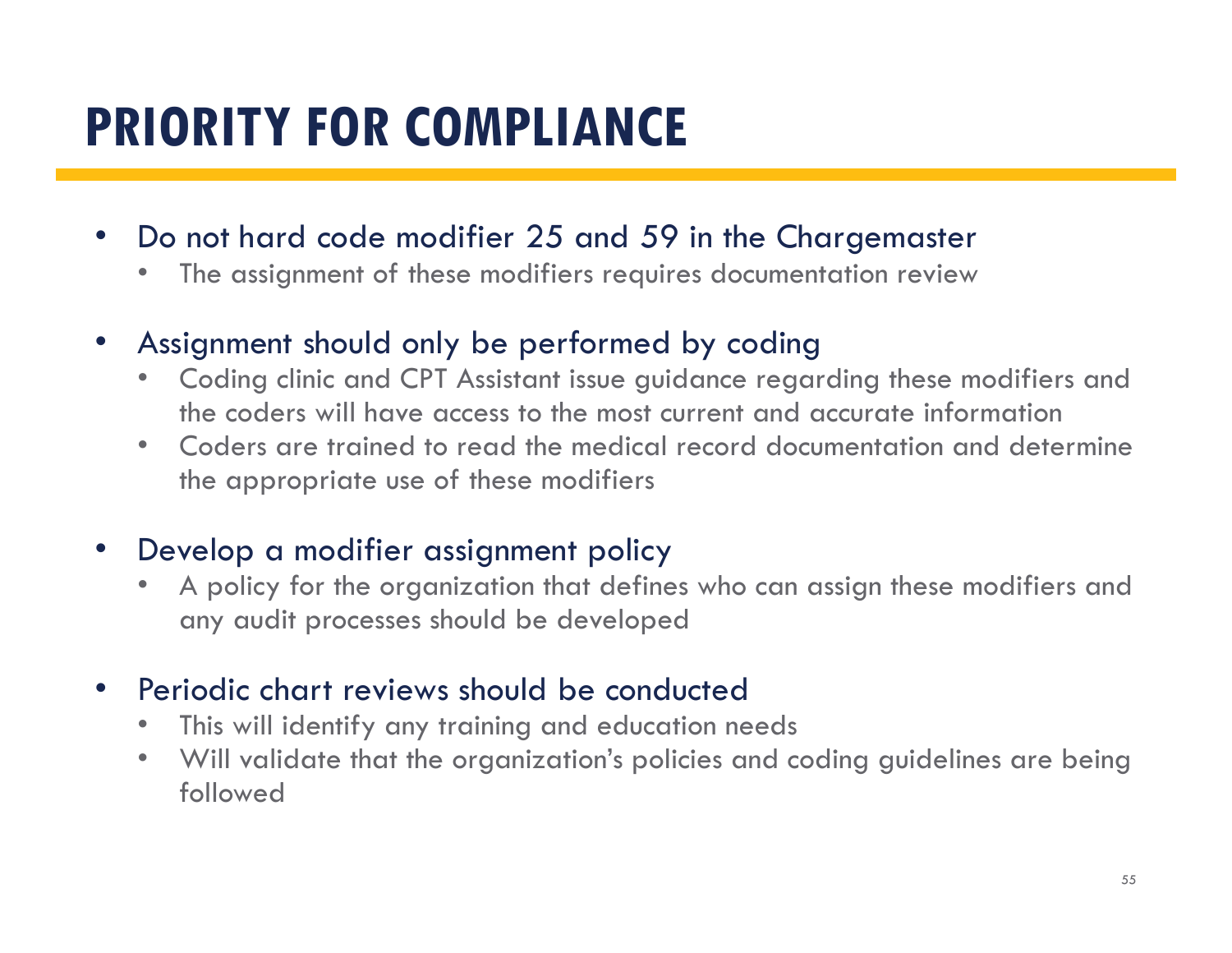# **QUESTIONS?**

This presentation is presented with the understanding that the information contained does not constitute legal, accounting or other professional advice. It is not intended to be responsive to any individual situation or concerns, as the contents of this presentation are intended for general information purposes only. Viewers are urged not to act upon the information contained in this presentation without first consulting competent legal, accounting or other professional advice regarding implications of a particular factual situation. Questions and additional information can be submitted to your Eide Bailly representative, or to the presenter of this session.